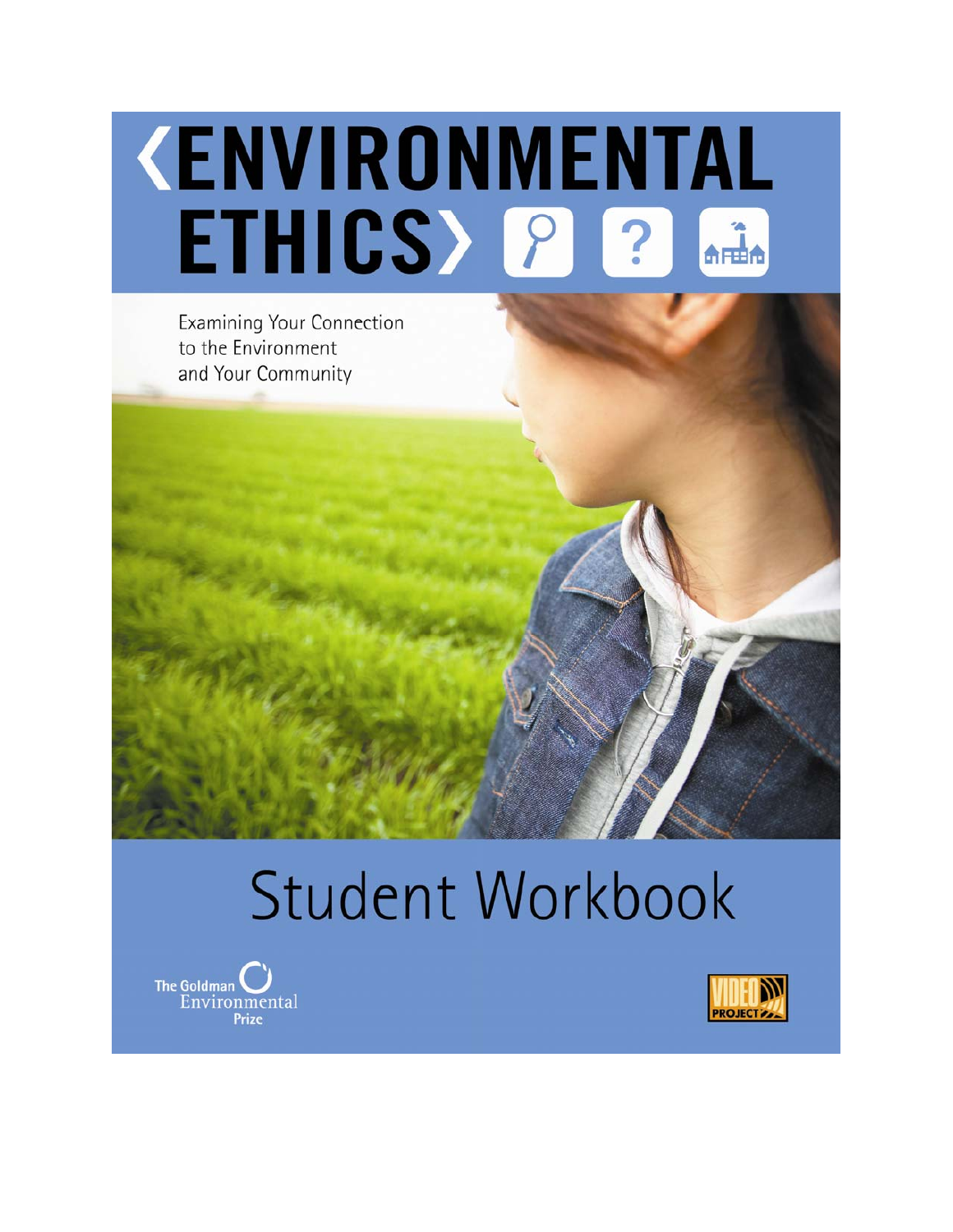# **ENVIRONMENTAL ETHICS**

**Examining Your Connection to the Environment and Your Community.** 

# **STUDENT WORKBOOK**

**© 2005 The Goldman Environmental Prize & The Video Project** 

**Distributed by:** 



**1-800-4-PLANET www.videoproject.com**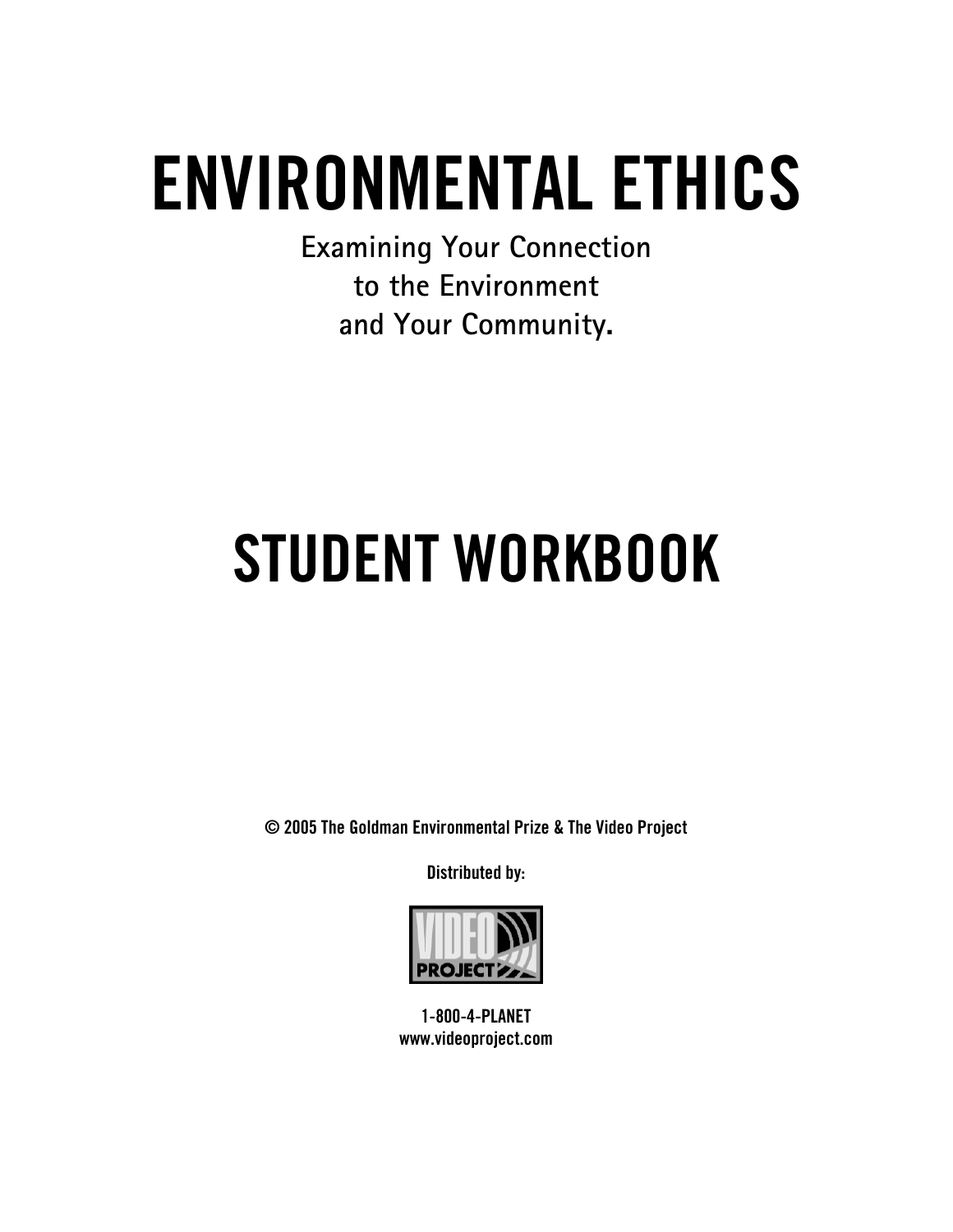

# **For more information about ENVIRONMENTAL ETHICS: EXAMINING YOUR CONNECTION TO THE ENVIRONMENT AND YOUR COMMUNITY, visit: www.envethics.org**

**Or contact:** 

**The Video Project Phone: (415) 241-2514 Fax: (415) 241-2511** 

**www.videoproject.com**



**For more information about the Goldman Environmental Prize, visit: www.goldmanprize.org**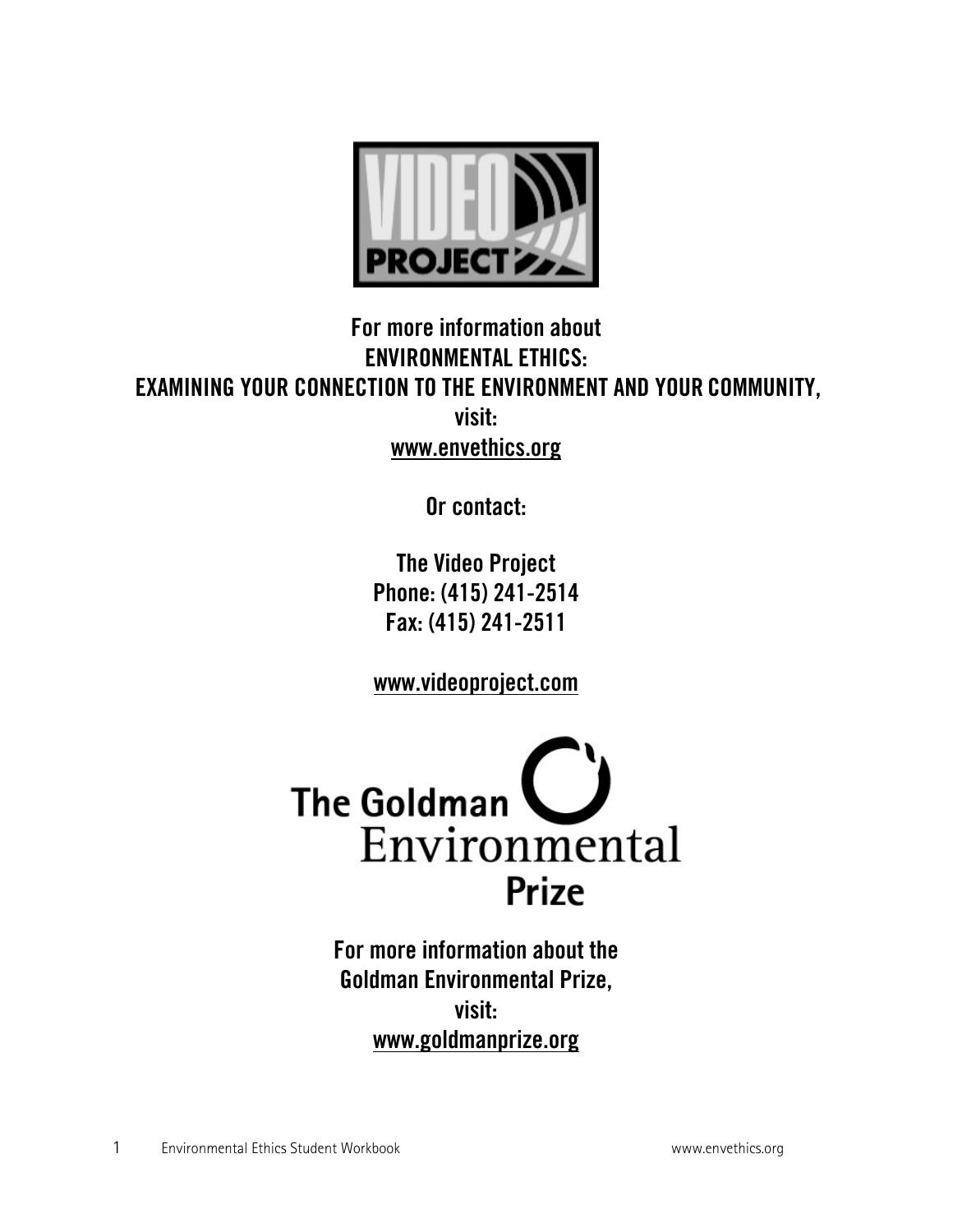# **ACKNOWLEDGMENTS**

# **The Goldman Environmental Prize thanks those who developed this curriculum:**

# **Project Leaders:**

Dr. Albert Jonsen, Professor Emeritus of Ethics in Medicine, University of Washington School of Medicine Dr. Stephen Kellert, Tweedy Ordway Professor of Social Ecology, Yale University, School of Forestry and Environmental Studies

# **Curriculum Writers:**

William Finnegan, Tamarack Media Elizabeth Allison, Ph.D. Candidate, University of California, Berkeley Nicole Ardoin, Ph.D. Candidate, Yale University, School of Forestry and Environmental Studies

# **Additional Curriculum Development:**

Bay Breeze Educational Resources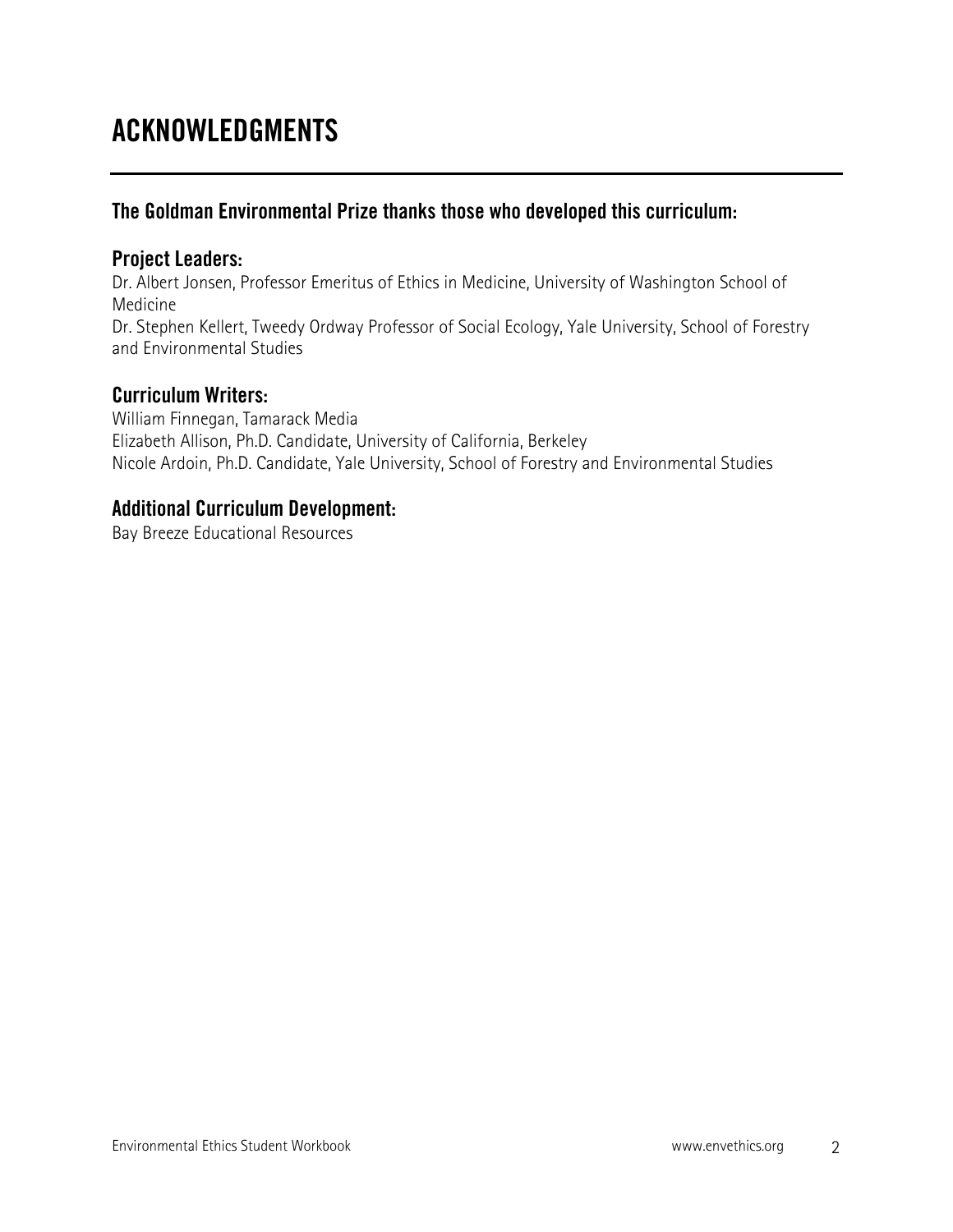# **STUDENT WORKBOOK: Table of Contents**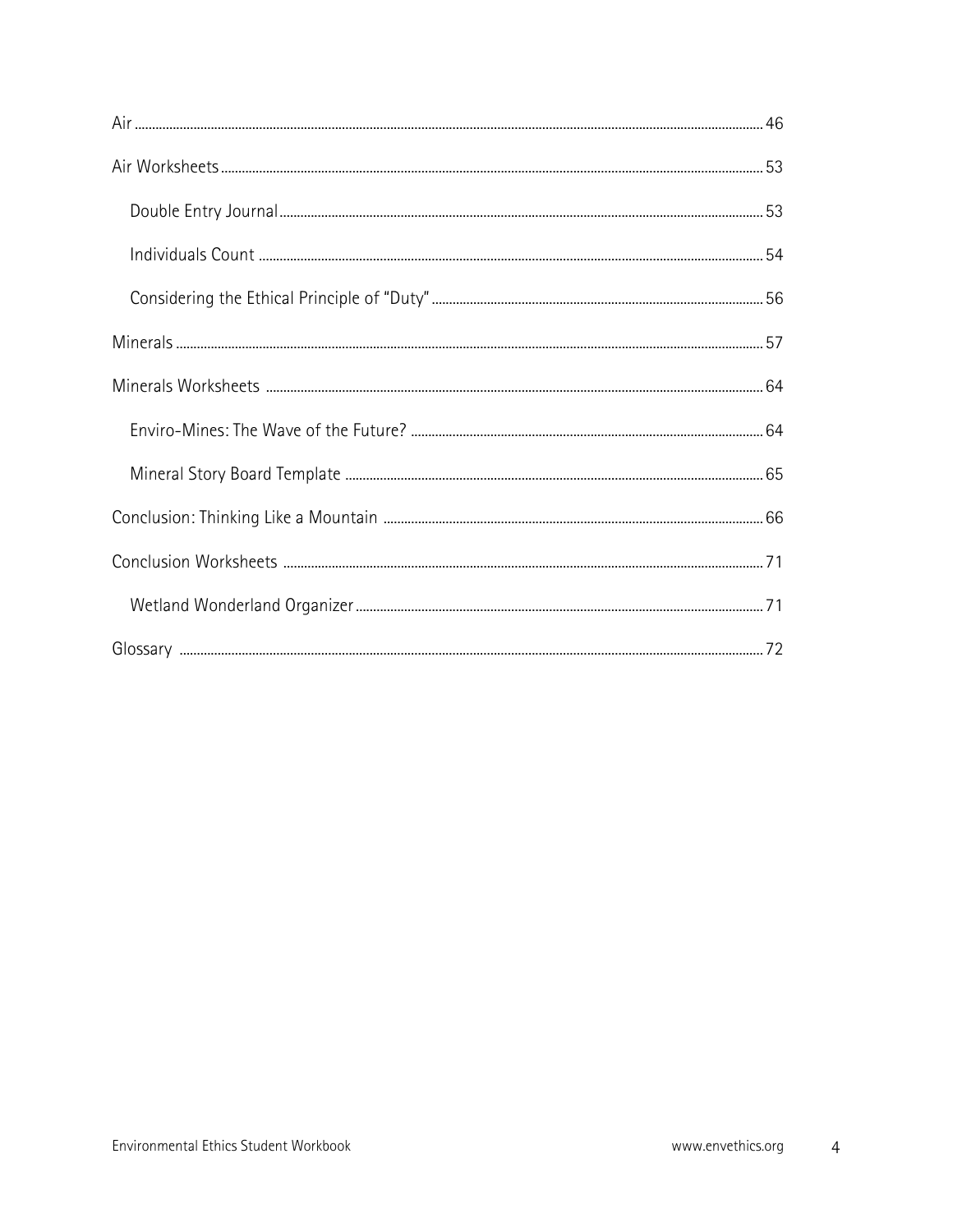# **OVERVIEW**

Environmental Ethics offers you an exciting opportunity. You will meet people from around the world who have shown initiative and courage for a cause: protecting the environment. This is a course about environmental ethics. This may be a new idea to you, but it relates to everybody and each decision we make. In short, environmental ethics relates to how people should act to use, protect, and improve the natural world in which we live.

In each of the environmental ethics lessons, you'll explore a different natural resource, including wildlife, forests, water, air, and minerals. You'll watch video profiles about people who felt an ethical responsibility to preserve their environments. The people who are the subjects of these video profiles have all been awarded the Goldman Environmental Prize, which is given to ordinary people who have done extraordinary work to protect the environment. You'll also learn about the ethical concepts of utility, justice, and duty, which people, like the Goldman Prize winners, use to weigh decisions with regard to the environment and justify their actions. This Student Workbook gives you an overview of the video profiles, the topics, and also contains worksheets.

Be sure to visit the Environmental Ethics Network at www.envethics.org to access additional resources, connect with other students, and present your own community projects. You can also find links to websites focused on how resource management industries view the issues discussed in this curriculum.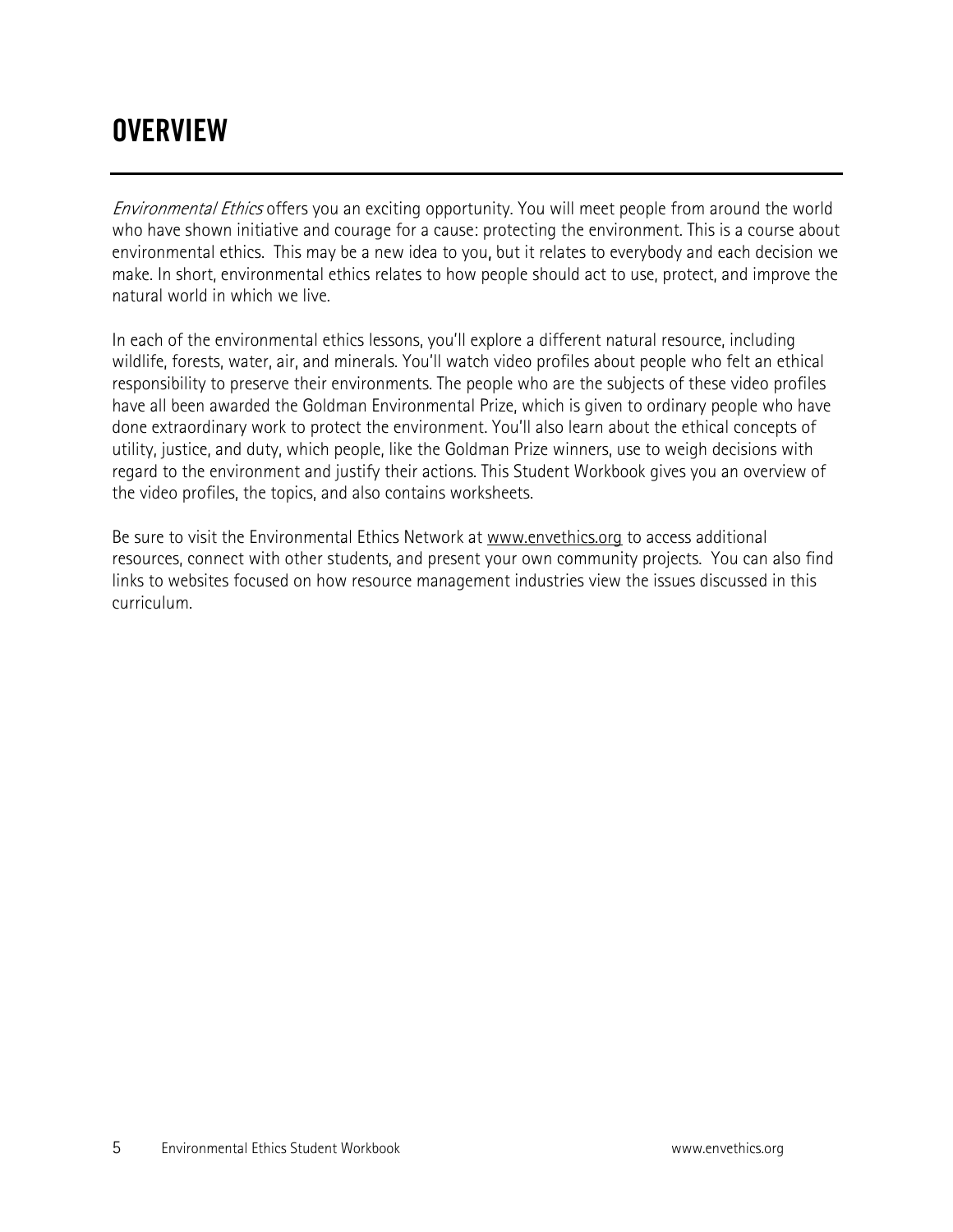

# **INTRODUCTION TO ENVIRONMENTAL ETHICS AND THE ECO-ETHICAL MOUNTAIN**

# **Background**

Two questions start this discussion of environmental ethics: "What is the environment?" and "What is ethics?" In addition to discussing those two topics, this introductory unit presents a tool called the Eco-Ethical Mountain, which helps in considering several important facets of environmental ethics.

But first, you may have a question of your own: "Why should we care?"

## **Video #1: Why Should We Care?**

Why is the environment important? People value the environment for a range of reasons. For example, some may think it's important because of the beauty of the natural world. Others may point to the interdependent ecosystems that provide us with food to eat, water to drink, and air to breathe. As we take a visual tour of the natural wonders of our planet, consider this simple answer: "Because we all play a part."

# **Topic 1: What Is The Environment?**

Consider beautiful scenes of forests, mountains, rivers, and oceans—all of these magnificent ecosystems make up the world in which we live. We sometimes call this "nature" or the "environment." Many of us live in cities and suburbs, where buildings and freeways are always in sight, and we have to travel to see a towering mountain or a pristine forest. Others live in the country, where fields are open and hills are near. But whether we live in urban or rural areas, we are surrounded by nature. In fact, the word environment means "surroundings," and includes everything around us—the living things, like plants and animals, and the non-living things, such as air and water. The environment includes everything that makes life on Earth possible.

When we say that the word "environment" refers to our surroundings, we obviously mean that people are surrounded by the natural world. Yet, we must also recognize that people are part of nature and that our lives depend on the air we breathe and on the food that grows from the Earth. We are constantly in contact with things that are human-made. Our homes, clothing, cars, paved streets, school buildings, and playing fields are all a result of human engineering and will. But even these human-made things are comprised of the wood, metal, fibers, and fluids that come from nature. So the environment really refers to us in our surroundings.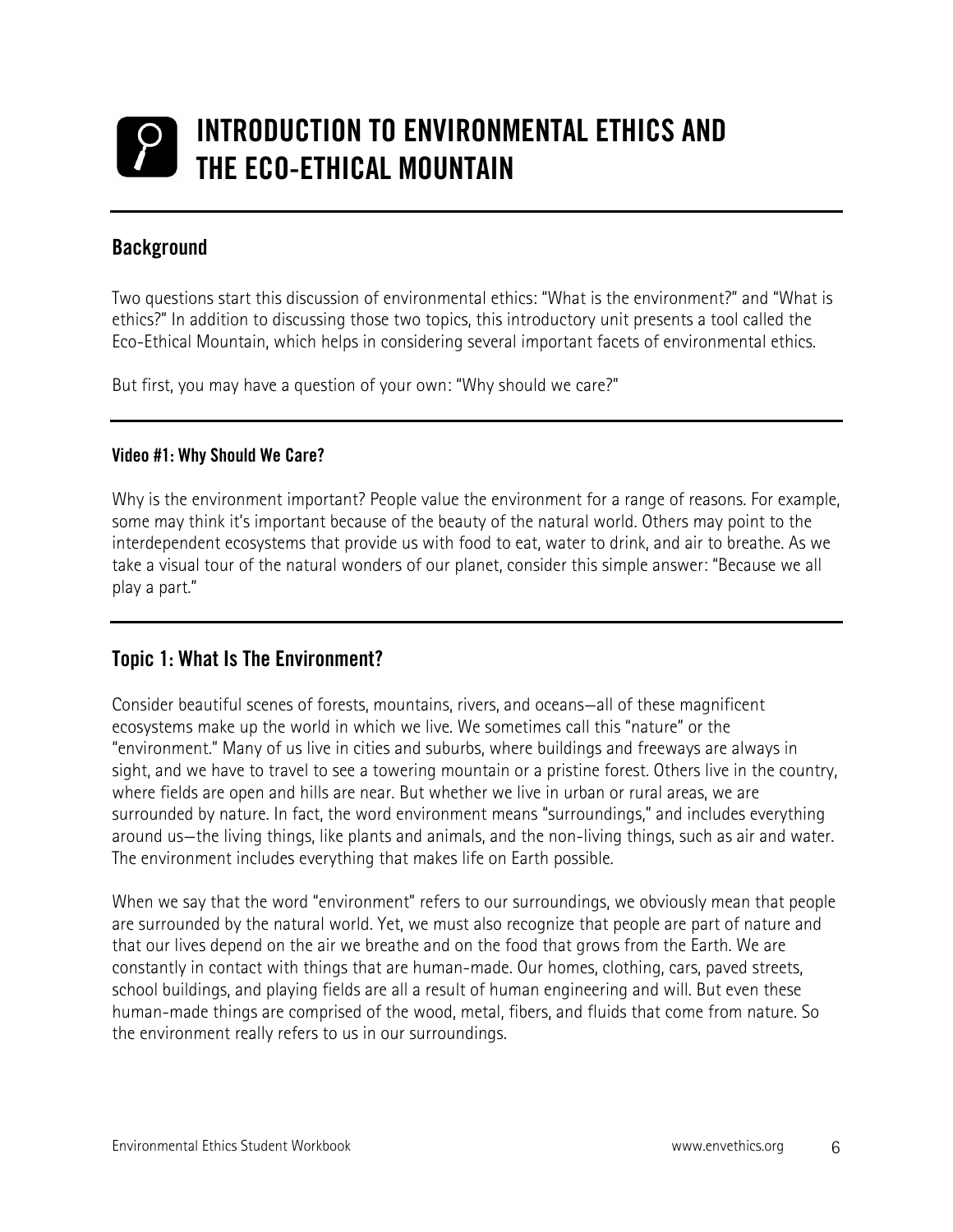# **Topic 2: What Is Ethics?**

Ethics is the study of reasons for right and wrong actions. Right and wrong, as well as good and evil, are words used to describe ethics. However, it's not easy to explain what those words mean, as they don't refer to things that we can see, feel, or measure. We can see a giant sequoia, measure its height, and calculate its age. We can describe its colors and the form of its needles. But if we hear someone say, "It is wrong to cut down that sequoia," we're going beyond what we can see, hear, or feel.

For centuries, philosophers have thought about what constitutes "right" and "wrong" and have attempted to explain those concepts. In ancient China, the philosopher Confucius said, "Failure to cultivate moral strength and to explore what I have learned, failure to stand by what I know to be right and to reform what is not good—these are my worries." Throughout his life, Confucius attempted to understand the right and the good and to act according to his understandings. He also tried to teach those understandings to others. In ancient Greece, Aristotle wrote, "We are studying not to know what goodness is, but how to become good men. Thus we must apply our minds to the problem of how our actions should be performed." Aristotle attempted not only to explain what "right" and "good" meant, but also how people should actually perform right and good actions. Confucius, Aristotle, and many other scholars have written great books about ethics.

But ethics goes beyond what is written in books. It also exists in the beliefs and actions of every person and in the arguments that every person makes to explain why they hold certain beliefs and perform certain actions. People—whether they are activists, religious leaders, or politicians—are often not satisfied by only explaining what they do; they also attempt to convince others to follow their example. So the field of ethics is particularly interested in the reasons that can be given to show that an action is right and that its results are good.

Finally, ethical discussions must be based on the best facts we can gather about the problem and on reliable scientific theories, if the debate is about the ethics of a scientific matter. It is easy, but wrong, to argue about an ethical problem by appealing to emotions alone. Thus, in this Workbook, we will try to get the facts and the science correct as we discuss ethical concerns.

# **Topic 3: What Is Environmental Ethics?**

Sometimes we live in harmony with nature and appreciate the environment in many important ways. But now more than ever, as our population increases and technology advances, human actions have the potential to harm the environment. Forests can be cut. Mountains can be carved away by mining. Rivers can be diverted by dams. Air and water can be polluted by human waste. We are not only dependent on the natural world; we are changers, and sometimes destroyers, of the natural world. So we must learn that natural resources must be used thoughtfully and safely and that overuse can harm both the environment in which we live and human health. This is the subject of environmental ethics.

Every day we face ethical decisions regarding how we should live in the natural world. Some of the questions addressed in environmental ethics include: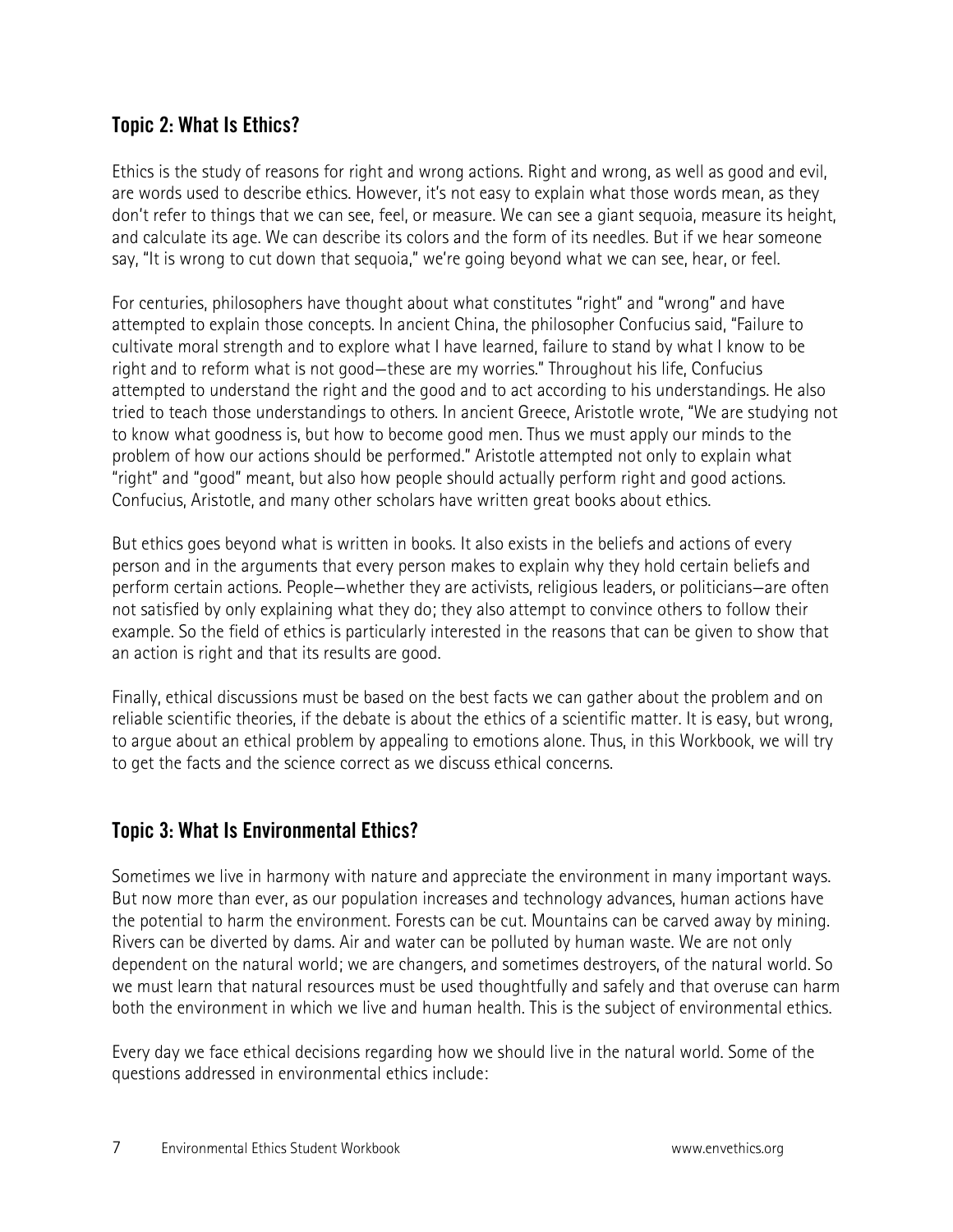- Should there be limits on what we choose to do with nature?
- Do we have a duty to protect nature? Could our duty ever require us to save a plant, animal, or habitat, even if that means that we must make some sacrifice?
- What should we do to protect the environment so that we, and our descendants, can continue to enjoy and benefit from the natural world?
- How should we harvest and make use of natural resources without exhausting those resources?
- Do trees and animals have rights of their own?
- Does the natural world have a value apart from its support of human life?

Environmental ethics provides insight into these questions and guidance on how to act upon those insights.

As part of this curriculum, you'll watch video profiles about persons who took environmental ethics seriously. The people profiled in the videos acted in ways that they believe are right. They took actions even though those actions were difficult and sometimes even brought them suffering. They took those actions to save something good from destruction. The people and institutions that opposed the activists believed that the activists' actions were wrong. The oppositionists thought that they were right in trying to stop the activists' efforts. It is known as an ethical conflict when people's disagreements are grounded in their basic beliefs. By studying ethically related conflicts, we can explore how people justify their beliefs and what motivates them to take action.

In the first video profile, we meet Kory Johnson, a high school student who is much like any other American teenager. She is a cheerleader and is interested in dance. However, unlike her fellow students, she has also been an environmental activist since age nine. Does she remind you of any of your friends or classmates? Why do you think she got so involved in environmental issues?

### **Video #2: Kory Johnson, United States, 1998**

When Kory Johnson was nine, her older sister died from heart problems that may have been caused by polluted drinking water. Johnson found out that others in the neighborhood had suffered from similar ailments, and established an organization called Children for a Safe Environment. Through letter writing, public education, protests, demonstrations, and children's art projects, Johnson and her organization have fought hazardous waste incinerators, supported recycling programs, and taken stands on other issues where they believed that human health was put at risk by bad environmental practices.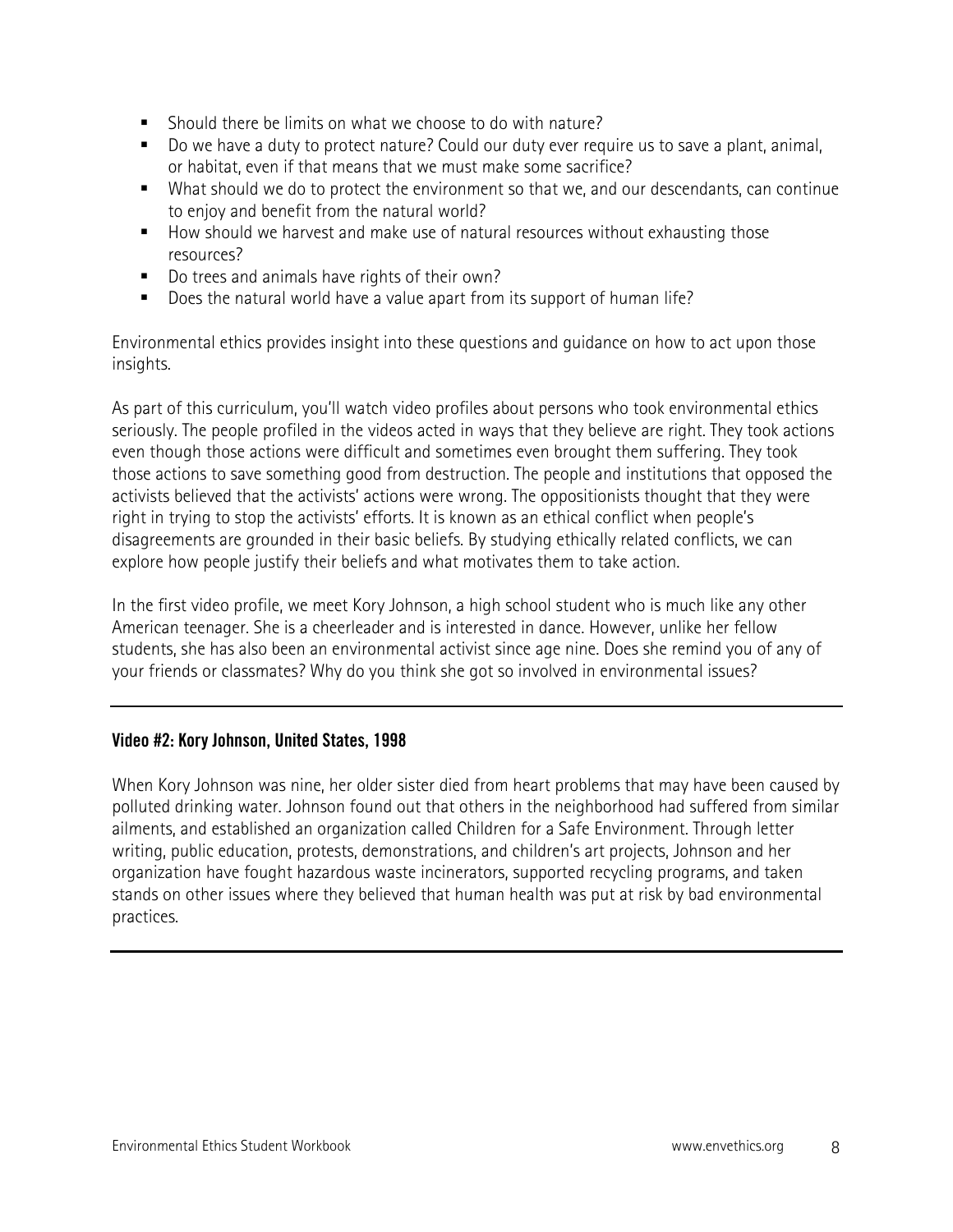# **Topic 4: The Eco-Ethical Mountain**

The Goldman Prize winners are people who deeply appreciate their environment and take personal responsibility for the ways that human behavior affects the environment. Through videos and discussions, you'll explore how and why the prize-winners consider what they do to be important. The videos, discussions, and activities will also provide tools to help explore your own relationship with the natural world.



Each lesson is divided into three sections based on the ideas that underlie environmental ethics: appreciation of the problem, understanding the ecology of the problem, and taking responsibility for a solution. These three "building blocks" for environmental ethics make up the different levels of a tool called the Eco-Ethical Mountain, which can help to explore people's perceptions of right and wrong with regard to the environment. To set the stage for addressing specific environmental issues, we'll explore each level of the mountain in more depth.

### **Appreciation of the Problem**

We usually live comfortably in our environment. The air we breathe, the plants that feed us, the animals that are our companions—we take these things for granted. Sometimes we do more: we "appreciate" our environment. Appreciation means to recognize the value or utility of something. There are many different ways to value things. For example, we may love the place where we live or enjoy visiting a beautiful place. We learn how various parts of the environment help us live. Finally, we might have a deep respect and reverence for the physical world and its creatures.

As we learn more about our environment, we become aware that these familiar things are often threatened or endangered. In some places, air is polluted. In others, trees and plants are excessively harvested and uprooted. In certain places, fresh, clean water is becoming scarce. Some animals have become extinct, while others are in danger of extinction.

These environmental threats occur for a variety of reasons. When we realize that human choices may be causing or contributing to them, we face an ethical problem: Are the human actions that threaten the environment right or wrong? What is the right thing to do to prevent actions that harm the environment? To answer these ethical questions, we must first appreciate the natural resource and understand its value. Therefore, appreciation is at the broad base of the Eco-Ethical Mountain. Each video shows how a Goldman Award winner appreciated the natural world around her or him.

### **The Ecology of the Problem**

Ecology refers to the relationships, connections, and interactions that occur among various parts of the environment. We already know about many of these connections; for example, we understand that plants cannot grow without water. But others are not as obvious. For example, do you know that trees contribute to the quality of the air?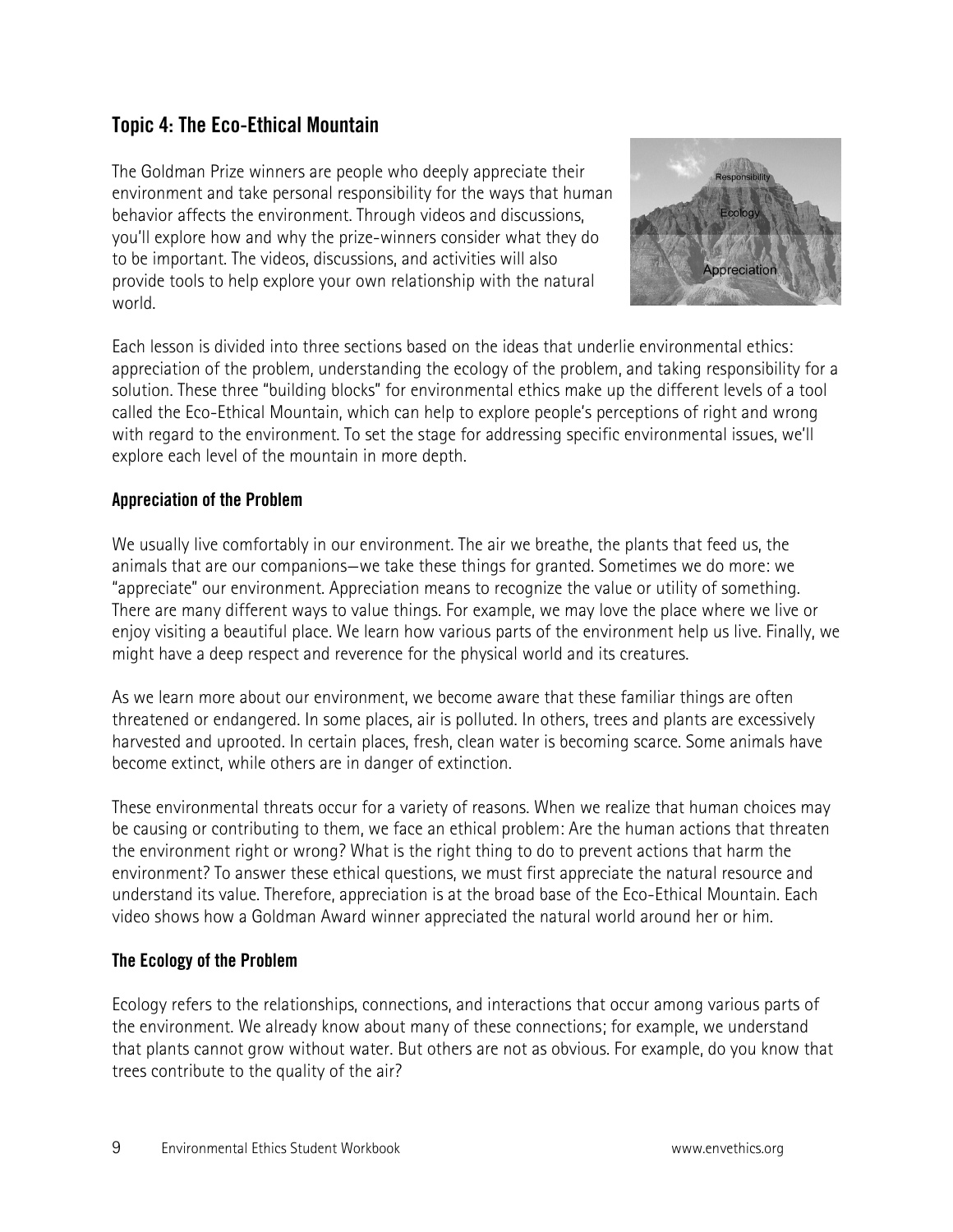Ecology is a science. Scientists conduct research and reach conclusions that are as unbiased, or objective, as possible. Scientific arguments are not proven by appeals to emotions or personal beliefs. They aim to report only what can be proven through careful observation and strict analysis of facts. When making ethical arguments, however, people often draw on scientific knowledge to support their beliefs. To determine the validity of an ethical stance—especially with regard to the environment—it is important to explore the latest scientific understanding of environmental problems. As scientific facts must be rooted in observation and systematic study, the next level of the Eco-Ethical Mountain is narrower and more refined than the broad level of appreciation.

Ecology demonstrates the relationships among communities of plants, animals, soil, air, and water, showing how elements are dependent on each other. The lessons in this course discuss how human communities are also linked to—and, indeed, are a part of—these nonhuman communities.

### **Responsibility for a Solution**

The Goldman videos highlight how the prize-winners felt a responsibility to solve the environmental problems that they recognized. An important ethical principle associated with responsibility is duty, which implies an inflexible obligation to take certain actions. Each lesson highlights the duties that the prize-winners felt toward the natural world and explores the responsibility that each of us has to our local environment.

At the peak of the Eco-Ethical Mountain, we find the small set of ethical principles that determine the responsibility people feel to take certain actions. These principles include concepts like utility, justice, and duty. Utility is related to the responsibility to satisfy human needs to the extent possible. Duty describes the responsibility to accept an inflexible principle and act on it. Justice refers to the responsibility to assure that all people—including those who are alive today as well as those who will live in the future—benefit equally from the world's resources.

The principle of justice is associated with the idea of community—how humans and nature are linked together by sharing benefits and bearing burdens derived from the use (and misuse) of natural resources. Each lesson also explores how these ethical principles motivate environmental activists.

By building on appreciation and ecological knowledge of an environmental issue, strategies for addressing the problem can be developed. In real life, a complex web of interrelated factors often surrounds each ecological issue. These complex factors can limit the options available for resolving the problem. To help determine the best and most effective path forward, it is important to learn which of the factors can be changed and which cannot. Imagination, energy, courage, and perseverance are critically important in working toward just, equitable, and creative solutions.

### **Building the Mountain**

To consider environmental ethics, the mountain is built on the three principles of appreciation, ecology, and responsibility. Appreciation forms the mountain's base, the broadest level. For example, if you take a particular aspect of the natural world, such as wildlife, you may start at the base of the mountain and ask what values there are in wildlife: Is wildlife useful to humans? Does it have a value in and of itself, apart from any use to humans?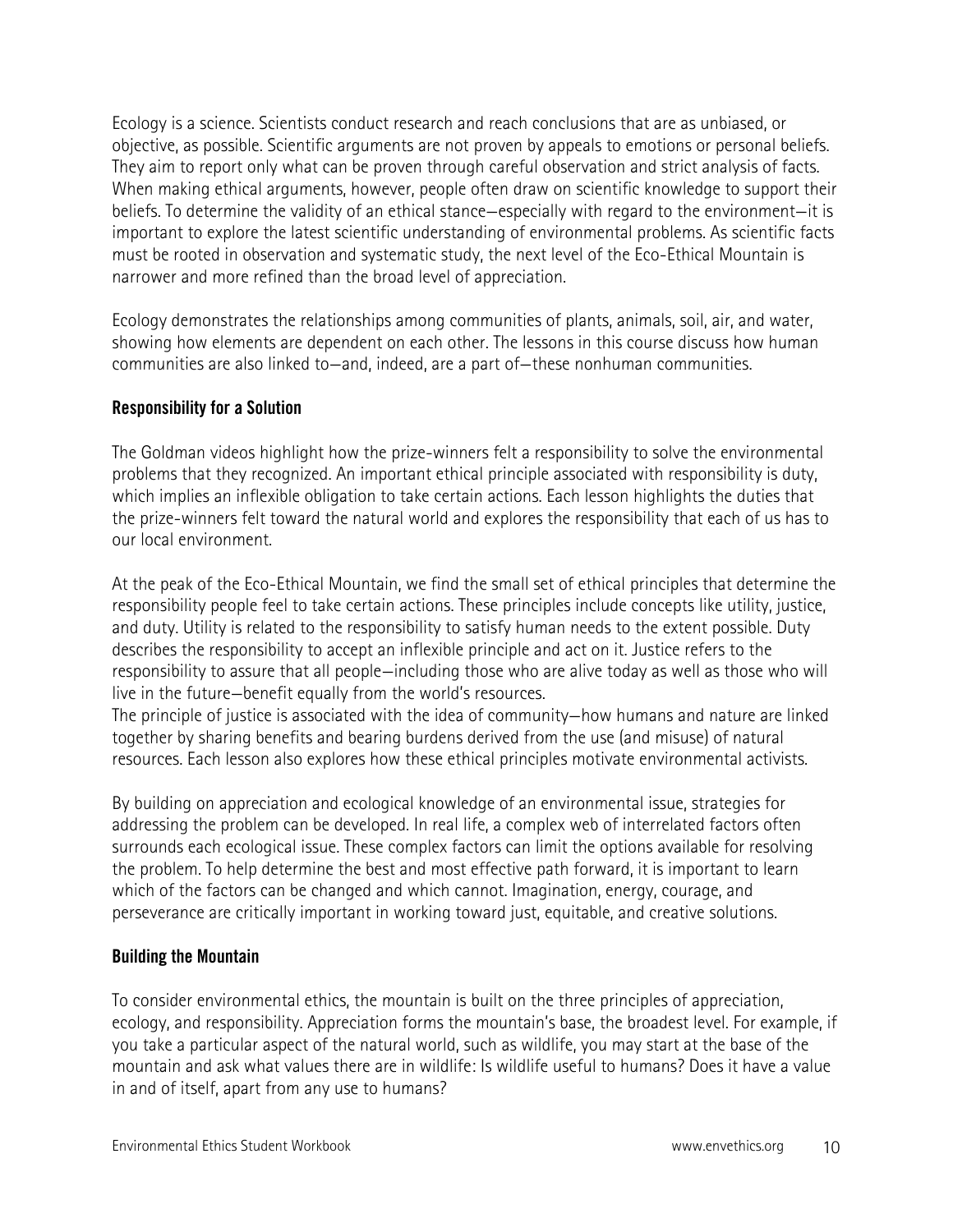Ecology forms the next level of the mountain, where a scientific understanding of the resource or environmental issue becomes important. While the values expressed at the appreciation level can be very diverse—and at times even in conflict—the ecology level considers only those things that can be proven by careful research. This level of the mountain is narrower, refined by the scientific method of observation and analysis.

Responsibility forms the top level, where we consider the ways we ought to act to preserve a resource in light of an ecological understanding of an environmental issue. For example, do we have a duty to protect the environment? How can we increase its utility? From this higher perspective, we can also explore relationships and communities and ask whether the benefits and risks of our actions are justly distributed. Through the lens of responsibility, we often debate the conflicts that arise in environmental ethics: Should certain human needs—such as those for energy supplied by oil—be satisfied by risking harm to some natural good, such as the protection of a species or a national park? This level is even narrower than the ecology level, as the responsibility we feel is limited to a certain range of actions rooted in our knowledge and beliefs.

We cannot make good decisions about environmental problems without a thoughtful review of each of these levels of the Eco-Ethical Mountain. As a tool, the Mountain also helps us to understand the beliefs and actions of people with whom we disagree.

Throughout each issue that we'll discuss, the Mountain serves as a framework to assemble the knowledge required to understanding the ethical problems. In the videos, amazing people from around the world who have gone through this intellectual journey provide inspiration. Upon reaching the peak of the Eco-Ethical Mountain, many of the Goldman Prize winners have discovered in themselves a deep sense of responsibility to act to protect the environment. Whether you consider these people to be heroes, or whether you disagree with their arguments and actions, this Workbook will help you think about the ethical implications of our relationship with the natural world, discuss and debate environmental ethics with your colleagues and classmates, and apply this thinking to make responsible and ethical decisions about the environment in your own community.

Vocabulary Organizer Directions: Use the information in the Introduction to Environmental Ethics and the Eco-Ethical Mountain section in this workbook to complete the vocabulary organizer. Write a definition for each word, use the word in a sentence, and draw a visual memory clue that will help you remember the word.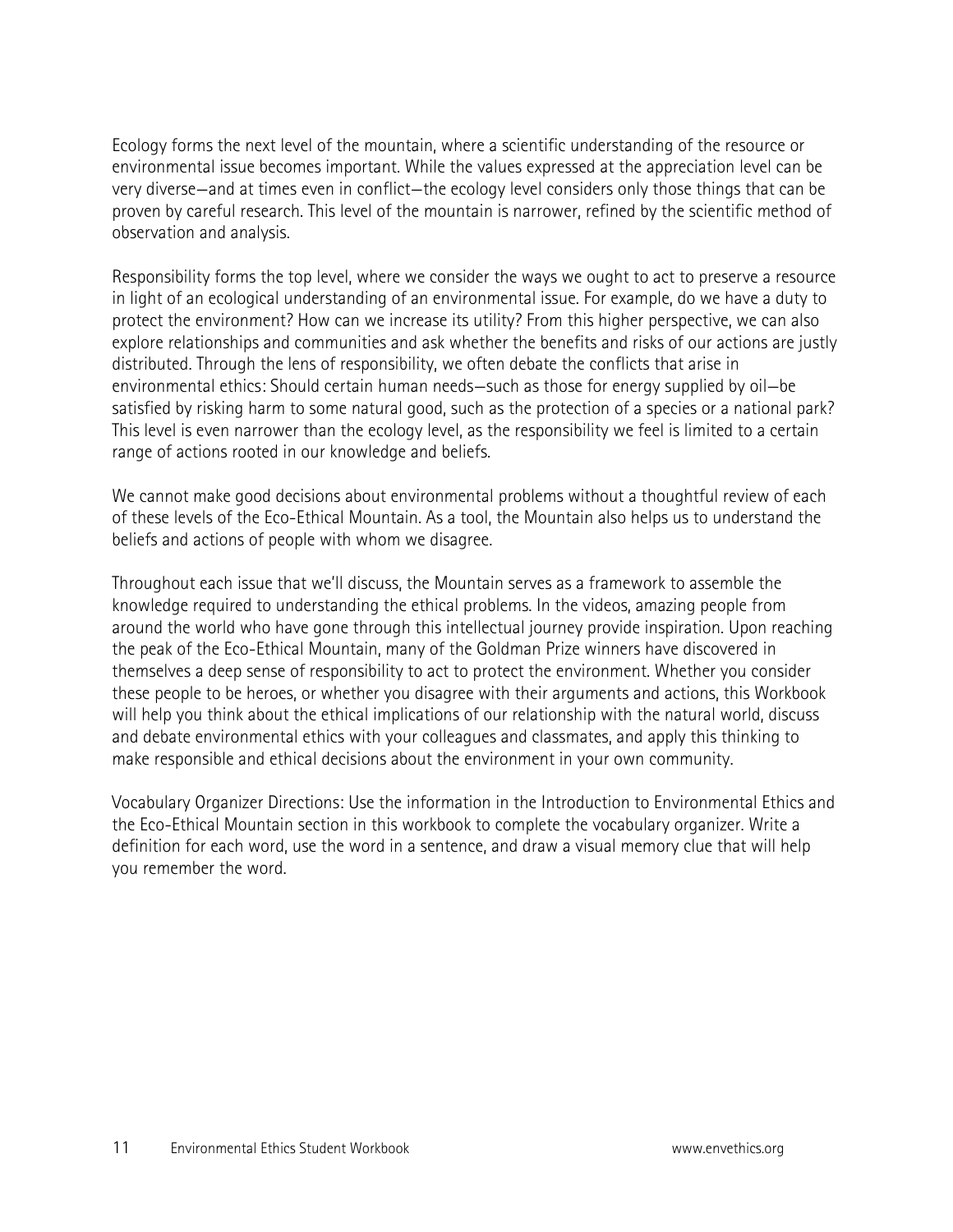# **VOCABULARY ORGANIZER**

**Introduction to Environmental Ethics and the Eco-Ethical Mountain** 

| Word                 | <b>Definition</b> | Sentence          | Picture               |
|----------------------|-------------------|-------------------|-----------------------|
|                      |                   | Use the word in a | Visualize the word by |
|                      |                   | sentence          | drawing a picture     |
| Appreciation         |                   |                   |                       |
|                      |                   |                   |                       |
|                      |                   |                   |                       |
|                      |                   |                   |                       |
|                      |                   |                   |                       |
|                      |                   |                   |                       |
|                      |                   |                   |                       |
|                      |                   |                   |                       |
|                      |                   |                   |                       |
| Ecology              |                   |                   |                       |
|                      |                   |                   |                       |
|                      |                   |                   |                       |
|                      |                   |                   |                       |
|                      |                   |                   |                       |
|                      |                   |                   |                       |
|                      |                   |                   |                       |
|                      |                   |                   |                       |
| Environment          |                   |                   |                       |
|                      |                   |                   |                       |
|                      |                   |                   |                       |
|                      |                   |                   |                       |
|                      |                   |                   |                       |
|                      |                   |                   |                       |
|                      |                   |                   |                       |
|                      |                   |                   |                       |
|                      |                   |                   |                       |
| Environmental Ethics |                   |                   |                       |
|                      |                   |                   |                       |
|                      |                   |                   |                       |
|                      |                   |                   |                       |
|                      |                   |                   |                       |
|                      |                   |                   |                       |
|                      |                   |                   |                       |
|                      |                   |                   |                       |
|                      |                   |                   |                       |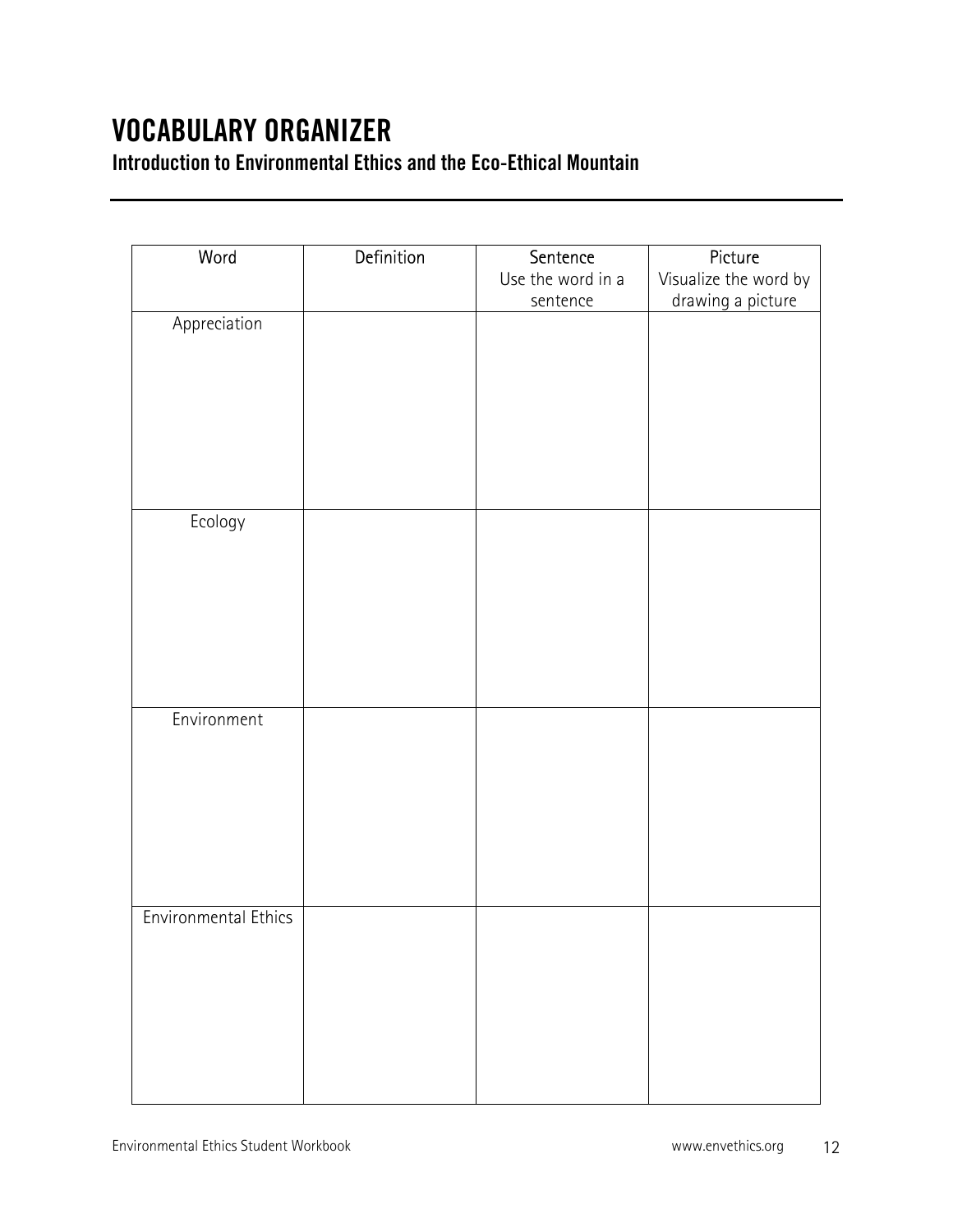| Ethical Conflict |  |  |
|------------------|--|--|
|                  |  |  |
|                  |  |  |
|                  |  |  |
|                  |  |  |
|                  |  |  |
|                  |  |  |
|                  |  |  |
|                  |  |  |
|                  |  |  |
|                  |  |  |
|                  |  |  |
|                  |  |  |
|                  |  |  |
|                  |  |  |
| <b>Ethics</b>    |  |  |
|                  |  |  |
|                  |  |  |
|                  |  |  |
|                  |  |  |
|                  |  |  |
|                  |  |  |
|                  |  |  |
|                  |  |  |
|                  |  |  |
|                  |  |  |
|                  |  |  |
|                  |  |  |
|                  |  |  |
|                  |  |  |
|                  |  |  |
| Responsibility   |  |  |
|                  |  |  |
|                  |  |  |
|                  |  |  |
|                  |  |  |
|                  |  |  |
|                  |  |  |
|                  |  |  |
|                  |  |  |
|                  |  |  |
|                  |  |  |
|                  |  |  |
|                  |  |  |
|                  |  |  |
|                  |  |  |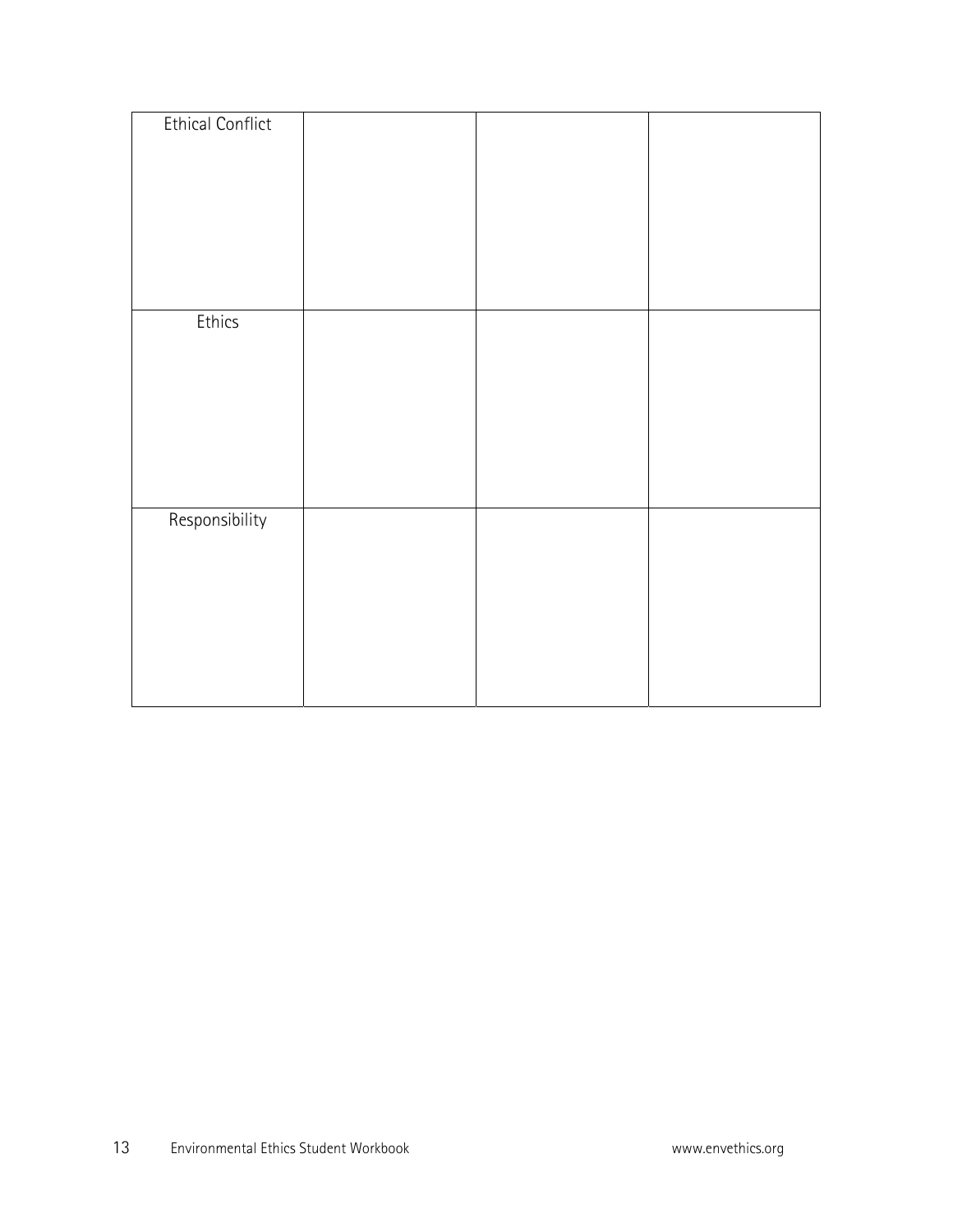# **INTRODUCTION WORKSHEET Debating the Environment**

Environmental issues are complex and have many sides. People have different perspectives, and often make very persuasive arguments to support their opinions. Ethics helps us consider what is right and wrong in light of our own personal perspectives. Sometimes we will agree on certain fundamental and ethical beliefs—such as the belief that people shouldn't be able to kill other people. But often we are forced to weigh the pros and cons, the costs and benefits, and each person may come to a different conclusion.

You will be assigned to take a position on one of the issues below. Prepare a short (three-minute) speech to support either the point or the counterpoint, and conduct research to make as convincing an argument as possible. To strengthen your argument, be sure to include at least one scientific fact, one social impact, and one personal statement of appreciation.

#### Should we change nature?

Point: Yes, we need to change nature to live our lives. Counterpoint: No, if we change nature too much we will destroy it.

#### Should there be limits on what we choose to do with nature?

Point: Yes, if we don't set limits on what businesses or individuals can do, we will pollute the environment. Counterpoint: No, environmental regulations put animals or trees before people, and people should be able to do whatever they have to do to survive.

#### Are we obligated to protect nature, even if that means that we must make some sacrifices? Point: Yes, human beings have a duty to be stewards of nature.

Counterpoint: No, it is not necessary for human beings to make sacrifices for animals or the environment.

#### Should we think about future generations when we're exploiting natural resources?

Point: Yes, we need to live in a sustainable manner, so future generations will have the same resources we have.

Counterpoint: No, we shouldn't worry about future generations because they will develop new technologies and innovations.

#### Do trees and animals have rights of their own?

Point: Yes, as living things, plants and animals have rights. Counterpoint: No, only humans have rights because we are smarter and more sophisticated than other animals.

#### Does the natural world have a value apart from its support of human life?

Point: Yes, the natural world has intrinsic value, and things should be protected even if they have no apparent economic value.

Counterpoint: No, things in nature are only valuable if they provide some sort of material or nonmaterial benefit to humans.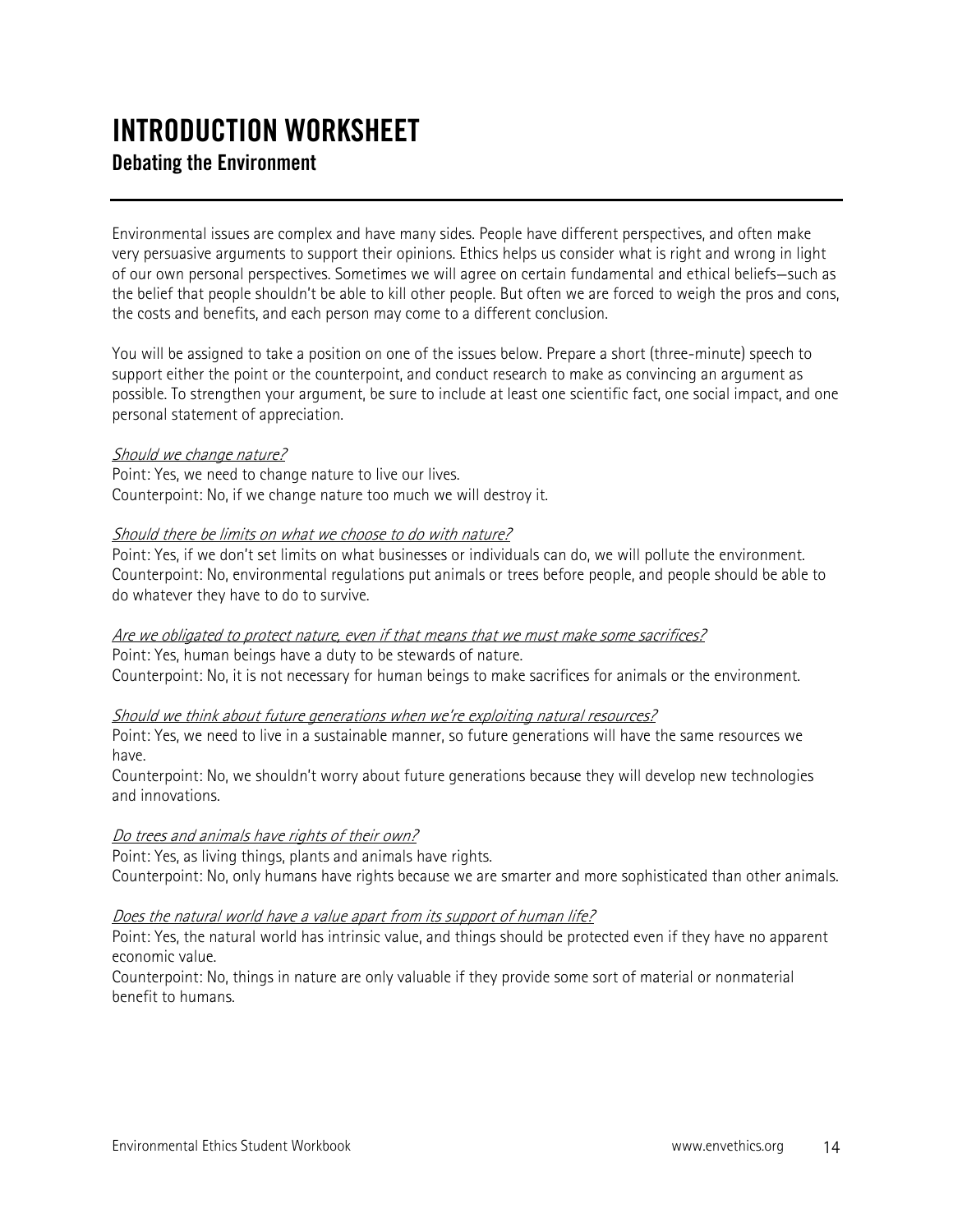

# **Background**

We share the world with many other creatures— plants, animals, and microorganisms. These creatures, along with their genetic makeup and the extraordinary array of habitats in which they live, are referred to collectively as biological diversity, or biodiversity for short. Biodiversity refers to the variety of life on Earth—everything that crawls, flies, and swims; every marine, forest, or desert habitat; and the interactions among all of those living things and their habitats.

The world is filled with living things. Some scientists estimate that more than 10 million species of plants and animals exist in the biosphere. About one million species are called animals, which are creatures that are created through a process of fertilization of an egg by sperm. Those fertilized eggs then develop into complex organisms of skin, bone, and muscle that stay alive by eating and digesting food, and that have nervous systems and senses to respond and adapt to their surroundings.

Some animals, such as dogs and cats, have been domesticated by humans and participate in the routines of our daily lives. Other animals, such as rodents or snakes, also live in close contact with humans but are often unwelcome. However, most animals live completely outside of our daily experience—deep in the ocean or high in the rain-forest canopy. These animals are what we call "wild," and this lesson, which focuses on wildlife, is about animals that live outside of domestication and without continuous human interaction.

We have the opportunity to learn about wild animals by visiting zoos and aquariums, but their captive lives offer only a glimpse (and a distorted one at that) of their lives in the wild. Although we may feel very disconnected from wild animals and their habitats, our actions often have a major impact even on far-off species, and these species are often very relevant to our lives. This lesson is about our ethical obligations to wild animals.

In this lesson, you'll be asked to consider three aspects of human interactions with wildlife: appreciation, ecology, and responsibility. You'll recognize these as the components of the Eco-Ethical Mountain. We'll explore how each affects our relationship with wildlife—the plants and animals that are not cultivated or domesticated. Three videos about people who took ethical responsibility for wild animals will help you to consider if and why we should care about wild animals and plants. The environmental activists in the videos will also highlight the ways in which human actions may threaten the existence of wildlife, while exploring the relationship between people and animals. Then you'll be challenged to think about your own personal experience with wild animals and the kind of ethical framework on which you base your actions.

Throughout our considerations of the tough issues related to wildlife, it may be helpful to remember the Eco-Ethical Mountain. It is designed to help people think about ethical problems that are linked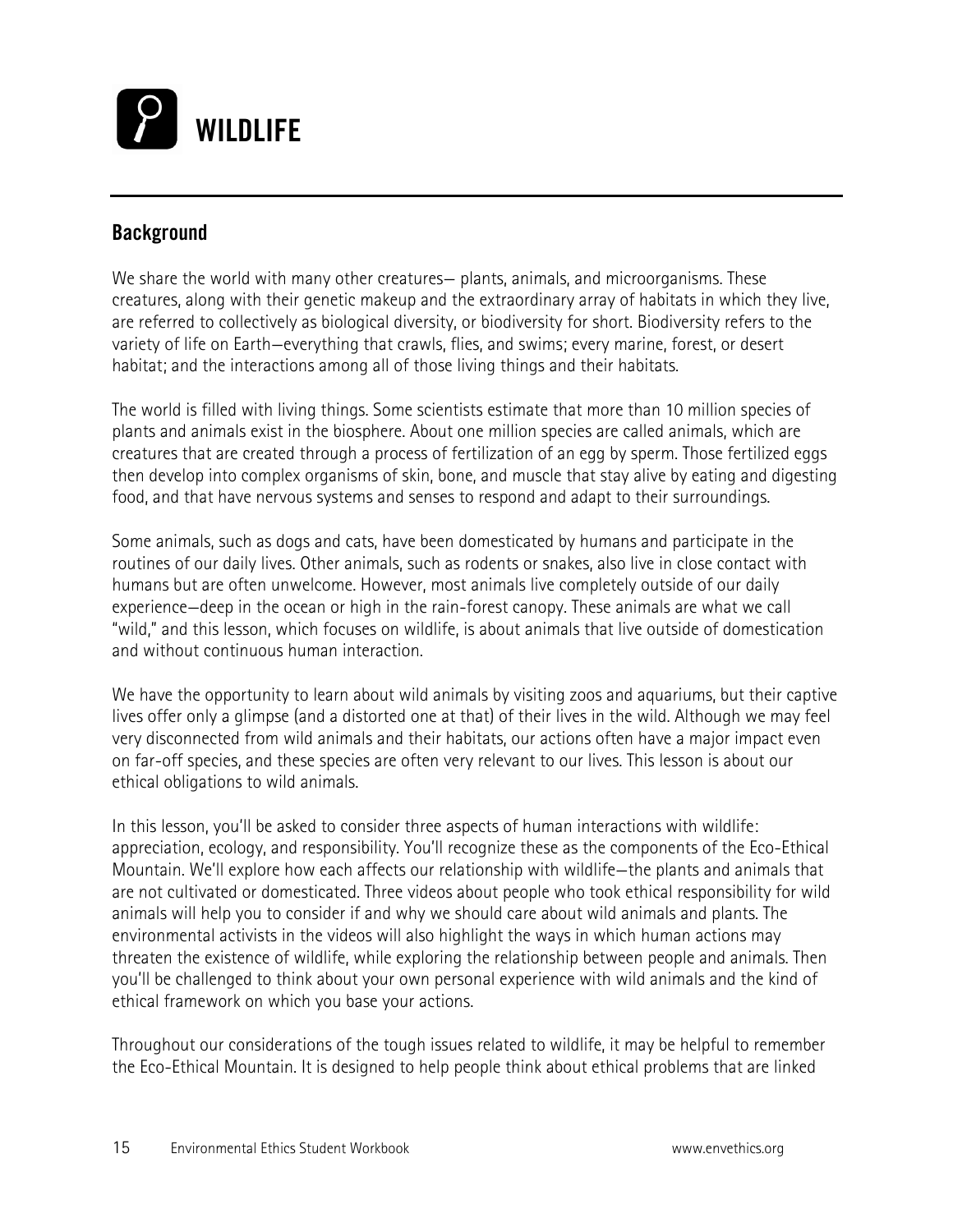with ecological principles and environmental concerns. The Mountain's bottom level is appreciation, followed by ecology, and topped with responsibility.

# **Topic 1: Appreciation**

Many people claim that we should care about animals and be conscious of how our actions can threaten wildlife around the world. These people cite numerous reasons to appreciate and value wildlife: Some appreciate wildlife for the material commodities it can provide, while others may appreciate the natural beauty of wild animals and wild places. The first video of this lesson introduces a man who possesses a deep and passionate appreciation and respect for a famously wild animal: the rhino.

# **Video #1: Michael Werikhe, Kenya, 1990**

Michael Werikhe was an automobile mechanic who lived in Kenya. He dedicated himself to the survival of the rhinoceros. Fondly known to many as "The Rhino Man," he walked thousands of miles on several continents to educate people around the world about the plight of rhinos. Werikhe's approach is creative and his goal straightforward: To help save the animal he views as the symbol of the environment, he undertakes long walks. On these "rhino walks," Werikhe educates the people who join him and raises funds for rhino conservation programs.

Some people value rhinos only because of their horn. The horn of the rhino is worth a lot of money. In some cultures the horn is ground up to make medicine. In others, it is used to make ceremonial swords and souvenirs. Hunters secretly and illegally kill rhinos for their horns, which are sold on the black market. Illegally killing protected animals (such as rhinos) in protected areas (such as parks or wildlife preserves) is called poaching. Poaching has pushed the rhino toward extinction. While just 30 years ago there were approximately 100,000 black rhinos in Africa, now rhinos are almost extinct in several African countries including Chad, Sudan, and the Democratic Republic of Congo (formerly Zaire).

To stem the tide of poaching, Werikhe has traveled across Africa, Europe, and the United States, capturing the imagination of people wherever he goes. In 1993, Werikhe led two well-publicized walks in Taiwan, one of the biggest consumers of rhino horns in Asia. He visited many traditional medicine shops and encouraged the traditional healers and the Taiwanese government to work together to educate the public about alternatives to rhino horn powder.

On all Werikhe's walks, he accepts donations for rhino welfare. The money he raises has aided the Kenyan government in its development of large, fenced, guarded tracts of land where rhinos can breed and survive. Animals from threatened areas are transported to these sanctuaries and, for the first time in years, the rhino population is reported to be on the increase. The black rhino population is currently estimated to be just over 2,000. The southern white rhino has fared slightly better. There are thought to be 8,800 of them.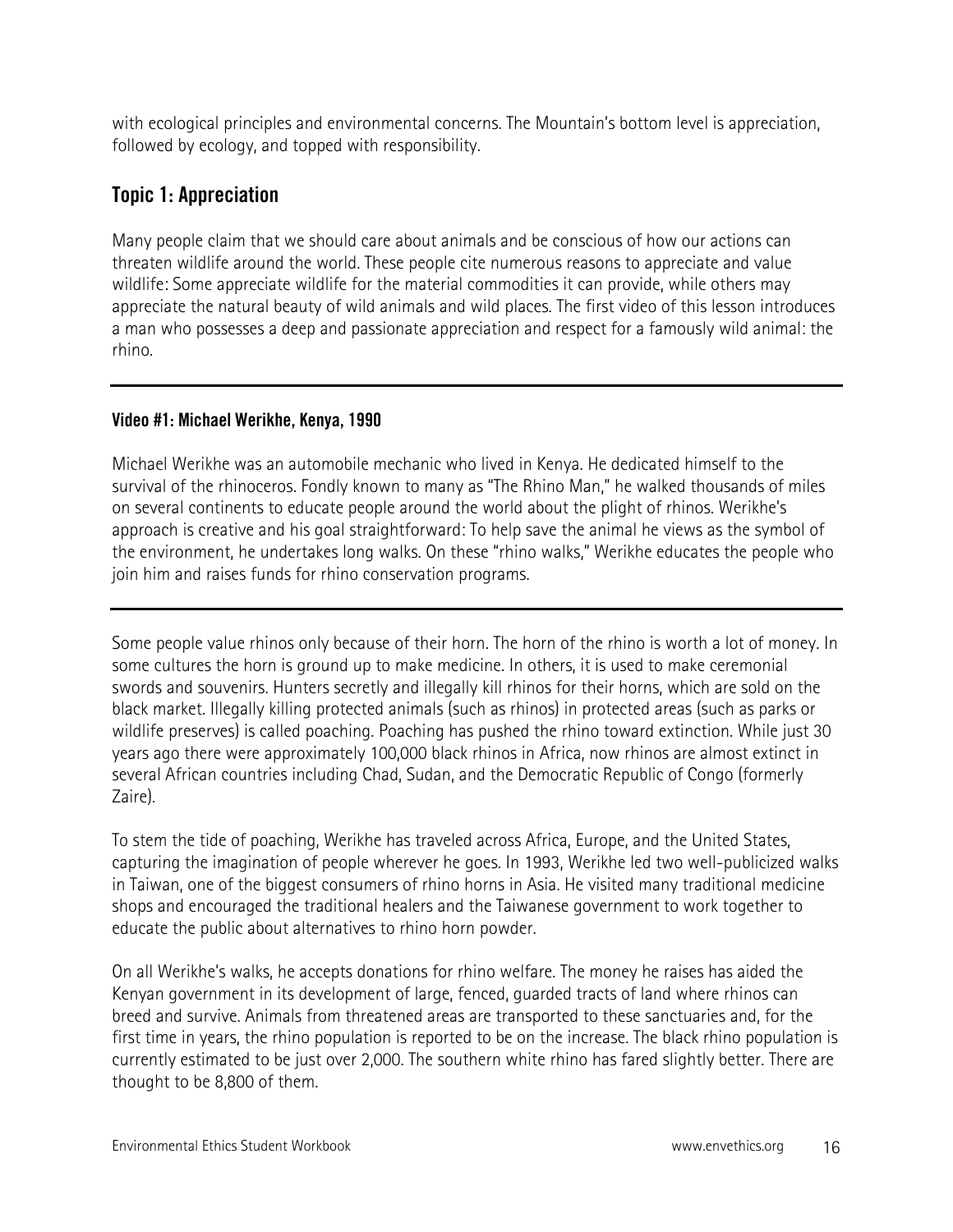Michael Werikhe appreciates rhinos. That is, he finds that they have great value. The first question to ask then is what kind of values he holds related to rhinos. Environmental ethicists consider that there are two basic kinds of values: use value and existence value.

## **Use Value**

When something is useful to us, we tend to appreciate it. Some of the major material benefits of animals to people include the provision of meat for food as well as skins and fur for clothing. To obtain these benefits, we often kill wild animals, raise and slaughter animals on farms, or remove something without killing the animal, such as the wool of a sheep or the feathers of a goose. Poachers consider the rhino valuable only because they can sell its horn.

Sometimes this focus on the utility of animals can lead us to think only in economic terms. We may consider how much they are worth when bought or sold, or how many people could be fed by harvesting wildlife. For example, the Kenyan government values rhinos because of the income from tourists who come to see them in the wild. Therefore, the government appreciates rhinos for the utility value of being able to gain monetary benefits from the animals' presence.

## **Existence Values**

Something may be valued for its utility, but it may also be valued just as much or more simply because it exists. Wildlife can also be appreciated apart from its utility. For example, just knowing that rhinos roam in the wild or that dolphins swim in the oceans may seem worthwhile, even if that knowledge doesn't provide you with direct material benefits. This is called an existence value. Existence values can be powerful motivators for people to undertake actions to protect faraway species and habitats, from coral reefs and rain forests to pandas and manatees.

People also may develop an aesthetic appreciation for a species or habitat, based on an enjoyment of its natural beauty or ecological importance. As an example, many people feel strongly about protecting forested landscapes and the species that live in them, not only for the ecological benefits we derive from forests, but also because healthy forests can be beautiful places for relaxation, recreation, and enjoyment.

# **Valuing Rhinos**

To see this range of values in practice, consider the many ways in which people relate to an animal such as a rhino. Many people admire rhinos because of their majestic appearance, unusual horns, and stately gait. After the elephant, the white rhino is the second largest land animal, and the black rhino is the third. Although rhinos can weigh up to 2,200 pounds, they can run at speeds up to 28 miles per hour! Michael Werikhe says, "If there is no hope for an animal so huge, strong, and recognizable, what hope is there for lesser animals?" For Werikhe, the rhino is a symbol of the value of all wild animals.

The hundreds of thousands of tourists per year who flock to Africa for wildlife safaris offer evidence of many people's appreciation of wild animals, such as rhinos, and wild habitats. In Kenya, tourism is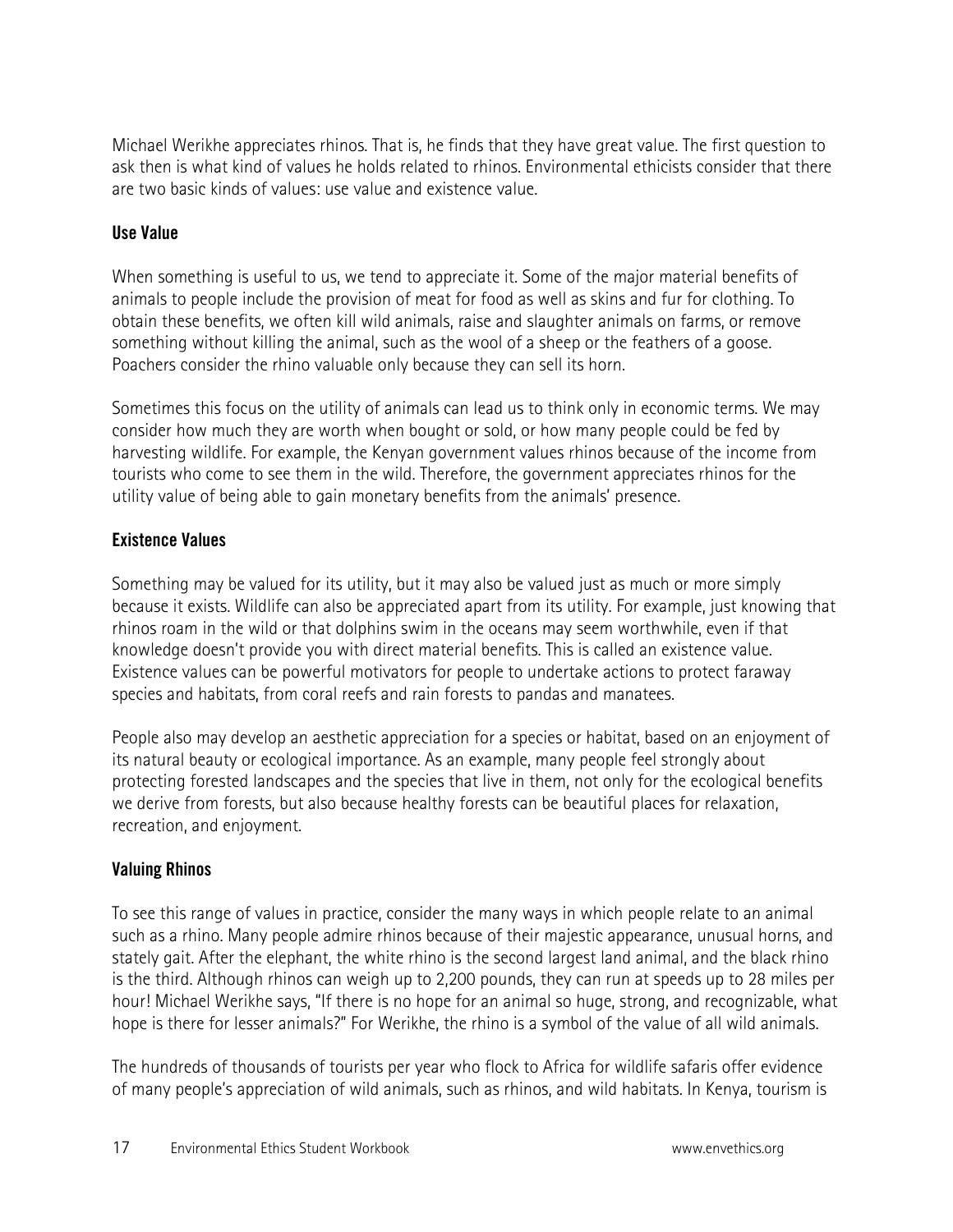the second biggest industry (behind only agriculture). The Kenyan government estimates that 80 percent of the country's visitors are drawn by wildlife, especially the "big five": rhino, buffalo, elephant, lion, and leopard. Tourists' aesthetic appreciation of rhinos and these other popular species may lead to new ways of valuing wildlife: If money from tourism stays with Kenyan communities, then local people can also appreciate wildlife for the economic benefits it brings.

In addition, many people value rhinos for their material benefits. Rhino horn was historically used in both traditional Chinese medicine and for carved handles of ceremonial daggers worn in some Middle Eastern countries. Because of the high prices rhino horns fetched (\$5,000 to \$10,000 each), they became highly sought-after commodities. This profitable trade in rhino horn led to severe drops in the rhino population and was a major factor in placing rhinos on the endangered species list. To address this serious situation, trade in black rhino horns and other rhino products has been banned since 1977 because of an international convention called the Convention on International Trade in Endangered Species of Wild Fauna and Flora (CITES, pronounced SIGH-teez).

The first step on the Eco-Ethical Mountain is appreciation. Unless, something is appreciated—that is, unless it has value—we pay no attention to it. Therefore, we must understand the different kinds of value involved in the appreciation of something and sort them out: How does the use value of selling rhino horns compare with the existence value of seeing a majestic animal and knowing that it lives natural and free in its own world? Clearly, rhinos are important and intriguing to humans for both use and existence values.

# **Topic 2: Ecology**

Appreciating wild species and their habitats is only the first step toward making well-informed, ethically appropriate decisions. In addition to appreciation, it's also critically important to understand how living things and their habitats are interconnected, or how they fit together and support each other's existence. Ecology, which comprises the second level of the Eco-Ethical Mountain, considers these relationships. Ecology is the scientific study of the relationships and interactions between organisms living in a common environment. Eugene Rutagarama, a Rwandan biologist, closely studied mountain gorillas, developing a deep understanding of their ecology, which, in turn, led him to take a strong ethical stance against the killing of mountain gorillas and destruction of their habitat.

### **Video #2: Eugene Rutagarama, Rwanda, 2001**

Eugene Rutagarama, a Rwandan biologist, dedicated his life to protecting a close relative of humans: the gorilla. In the 1990s, ethnic strife between two tribal groups, the Tutsi and the Hutu, tore through Rwanda. The human suffering was incalculable. But a group of humanity's most endangered relatives—mountain gorillas—could also have been victims of the violence. Thanks to Eugene Rutagarama, the fragile mountain gorilla population survived the war.

Since the end of the war, Rutagarama has generated a plan that led to the revival of the Wildlife Agency, ensuring that the protected areas of mountain gorilla habitat were kept safe. Risking his life, he repeatedly traveled to hostile territories to deliver funds and supplies to park rangers so they could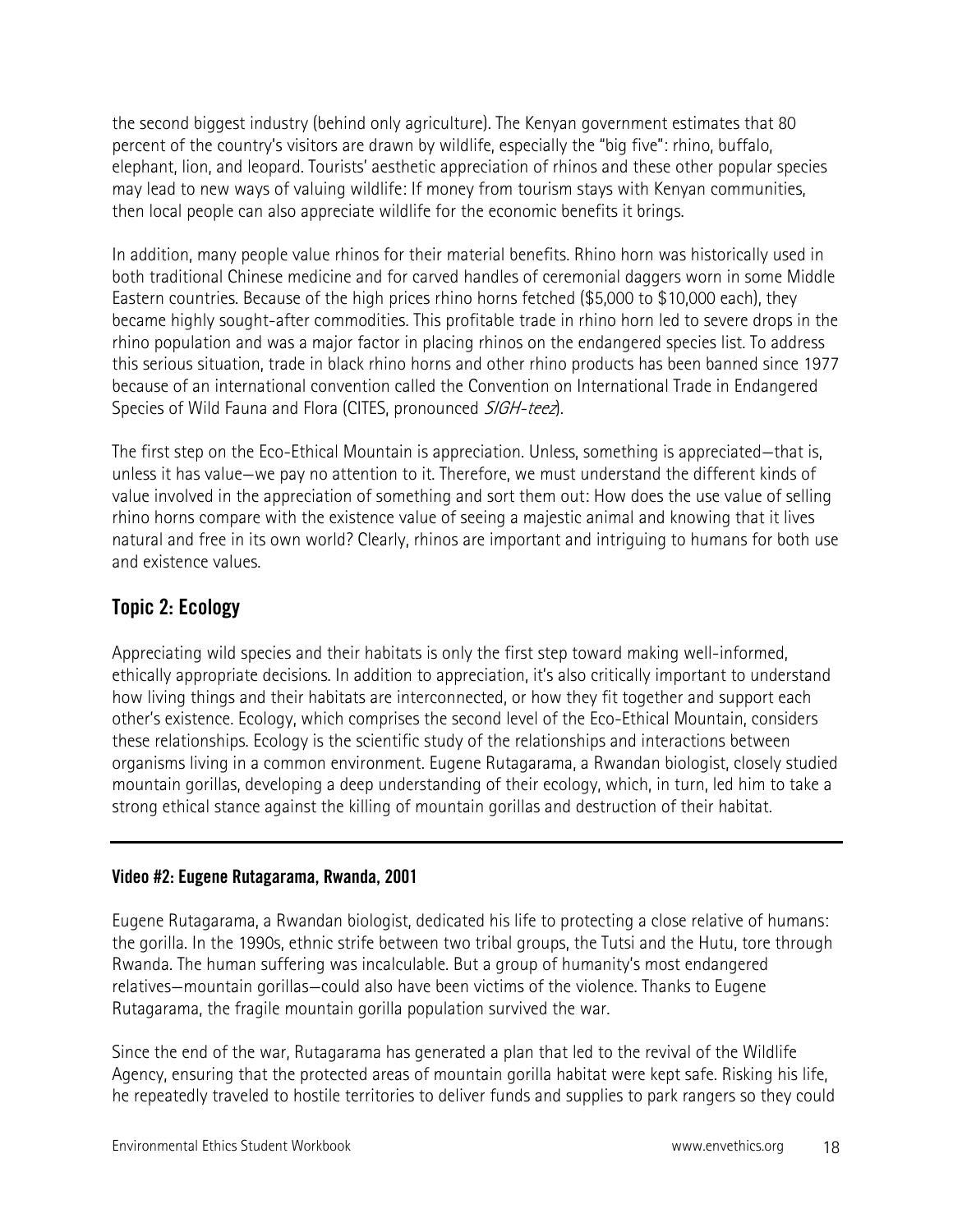continue their work. Today, Rutagarama works for the International Gorilla Conservation Program, rebuilding ecotourism, monitoring the mountain gorillas, and building relationships with the communities near the parks.

# **The Fifth Mass Extinction**

One of the main topics of ecology is biodiversity, or the variety of life on Earth and the interconnections among species and their habitats. Because of the tightly woven web of life, destruction of one species may cause harm to many others that are dependent on its existence. We say a species is endangered when its population is threatened with extinction in the near future. It's important to use ecological principles to better understand how destruction of one species can affect the existence of many others.

Of the more than 10 million species that scientists believe may exist on Earth, many are currently considered endangered. For a range of reasons—from habitat loss to exploding human populations to air and water pollution—we are in the midst of an era of extinctions. From studying the fossil record and other geological indicators, scientists estimate that more than 99 percent of all species that ever existed are now extinct, which means that they are found nowhere on Earth. Many of those extinctions occurred as part of the natural process of evolution: As new species develop, others die out. This process is usually a slow one, although there are occasional moments in geologic history such as the end of the age of the dinosaurs—when a massive number of species become extinct in a short period of time.

However, today, many scientists believe that we are experiencing another era of extinction—this one caused by human actions. Some estimates suggest that more than 20 percent of existing species may become extinct during the next 25 to 50 years if biodiversity loss continues at the current rate. For example, during the past 1,000 years, we have lost one-fifth of the world's bird species, mainly as a result of human activity. Moreover, one-third of all freshwater fish species, one-third to one-half of freshwater mollusks, and one-quarter of all mammals are in danger of extinction.

In addition to particular species, entire ecosystems are also under threat: Because rain forests contain the largest proportion of the world's species, the destruction of those areas is of particular concern. It is estimated that approximately two percent of the world's rain forests (an area roughly equivalent to the size of Switzerland) is lost each year.

While there are natural reasons that some species become extinct, much of today's biodiversity loss occurs as a result of human actions. There are many ways in which people's activities contribute to this loss. Generally speaking, most of those activities can be tied to rapid increases in human population, coupled with rising levels of consumption and increasing pressures from technology. Some of the greatest human threats to biodiversity include the destruction of natural habitats, excessive exploitation of species for commercial purposes, and introduction of species to areas where those species did not originally exist. The destruction of natural habitats is by far the most significant reason for the loss of biodiversity today, accounting for two-thirds of all species extinctions and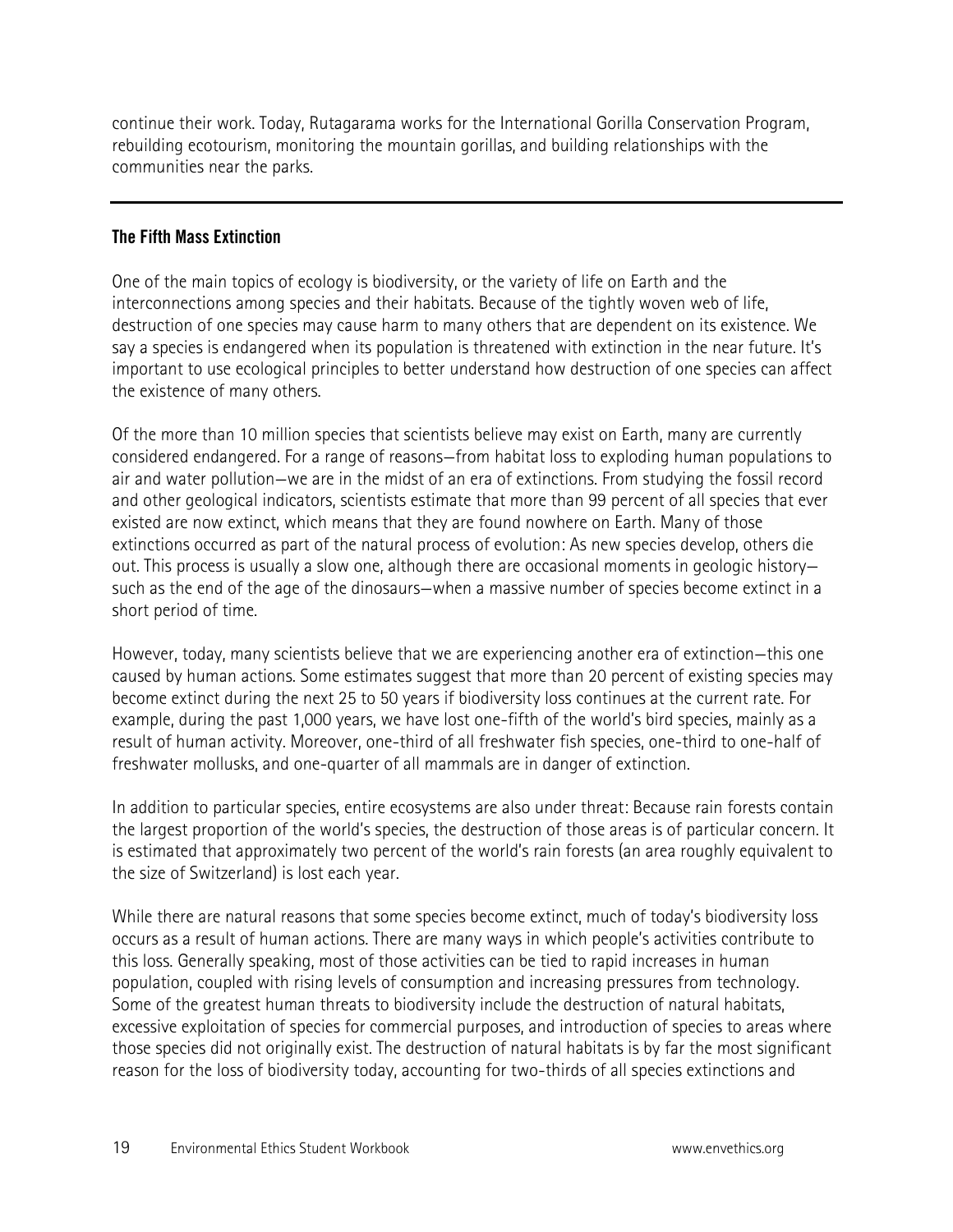endangerments. In the case of the mountain gorilla, violent warfare, relocation of people, and general social disruption threaten the existence of these great animals.

## **Benefits of Biodiversity**

When a species becomes extinct, it is obviously a bad thing for that species, which will never again walk the Earth or swim the oceans. But the extinction of certain important species, called keystone species, can also change the way that an entire ecosystem functions, endangering the many benefits and services those ecosystems may provide to people and other species. Rhinos, for example, are considered keystone species in their savanna habitats. With their large body size and heavy footfalls, they pull down and heavily graze on trees and shrubs, create trails through the forest and grasslands, and dig waterholes, among other activities. On the whole, rhinos help make the savanna more hospitable for other, less-powerful creatures.

Ecosystem services are the valuable contributions that the existence of one species provides to another. For example, bees may seem to be unimportant or even pests at times, but they provide a very important service by pollinating plants. Without bees, many plants would have no mechanism for pollination, which would lead to a drastic reduction in seeds, fruits, and agriculture. Another critical ecosystem service is decomposition—the breaking down of dead plants and animals into soil. Microorganisms, called decomposers, undertake this process, which completes the food web and recycles nutrients. Wild plants and animals—from the tiniest microorganism to the largest whale have different roles to play in the natural world. Therefore, the destruction of a species can have unforeseen ecological consequences.

Another benefit of wild species is found in their genes. Wildlife serves as a storehouse of genetic information. Unique genetic codes represent adaptations to the biosphere: The broader the gene pool available within a species, the better able the species will be to adapt to environmental changes and withstand environmental stresses. With highly endangered populations, such as the mountain gorillas in Rwanda, the continued decline of the population leads to great concerns about the viability of the population being able to survive into the future if only a few animals are left to breed. Besides conserving genetic diversity only for its intrinsic value, there may also be utilitarian reasons for conserving a range of genetically variable species. For example, some wild plants or animals may harbor chemical compounds that can be used to treat many diseases. Today a species of beetle may not seem worth saving from extinction, but what if that beetle held the key to curing a type of cancer or fighting some disease of the future?

# **Topic 3: Responsibility**

Climbing up the side of the Eco-Ethical Mountain, we can calculate the multitude of benefits that wildlife provides to people, add the importance of wildlife to ecosystems, and decide what our responsibility toward wild plants and animals should be. In the next video, you'll learn about Samuel LaBudde's conviction that it was his ethical responsibility to conserve an important species in the web of life: the dolphin.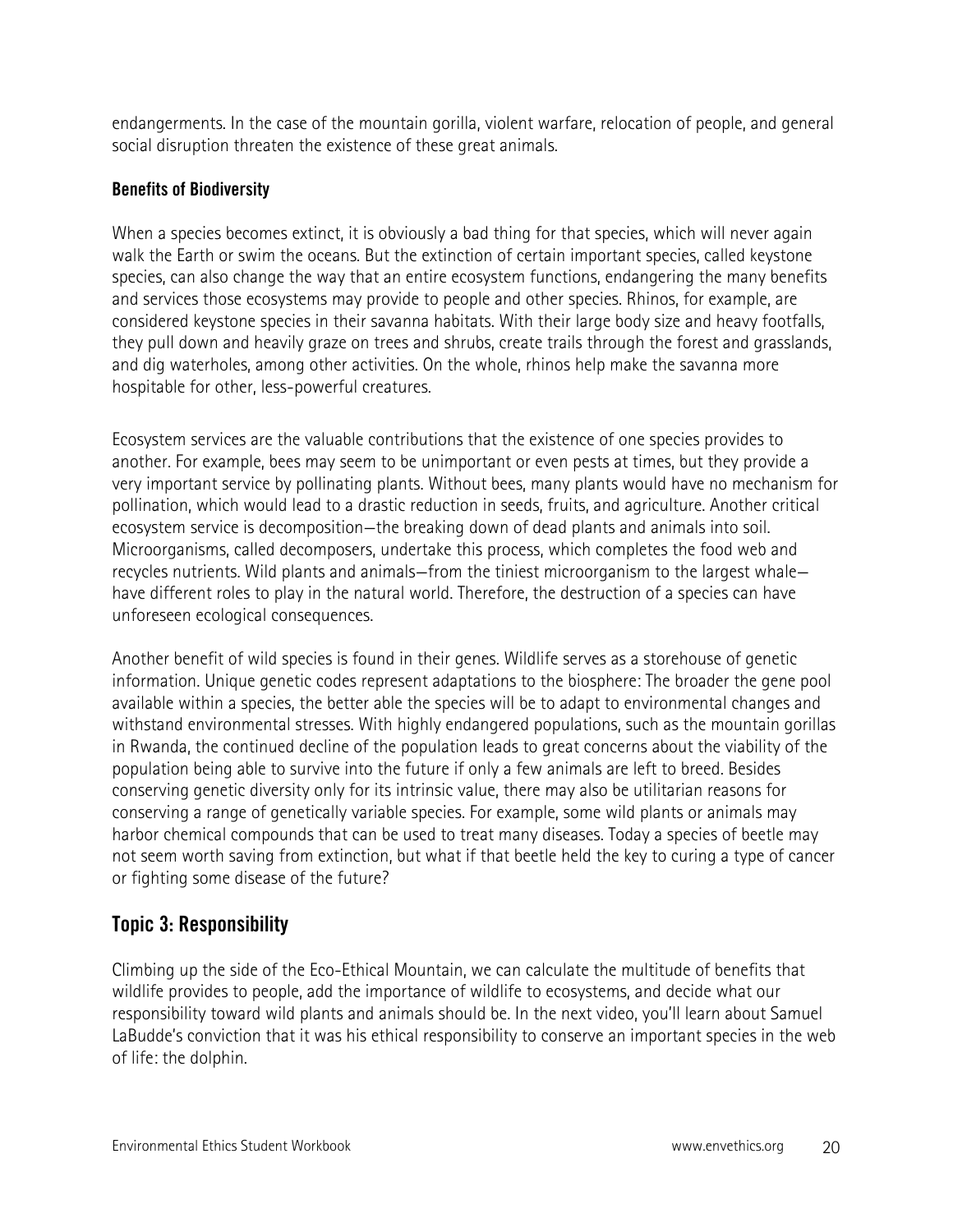## **Video #3: Samuel LaBudde, United States, 1991**

Tuna and dolphins swim together. When the fishing industry catches tuna, which is a very valuable commodity, they also kill the accompanying dolphins. When biologist Sam LaBudde learned this, he managed to get hired as a cook on a Panamanian fishing boat. Once aboard, he secretly videotaped the dolphin slaughter. LaBudde's footage provided the first graphic evidence that tuna fishers were indiscriminately killing dolphins.

LaBudde testified before the U.S. Congress, and the footage was shown on national television, provoking outrage across the country. In the months that followed, LaBudde worked with the Earth Island Institute to launch the most successful consumer boycott in U.S. history. By spring of 1990, the three major tuna brands agreed to process only dolphin-safe tuna, resulting in a 95 percent reduction of dolphin kills.

Sam LaBudde appreciates dolphins for their existence value. Just knowing that wild dolphins exist in the oceans makes him happy, even if that knowledge doesn't provide him with direct material benefits. This is an existence value. LaBudde's belief in the existence value of wild dolphins is so strong that, when he discovered that tuna fishers were unnecessarily killing dolphins, he set out to document this "environmental and ethical disaster." LaBudde believed that the destruction of dolphins was immoral, and he undertook actions to protect them at great personal risk. He goes so far as to say that, "Species extinction represents the ultimate crime against nature and humanity."

With LaBudde in mind, consider some animals from which you derive no direct benefit, but that you appreciate knowing simply exist in the wild. Ask yourself whether you would make any effort to help animals, even at personal risk, as LaBudde did? What led him to act so selflessly? Why did he take that responsibility?

# **The Reasons for Taking Responsibility**

People can be motivated to take responsibility for different reasons. The first is the usefulness that some thing or action brings to humans. We saw that believing in a use value was one of the reasons for appreciation. When people say something is a moral responsibility or an ethical obligation, they may mean that we should act to promote what is useful for human life. The term utilitarianism describes this idea. The ethical principle of utility requires that people act to bring the greatest amount of benefit to the greatest number of people, now and into the future. While this is a very noble ethical principle, it does not cover all of the ethical issues that people face.

The principle of utility may partially explain why Michael Werikhe, Eugene Rutagarama, and Sam LaBudde helped wildlife, as wild animals somehow contributed to their personal satisfaction. In these three cases, the existence of rhinos, gorillas, and dolphins also contributed to the economy of the countries where the species live. But there must be more to the story: After all, how much does the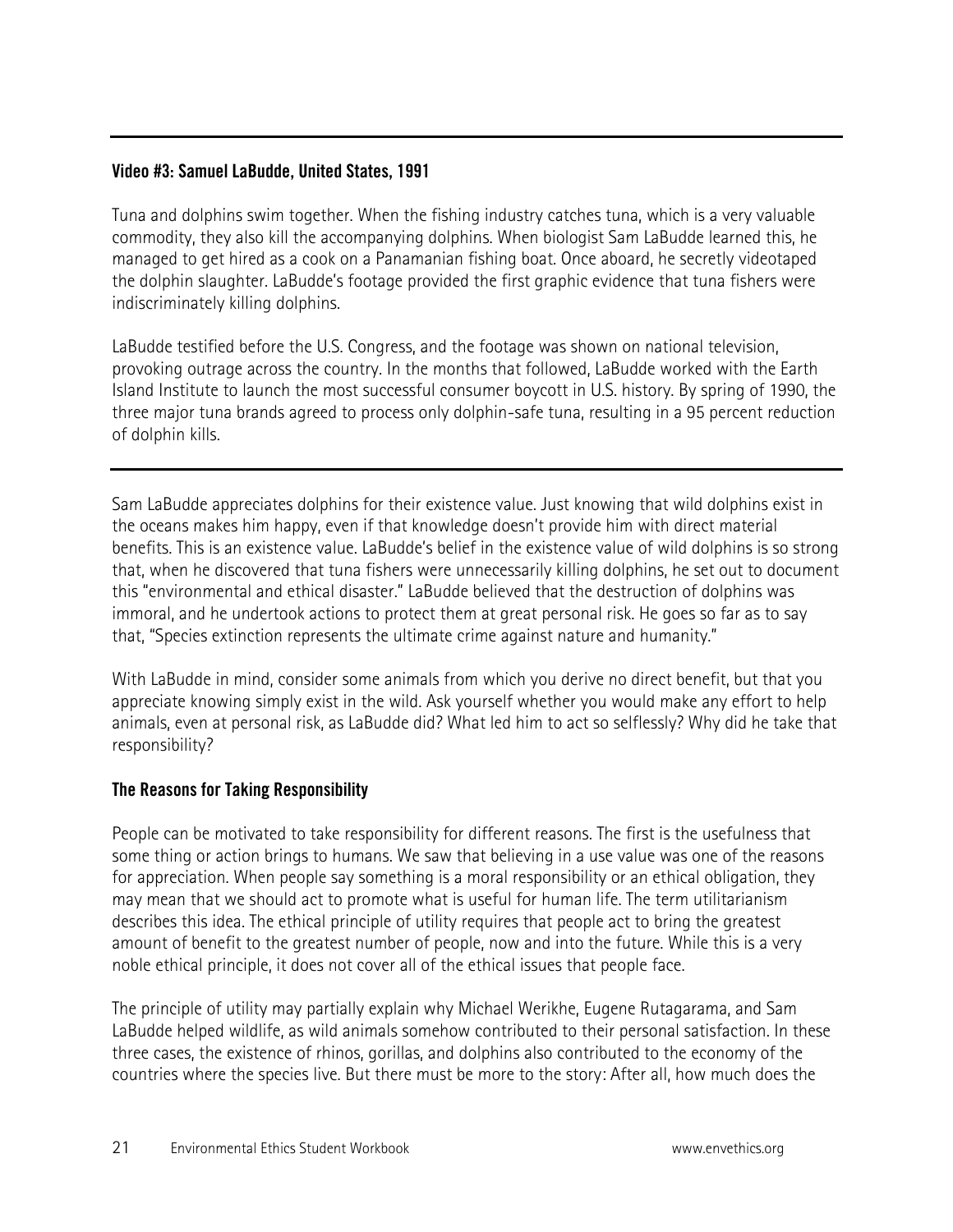existence of rhinos, dolphins, or gorillas contribute to human life, apart from being objects of curiosity and admiration?

Indeed, there is more to the story. Two other ideas support responsibility: justice and duty. Justice has to do with the distribution of burdens and benefits within a community. Duty refers to knowing what you are obliged to do for others within your community. Both of these ideas require having a working definition of what your community is—how far it extends and what it includes.

One could say that LaBudde, Werikhe, and Rutagarama expanded their definition of community to include wildlife, and decided that these animals were being treated unjustly—the species were harmed and destroyed for the benefit of humans. Rutagarama said, "I don't feel that I am saving only gorillas. I feel that I am saving my relatives." By extension, the Greek poet quoted in the dolphin video explains that killing dolphins is like killing one's own kin and therefore concludes that "the hunting of the dolphin is immoral." If we can understand that there is a community of life including humans and animals, we can begin to think about what it means to treat animals justly and have duties to protect animals.

Amidst the death and destruction of war, Eugene Rutagarama believed that working to save gorillas would send a message of hope. "After a humanitarian disaster as horrific as genocide, the common struggle to preserve something of shared value, like the natural environment, can form an ideal for people to believe in," he said. "The opportunity and obligation to protect something precious can assist the reconstruction of a devastated society."

Michael Werikhe also experienced a feeling of obligation to conserve far-away wildlife: "Our duty, [as] lovers of nature, lovers of this planet, is to make sure that the rhino does not go extinct," he declared.

Sam LaBudde realized it was his duty to help dolphins when he learned of their plight. "Once you learn how bad things are," he said, "how can you turn your back on something like the dolphin slaughter or snow leopards going extinct? Then go hang out in the mountains and pretend it's not happening? I can't do that."

The three activists profiled in the videos all decided that, more than anything else, they had a duty to protect wildlife. They felt compelled to dedicate themselves and to take risks so that some other creature would not perish.

These activists recognized that extinction is not something to treat lightly—it is the permanent loss of a living organism, and, with each additional extinction, all life on Earth becomes more impoverished. The community of life, of which we're all a part, becomes diminished. There is no cure for the loss of biodiversity, and there are no excuses we can offer to future generations.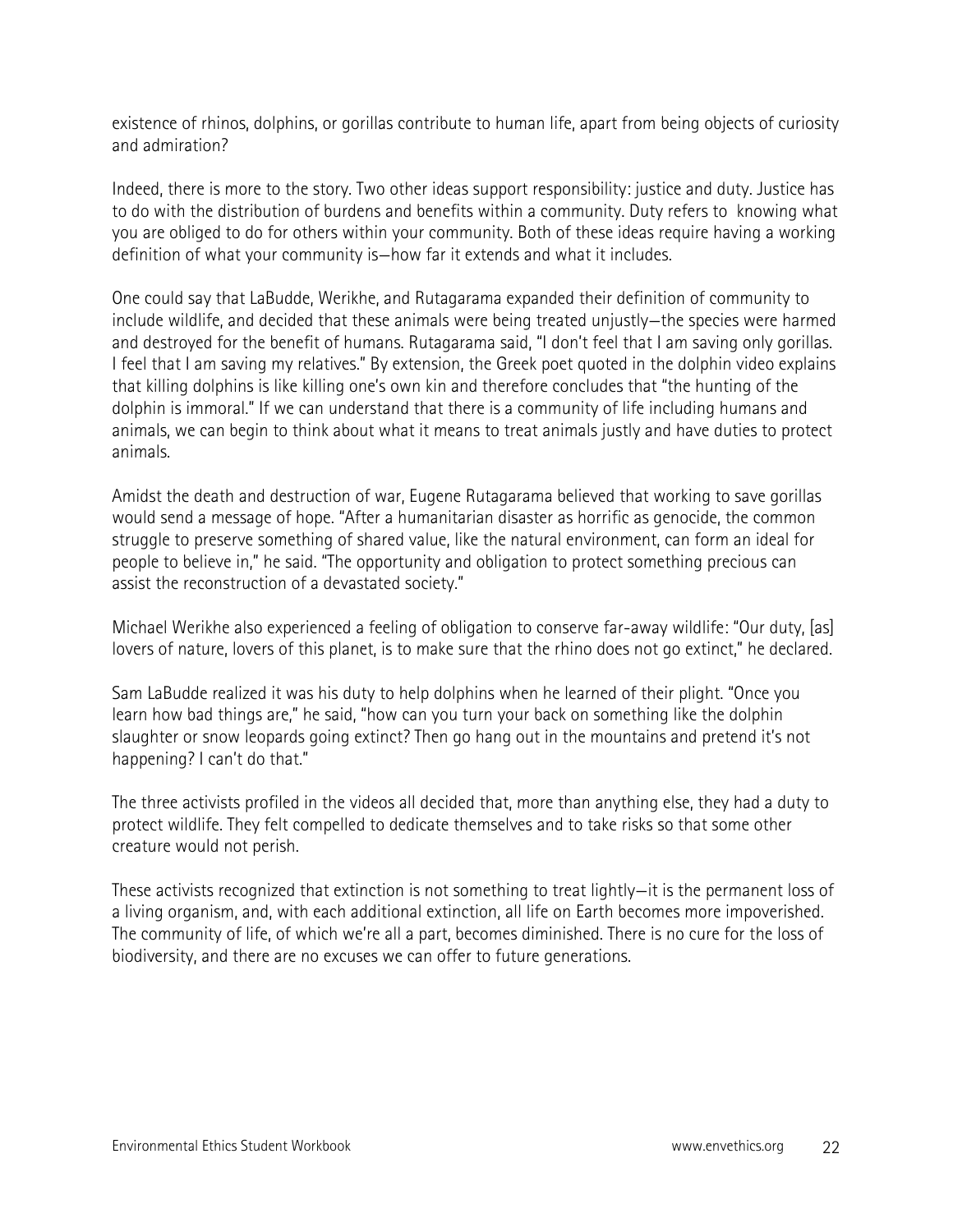# **WILDLIFE WORKSHEET Wilderness Journal Prompts**

Write a journal entry that considers the issues and questions listed below. Use the Wilderness Journal Template to record your thoughts.

1. People often talk about preserving wilderness—wild areas free of development or any other sign of human impact. Have you ever personally experienced what you would consider to be "wilderness"? If so, what was it like? What feelings did it evoke in you? (For example, did you feel scared? Free? Far from civilization? Adventurous?) If you have not experienced wilderness firsthand, what do you think it would be like, based on portrayals you may have read about in books, heard on the radio, or seen on television or in movies?

2. Was the experience you had with wilderness or wild animals a positive or negative one? Did a close encounter with a particular animal change your previous ideas about that animal? (For example, did you see a great blue heron in the wild, and find that it was much more beautiful than in photographs? Or did you see a bear, and find it to be smaller and less intimidating than you had expected?) Have you ever experienced wildlife in a zoo setting? If so, what were you able to learn about the natural history, preferred habitat, and threatened or endangered status of that animal?

3. Based on your wilderness experiences, both firsthand and through the media, do you think there is a role for wilderness? What is the value of a place that has remained completely wild, even if you could never experience it for yourself?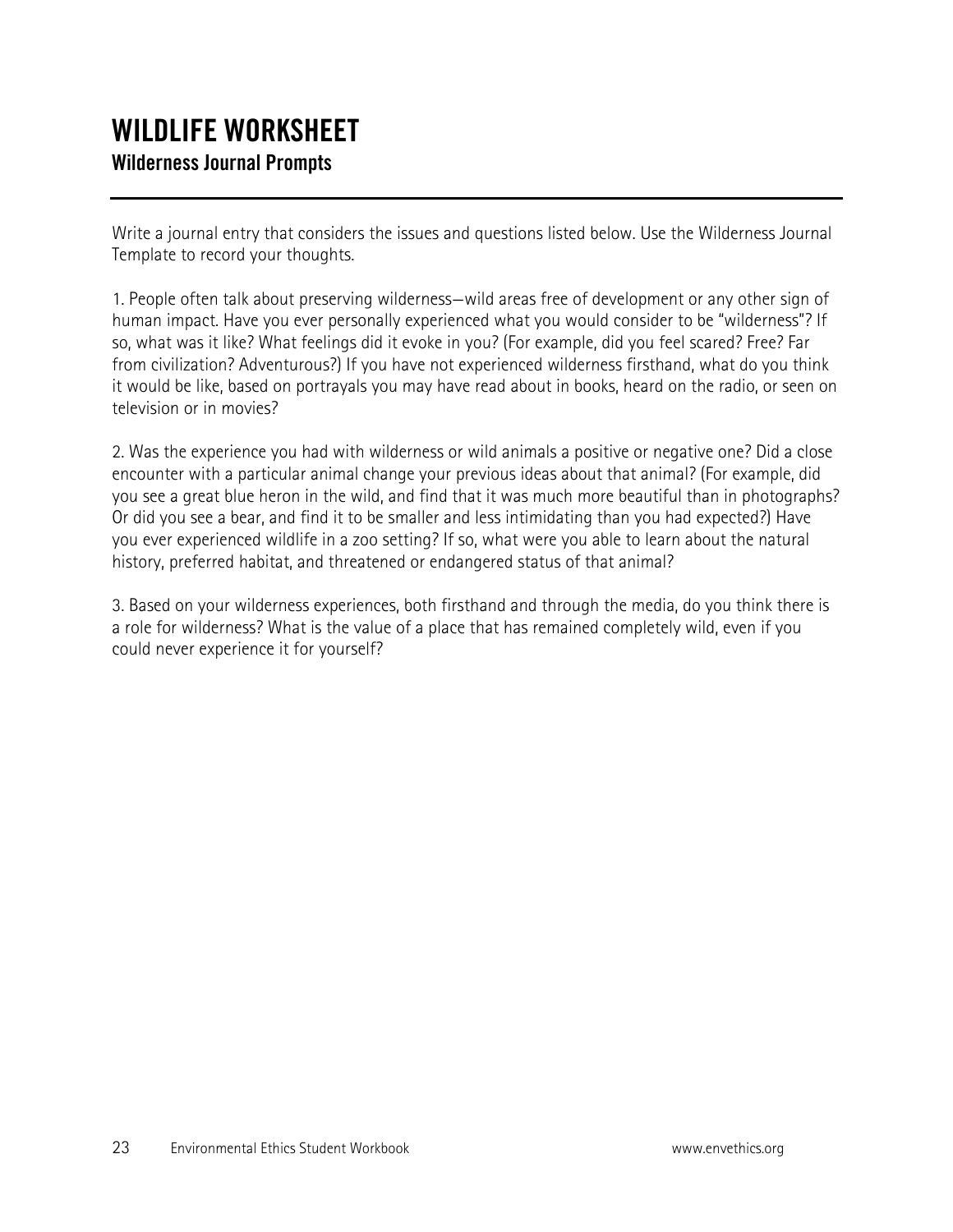# **WILDERNESS JOURNAL TEMPLATE**

#### What Happened?

Use this space to describe your wilderness experience. Refer to the Wilderness Journal Prompts.

## How do/did I feel?

Use this space to describe how you felt about your experience. Refer to the Wilderness Journal Prompts.

#### What did I learn?

Use this space to write about the role of wilderness in our world. Refer to the Wilderness Journal Prompts.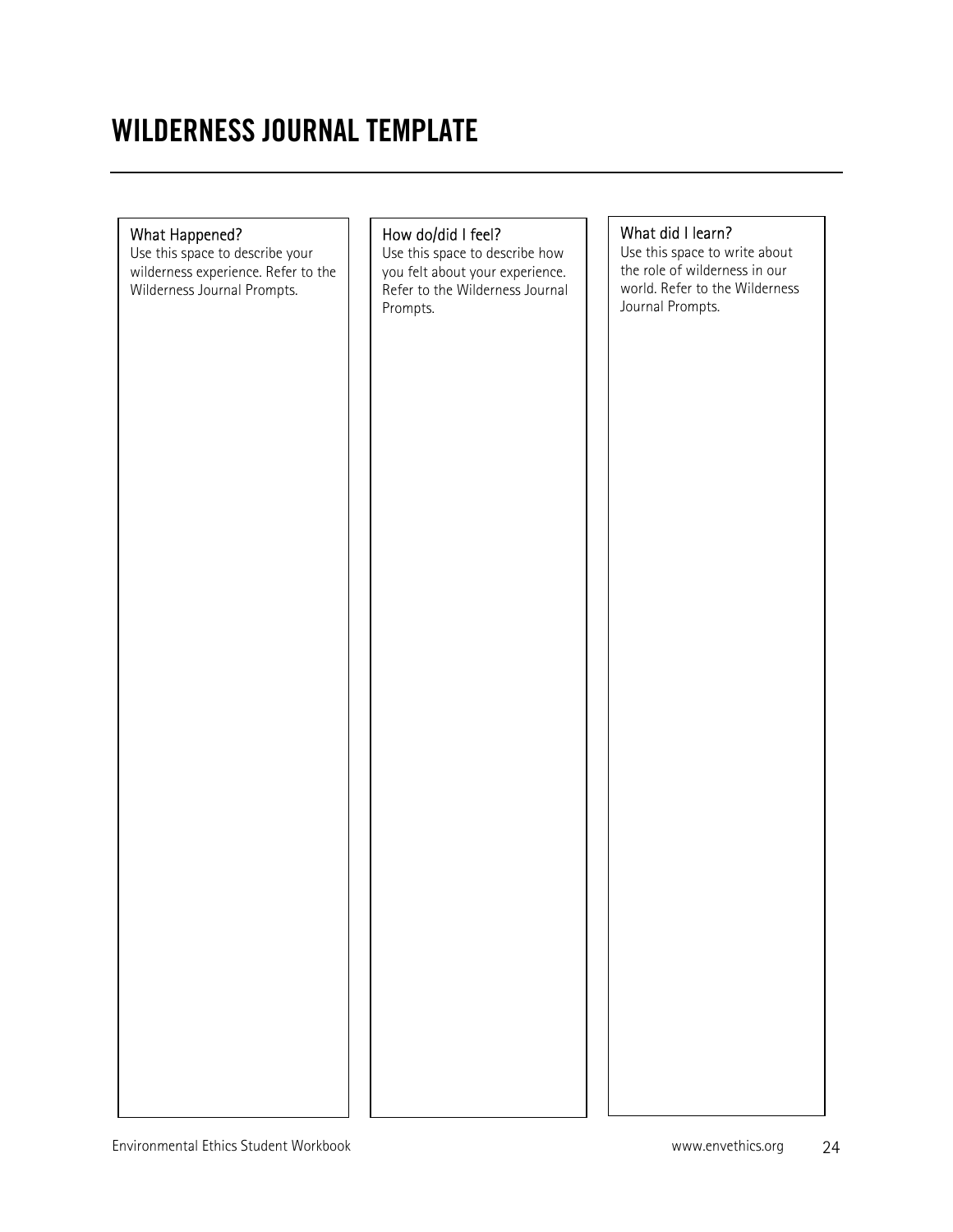# **WILDLIFE ACTIVITY The Great Elephant Debate Cards**

## **For Allowing Ivory Trade to Resume**

In 1989, steeply declining elephant populations in Africa and Asia motivated the Convention on International Trade in Endangered Species of Wild Flora and Fauna (CITES, pronounced sigh-TEEZ) to ban the trade of elephant ivory. In recent years, elephant populations in South Africa, Zimbabwe, Botswana, Zambia, and Namibia have rebounded dramatically. Local people and government officials have expressed concern about being overrun by elephants. In these areas, elephants have been known to knock down fences, trample crops, and even kill people in places where elephants and human communities live in close proximity. These countries have petitioned CITES to consider allowing the ivory trade for countries in which the elephant populations have been determined to be healthy. The measure proposed by these countries states that any funds received from ivory sales would be used to fund elephant and habitat conservation, and thus free other government funding for schools and poverty-reduction programs.

You are a representative of the countries that are in support of allowing limited, legal ivory sales. Clarify your ideas and arguments, and consider the ethical principles that underlie your position. Your job is to convince the CITES judges of your position.

### **Against Allowing Ivory Trade to Resume**

In 1989, steeply declining elephant populations in Africa and Asia motivated the Convention on International Trade in Endangered Species of Wild Flora and Fauna (CITES, pronounced sigh-TEEZ) to ban the trade of elephant ivory. In recent years, elephant populations have rebounded dramatically in some countries. Worldwide, the ban helped to protect elephants, severely reduce ivory prices, and facilitate enforcement of anti-poaching measures. The African countries with relatively large elephant populations, including South Africa, Zimbabwe, Botswana, Zambia, and Namibia, have petitioned CITES to reinstate the ivory trade in the countries where elephant populations are healthy. Other countries, such as Kenya, strongly oppose this measure, arguing that any revival of the ivory trade would quickly lead to rising ivory prices, make anti-poaching enforcement more complicated, and ultimately—encourage poaching, which would again threaten populations of this keystone species.

You represent the countries and nonprofit organizations that are vehemently opposed to any ivory trade. Clarify your ideas and arguments, and consider the ethical principles that underlie your position. You job is to convince the CITES judges of your position.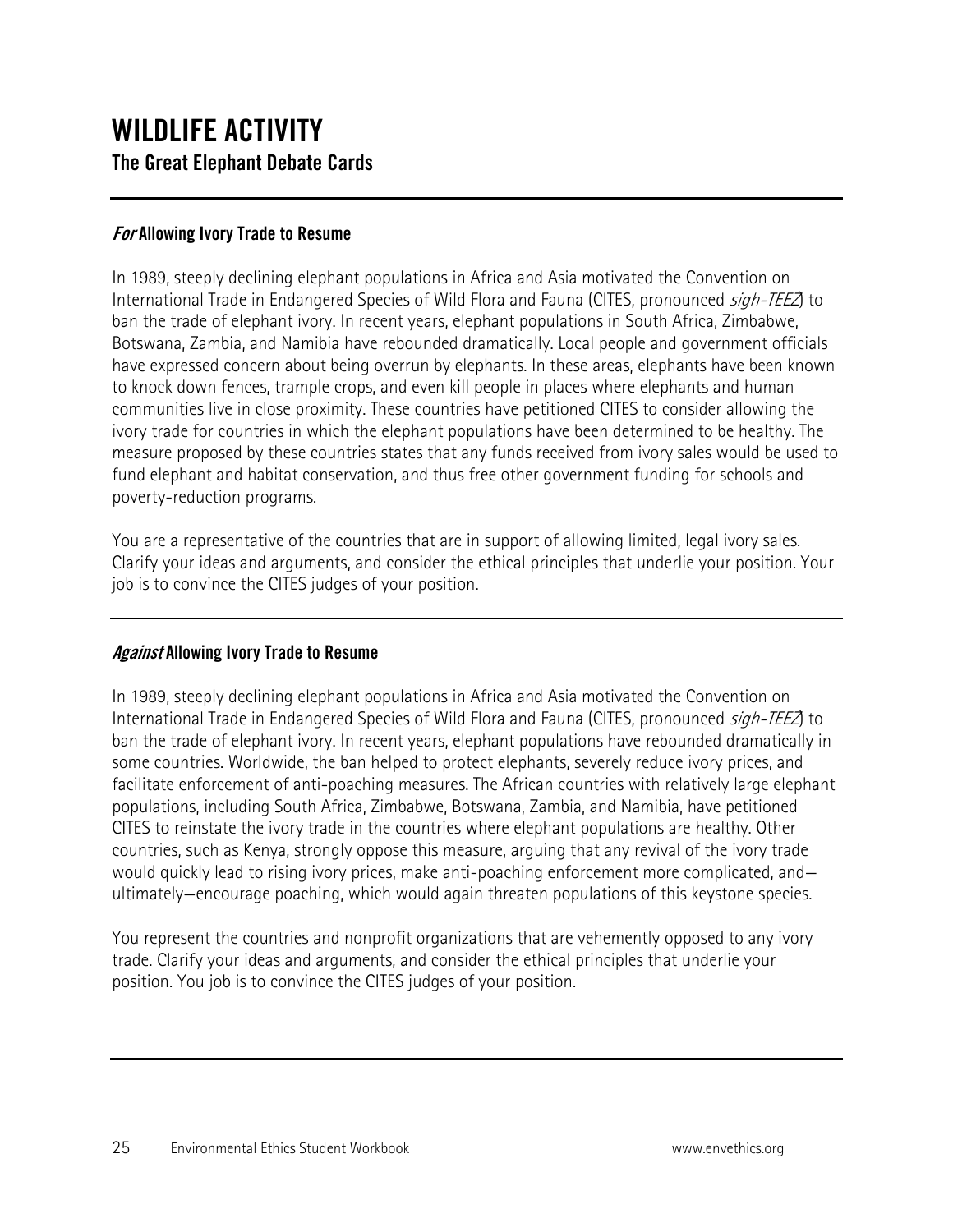

# **Background**

The word "forest" evokes images of tall, green trees, soft leaves underfoot, slanting sunlight, tangled vines, and abundant wildlife. In the United States, we may think of the dense southern pine forests, the vibrant autumn oaks and maples of New England, or the towering redwoods on the Pacific coast. Distant rain forests, such as the Amazon or the Congo, bring to mind wilderness and uncharted jungles of rich biodiversity.

Many people who have never been in such places may believe they've never been in a forest. But there are urban forests as well. Street trees, parks, and green spaces provide numerous health, aesthetic, and financial benefits to city dwellers, along with providing habitat to animals and oases of shade on hot days. But even persons who live in very dry climates or very cold places, where trees are scarce, feel the influence of forests that may be very distant from them. Forests are complex ecosystems that provide numerous services and functions. They help purify the air we breathe, stabilize soils, support decomposition, and provide many other benefits to life on Earth.

Our planet's forests are threatened. They are being cut down for housing and agriculture. They are harvested for lumber. They are overused by tourists, neglected, and mismanaged. Like all other natural resources, the human use of forests must be carefully measured. This unit explores some of the values attached to forests and ethical dilemmas regarding their management.

# **Topic 1: Appreciation**

People can appreciate forests for many reasons. The value of forests extends from the material benefits gained by logging and the ecological benefits of habitat diversity, to the spiritual benefits of awe in the presence of great trees.

Colleen McCrory has lived in the forests of Western Canada all her life. She appreciates their beauty, peacefulness, and awesome magnificence. She feels that the forest is her home. But beauty is not the only value of forests.

### **Video #1: Colleen McCrory, Canada, 1992**

Colleen McCrory realized that the forests that surrounded her since childhood were an essential part of her community, and she felt a responsibility to protect them. She led an impassioned fight to preserve forested land in her native British Columbia. McCrory worked through legal and governmental channels to prevent logging in certain pristine and environmentally important areas,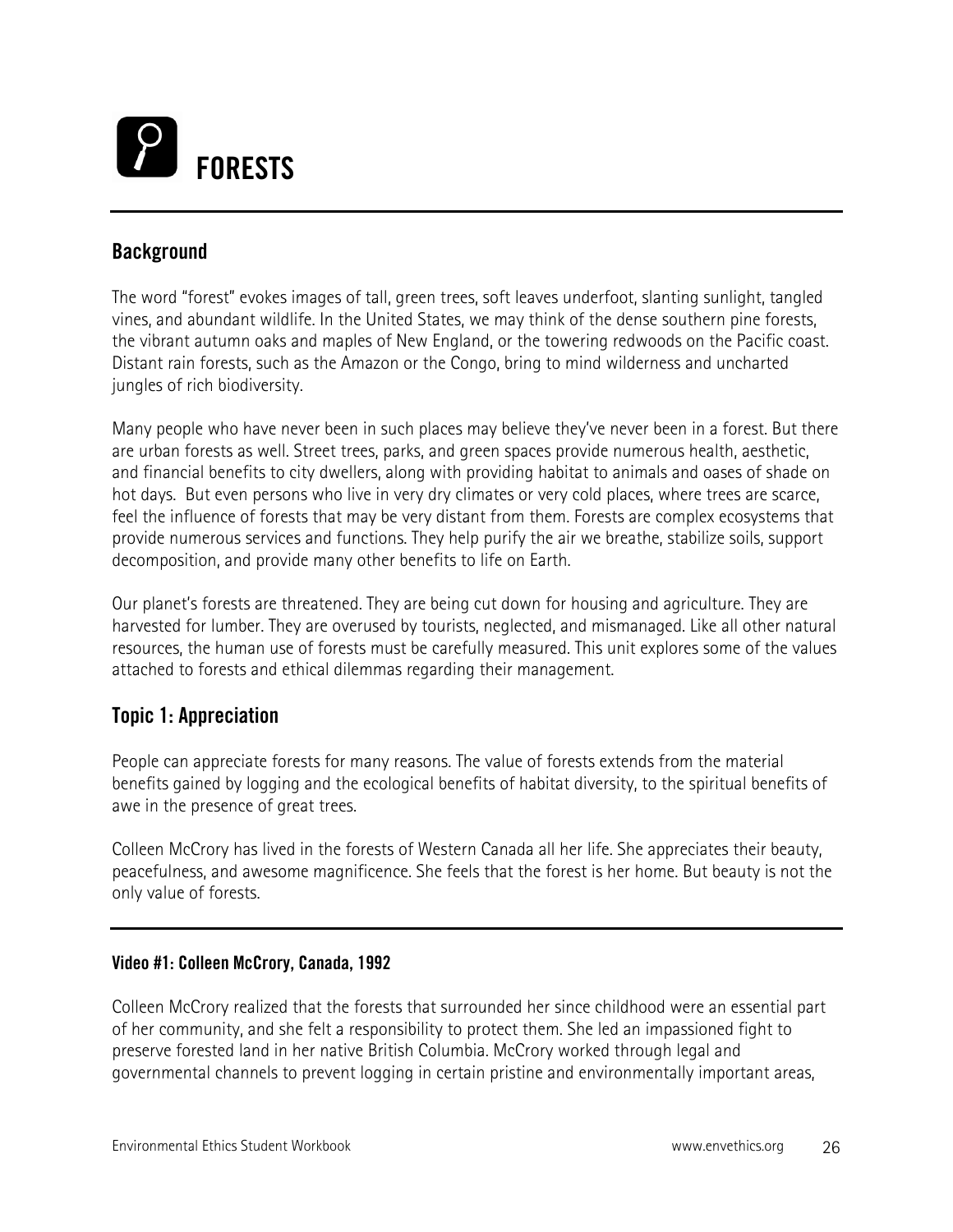arguing that the ecological and spiritual benefits of having healthy, intact forests outweighed the economic and material benefits that would accrue from harvesting the timber.

# **Material, Ecological, and Spiritual Benefits**

One of the most common ways of valuing forests is linked to the material benefits they provide, particularly in the form of lumber. Trees are harvested, meaning that they are cut down to achieve the material benefits of timber, which includes wood that is milled into boards. People throughout the world depend on lumber to construct homes, workplaces, schools, and hospitals, as well as to build the furniture that fills our living spaces.

The production of paper is also a primary reason forests are logged. Nearly half of all trees harvested are turned into paper and 90 percent of the world's paper comes from wood pulp. The average person in the United States uses more than 700 pounds of paper per year, and paper use is expected to continue to increase, reaching up to 1,050 pounds per person per year by 2010.

In addition to timber, people rely on many other material benefits that forests provide. Fruits, nuts, vegetables, spices, meats, oils, saps, dyes, rubber, medicines, and raw materials for traditional arts and crafts are often harvested from plants or animals found in the forest. Referred to collectively as "non-timber forest products," those items are critically important to the livelihoods of people, particularly those who live in or near forests.

Scientific research often takes place in forests. Because forests represent such rich collections of many living things, much can be learned about genetics from studying the plants and animals that live in forest habitats. Biologists and botanists search forests around the world for chemicals that may provide treatments for diseases and contribute to further understanding of ecology and the environment.

Moreover, forests provide ecological services, many of which aren't nearly as visible as material goods. Life on Earth wouldn't be possible without ecological services from forests: They help to purify our water, maintain the balance of gases in the air, prevent erosion, and harbor biodiversity.

Finally, many people value the intangible benefits of forests, finding them beautiful, peaceful, and even spiritual. For citizens of an increasingly urbanized world, forests represent much-needed places of recreation, relaxation, and escape.

# **Topic 2: Ecology**

To understand the value of forests, it's important to understand their ecology. By studying how the elements of a forest ecosystem interact, as well as how human communities rely on forests, it becomes easier to understand the many ethical conflicts that can arise from differing views of how best to use (or not use) forests. Loir Dingit, an Indonesian tribal leader, understood this and fought to protect his country's rain forests, as well as the livelihood of his people, whose culture is intricately tied to the forest ecosystem.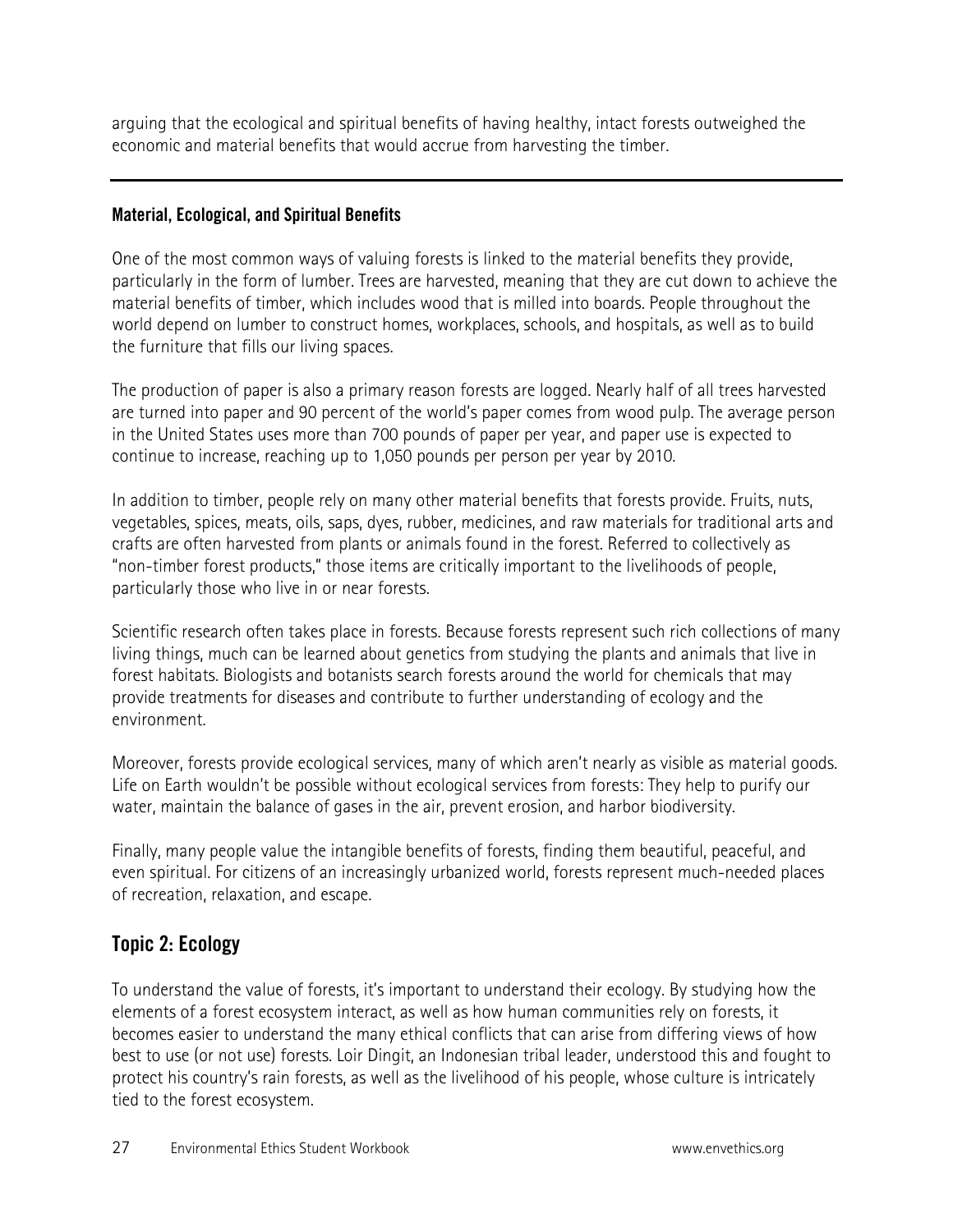### **Video #2: Loir Dingit, Indonesia, 1997**

Loir Dingit led an effort to develop sustainable forest management practices among rattan farmers in East Kalimantan, Indonesia. Dingit, chief of the Bentian Dyak tribe, vowed to preserve traditional forestry techniques, and he joined with other tribes to make the voice of the indigenous communities heard. He firmly believes that the best stewards of Indonesia's unique rain forest ecosystem are the people who were born there and whose grandchildren will inherit the land.

Ethical arguments about the conservation and use of forests must be based in an understanding of the benefits and ecological services provided by these ecosystems. Forests cover about one-third of the land area of the planet and are found in every region of the world. While some people may think of forests simply as lots of trees, this attitude reveals a very shallow view of what forests are. A politician commented on the effort to preserve Redwood forests with the words, "If you've seen one redwood, you've seen them all." This statement represents ignorance of the complexity of forests: In reality, they are incredibly diverse ecosystems that provide habitat for an overwhelming number of species.

### **Forest Structure**

Forests are divided vertically into three layers: the canopy, the understory, and the forest floor. The canopy is the uppermost layer, composed of branches and leaves of the largest trees, which capture sunlight and provide energy for the growth and maintenance of the tree. Below the tallest trees, the understory consists of shrubs and younger trees. The forest floor is home to smaller, shade-tolerant plants and is covered with decomposing leaves and other organic matter. Underneath the decomposing leaves, soil anchors the tree roots and provides nutrients that are absorbed through the roots, which, in turn, hold the soil in place. The roots prevent soil erosion and keep nutrient-rich topsoil from being washed away, or eroding.

#### **Forests Around the World**

Tropical rain forests are located close to the equator and at low elevations, where temperatures are usually warm and daylight length varies little. They hold very high levels of biodiversity and their soil is often poor in nutrients. Temperate forests are found in eastern North America, northeastern Asia, and central Europe, where temperatures vary greatly across four distinct seasons and leafy trees lose their leaves in the fall, enriching the soil with decaying leaf litter. Alpine and boreal forests of coldtolerant evergreen conifers cover northern North America and Eurasia, where temperatures are very low, the growing season is short, and precipitation occurs mainly in the form of snow.

#### **Life-Giving Forests**

Forests are bastions of biodiversity—they are home to many plants, animals, and microorganisms. Although tropical forests only cover about seven percent of the Earth's land surface, they are believed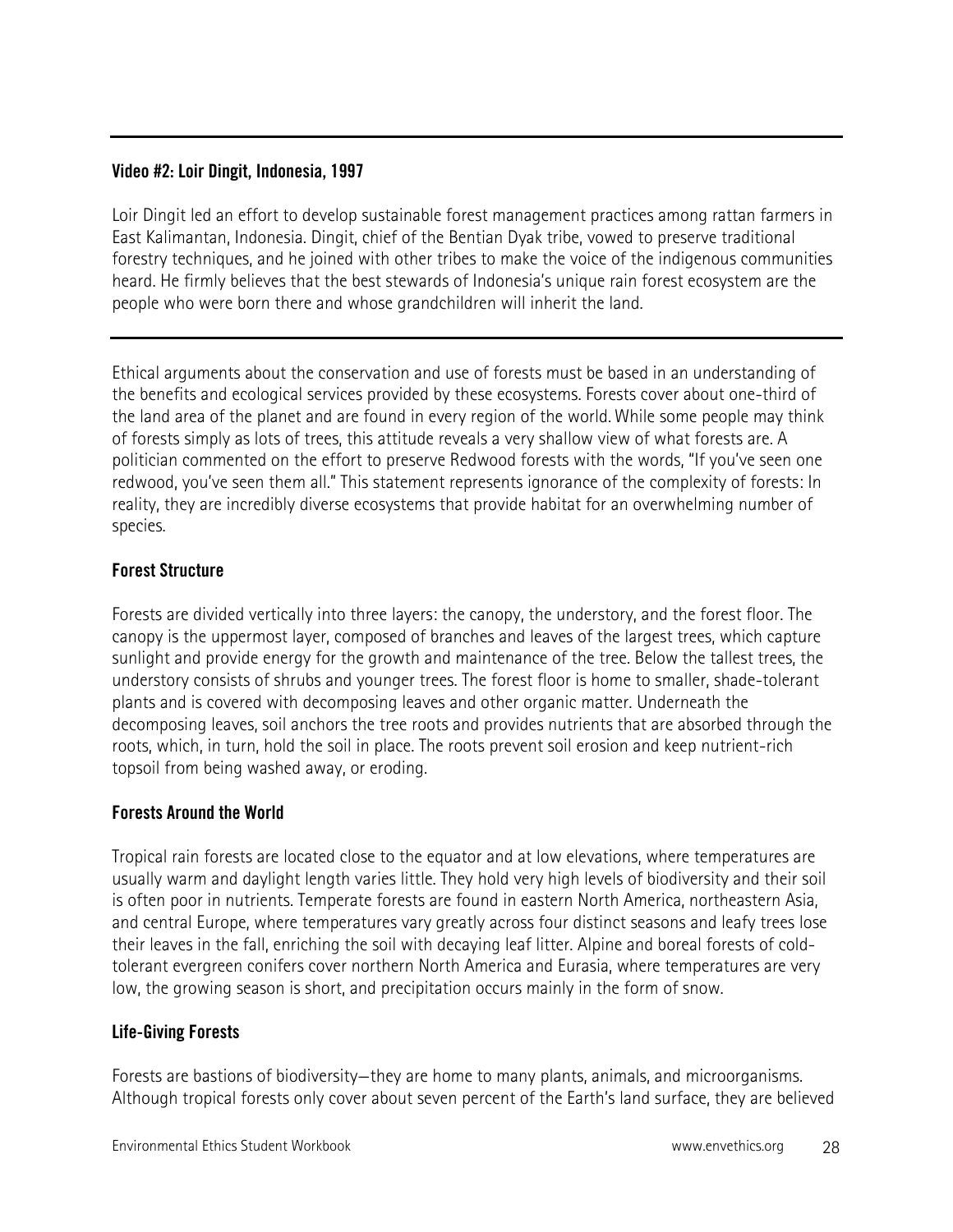to contain more than 50 percent of the world's biodiversity. Forests also provide a number of ecological services: Through the collection, filtration, and absorption of precipitation, forests control the quality and quantity of fresh drinking water. The forest floor's spongy soil can absorb rainwater and contaminants, which are filtered as water percolates through the soil. Forests also absorb carbon dioxide  $(CO<sub>2</sub>)$  from the atmosphere for use in plant respiration and creation of biomass, and release oxygen into the air. When burned, forests release  $CO<sub>2</sub>$  back into the atmosphere. The conservation of forests helps mitigate global climate change, because  $CO<sub>2</sub>$  is an important greenhouse gas that plays a role in regulating the Earth's climate.

When a tree falls in the forest, it opens up a gap in the canopy that allows sunlight to reach the lower levels of the forest and nourish young saplings. These saplings grow to take the fallen tree's place: this is called succession. Succession also takes place in fields from which all the trees have been removed. Trees will slowly colonize the field, with the composition of species changing over time as a result of conditions such as soil composition, rainfall, and available sunlight. Eventually the forest matures to a climax stage with old, tall trees and high biological diversity—a condition called "old growth"—if it has remained undisturbed for a long period of time. Because of this process of regeneration, trees are often considered renewable resources, and selective cutting and continuous replanting may allow a forest to renew itself on the human time scale. However, when a forest is intensively harvested for logging, or completely cleared to make way for agriculture or development, the forest may be unable to renew itself, resulting in loss of habitat and species.

A forest, then, is a community. It is not just a stand of trees; rather, it is a complex interaction of many organic elements that sustain numerous forms of life, including our own—even those of us who live far from forests. Whenever we encounter a community, we must ask ethical questions related to justice: How are the various benefits that accompany all life distributed among those who need them? These considerations should include not only the humans whose many needs are satisfied by the existence of trees, timber, and forests, but also the communities of animal and plant life that forests also make possible.

# **Topic 3: Responsibility**

Loir Dingit stood up against governments and companies that were determined to bulldoze his people's land. Colleen McCrory spent her life savings and lost her business while fighting to protect British Columbia's forests. In a few minutes, you'll watch a video about Rodolfo Montiel Flores, who suffered imprisonment when he defended his forest-dependent subsistence lifestyle. All three of these activists made deliberate choices to save forests at great personal cost. They made an ethical choice: balancing the good of forest conservation against the harm not only to the forests but also to themselves.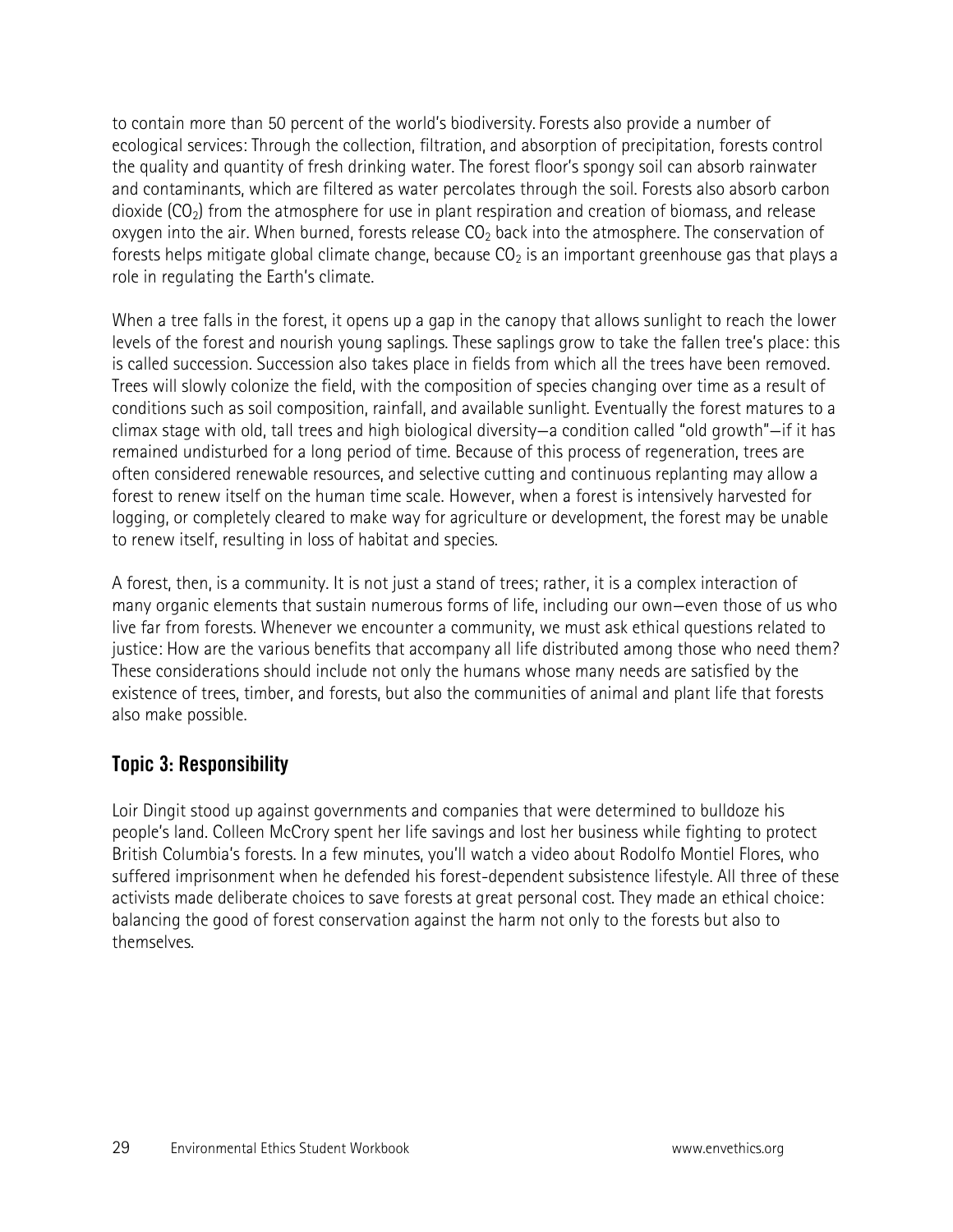## Video #3: Rodolfo Montiel Flores, Mexico, 2000

Rodolfo Montiel Flores is a subsistence farmer who organized forest communities to protest logging in the state of Guerrero, Mexico, where lumber companies and local people disagreed over the values of a forest—an ethical clash that resulted in violence and even imprisonment.

### **Utility and Satisfaction**

One of the most important reasons that forests have value is because they satisfy many human needs—aesthetically, materially, and spiritually. The ethical principle of utility recognizes the importance of fulfillment of needs. Utilitarianism is based on the idea of trying to undertake actions that create the greatest good for the greatest number of people, now and into the future. But these terms are fuzzy and difficult to define.

How can we compare satisfactions? Certainly, one person's satisfaction can be another's dissatisfaction. For example, conserving a forest can cost loggers their jobs and can decrease the profits of lumber companies. People cutting trees from forested land to create farmland may achieve the satisfaction of a better and more economically prosperous life at a cost to the environment. In these cases, the idea of the greatest satisfaction for the greatest number becomes crucial.

Utilitarianism favors actions that bring a wider range of satisfactions to the largest number of people affected. If harvesting a product from the forest could lead to a cure for cancer, then the countless lives that could be saved around the world would surely outweigh any localized impact of this exploitation. But what if lives aren't at stake? To continue with this same example, it is difficult to compare the "satisfaction" derived by a small number of people who rely on a traditional forest-based culture—whether through farming, logging, or gathering of non-timber forest products—with the provision of more widely distributed ecological services for the people living in that region or country.

Another important question when trying to determine the greatest good for the greatest number involves determining whether future generations should be included in the consideration. For example, it can be argued that, even though limitations on logging may put loggers out of work today, the continued existence of forests—for example, through sustainable harvesting practices results in work for generations of loggers in the long run.

Utilitarian ethics may not be the perfect way to defend a decision, but ethics based on utilitarian principles are often very persuasive. Utilitarianism speaks directly to the fulfillment of human needs, and forces us to think of those satisfactions in a very broad way: the satisfaction of my own personal needs may not be as important as the satisfaction of the needs of many. Utilitarian arguments draw our attention to larger communities and wider populations. This broadened perspective is ideal for environmental issues that affect many people and communities across a broad geographical scale.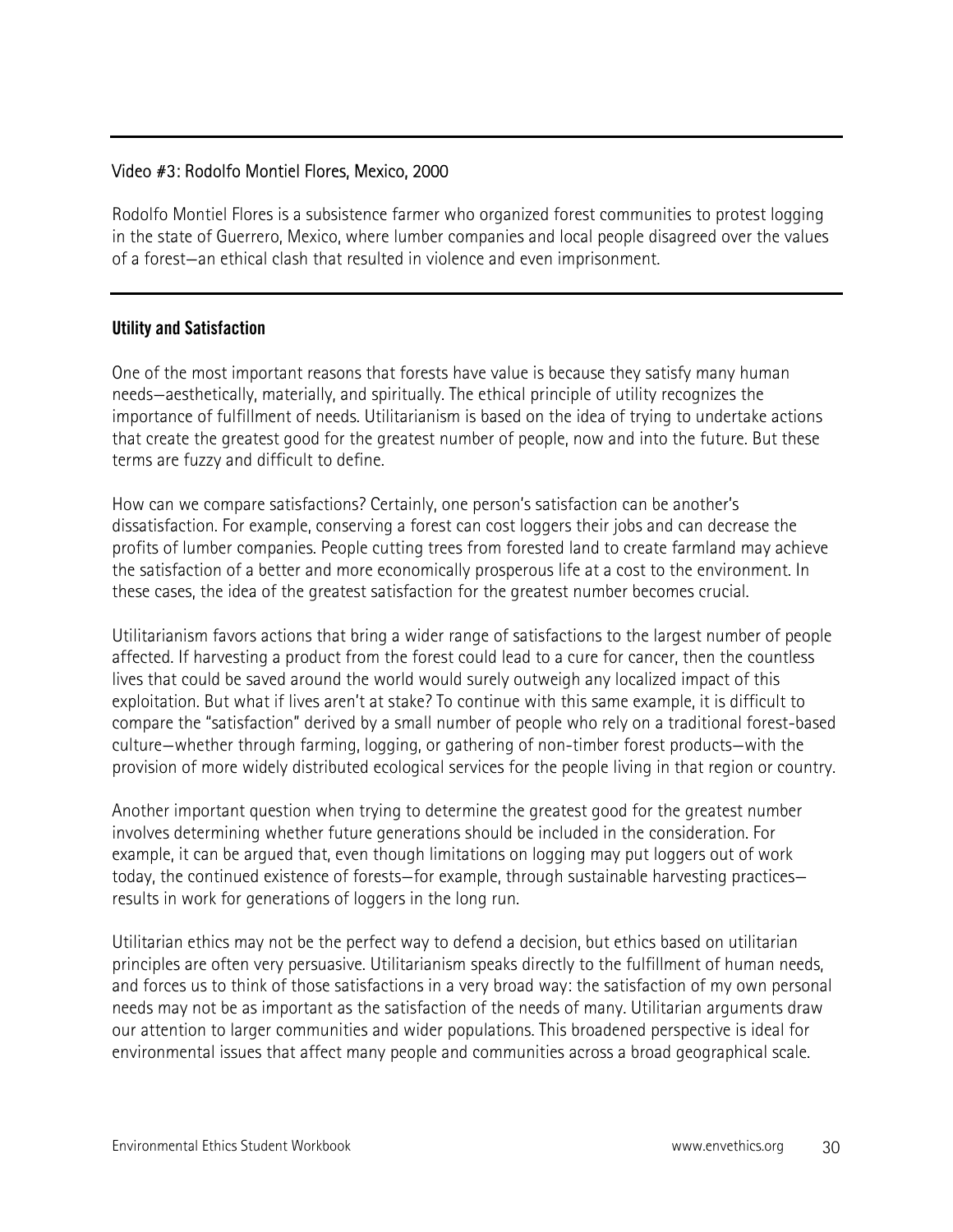## **Justice and Community**

The theory of utilitarianism is often helpful when we face ethical choices: How can we be assured that the greatest possible benefits come to the greater number of people? This question becomes particularly difficult when considering forest resources: Forest exploitation results in so many material benefits that it can be justified by the principle of utilitarianism—at least economically speaking. But through the lenses of community and justice, we may view these issues differently. Loir Dingit saw traditional rattan farming as more beneficial to his community than industrial logging. Rodolfo Montiel Flores and other campesinos sought a share in the profits reaped by lumber companies by constructing a tollbooth for the logging trucks. When forests are seen as a community of living things that support the life and health of many other living things, the utilitarian principle is not so clearly in favor of logging. By far, the greater number of people may reap the benefits of clean air and biodiversity if forests are preserved.

# **Ethical Duty**

Ethical decisions are often not based on simple arguments of right versus wrong, or good versus evil. For example, members of the community in which Colleen McCrory lived supported logging because they believed it provided much-needed employment and economic sustenance to the area. Many of her neighbors relied on logging for their livelihood. In cases such as this, making a decision as to what is right and wrong becomes much more complicated. Although she recognized that many people might lose jobs if her actions were successful, McCrory was compelled by a higher principle to protect the forests: She felt that she had an ethical duty to oppose logging. McCrory was so dedicated to this cause that she even commented, "I would rather die trying than [to] not try at all."

Duty is a strong, ethical word. People who use it believe that there is a strict rule that they are obliged to obey. The rule requires that some action should be taken, even if the results may be unfavorable in terms of utility or community; the action should be taken simply because it is right. For example, many people believe that telling the truth and keeping promises are duties that should be observed even when the resulting consequences might be inconvenient, unprofitable, or even cause them harm. Colleen McCrory, Loir Dingit, and Rodolfo Montiel felt such a duty. That duty guided them through personal dangers to address what they believed to be wrong actions on the part of the government or a company.

In describing his motivation to preserve Mexico's forests, Rodolfo Montiel Flores said, "Ever since I was a child, I asked God to let me grow up and be a defender of the forests. If the forests care for us and give me life, then why shouldn't I give mine for the forest?" Flores clearly connects his need to protect the forest with his belief in a higher cause, even if it means sacrificing his own life. This sense of duty drives many successful environmental activists.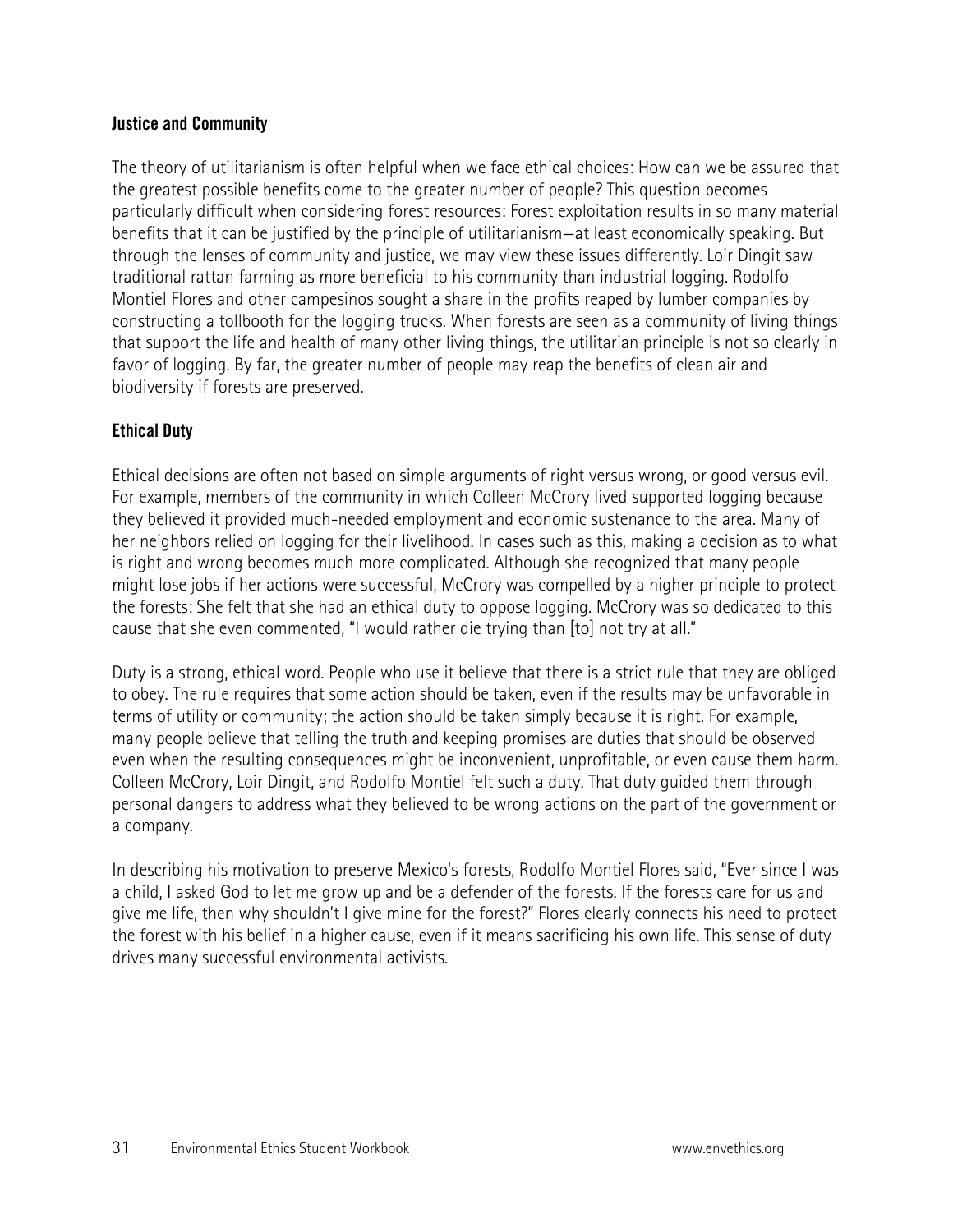# **FORESTS WORKSHEET**

**Excerpt from Work, Worship, and the Natural World: A Challenge for the Land Use Professions\* by Robert Perschel** 

For almost fifteen years, I worked as a forester in the woods of New England. I spent long days marking timber sales. Alone. In the woods. I was there when the first snarls of snow fell out of the northern sky and softly filled up the woods. I was there when the first green shoots forced their way out of the wet mud and unfurled in a blanket of green. I was there when the first orange color etched itself on the edges of the maple leaves, and I watched the first leaves let loose their hold on life and flutter to the ground.

As a forester, you spend all day weaving your way back and forth through the hardwood forest, examining each tree in turn and deciding whether it should live or die. You repeat this each day, considering 30,000 or 40,000 trees and selecting about 300 of them to mark with a blue paint spot. Each decision involves factors such as age, size, health, soil, aspect, economic value, competition, potential growth, wildlife value, and so on. You calculate all these in your forestry-oriented brain. You raise your paint gun to deliver the death sentence, and then something unnamable crawls up from your belly and asks, "Is this the right thing to do?"; "How well does this action fit into the natural flow of the forest?"; What harm is this causing?"; "What does this have to do with me?"; "What does this have to do with that moment on the salt marsh?"; "What is your relationship with this entity you call a tree?"; "Is this a loving act, or a purely selfish one motivated by your need and the landowner's desire to earn money?"

You squeeze the trigger, or don't squeeze the trigger, and move on to repeat the process again and again, thousands of times each day, day after day, season after season, year after year. This is work that can change you—if you open yourself to the hard questions that are about your Self: What are you as a human being, and what is your purpose, your responsibility, your role in relationship with the natural world?

If you are willing to do that, I guarantee you that each step through the forest will change you. Each difficult and complicated decision to mark a tree and alter the forest will alter you as well, but only if you are willing to bring your spirit—the essence of who you are—with you into the forest when you mark timber. Or you can choose to live your professional life, and perhaps your personal life, in accordance with the satirical prescription once voiced by comic strip author Gary Trudeau: "I am trying to cultivate a lifestyle that does not require my presence."

\*Printed in The Good in Nature and Humanity: Connecting Science, Religion, and Spirituality with the Natural World, edited by Stephen R. Kellert and Timothy J. Farnham (2002). Island Press: Washington, DC.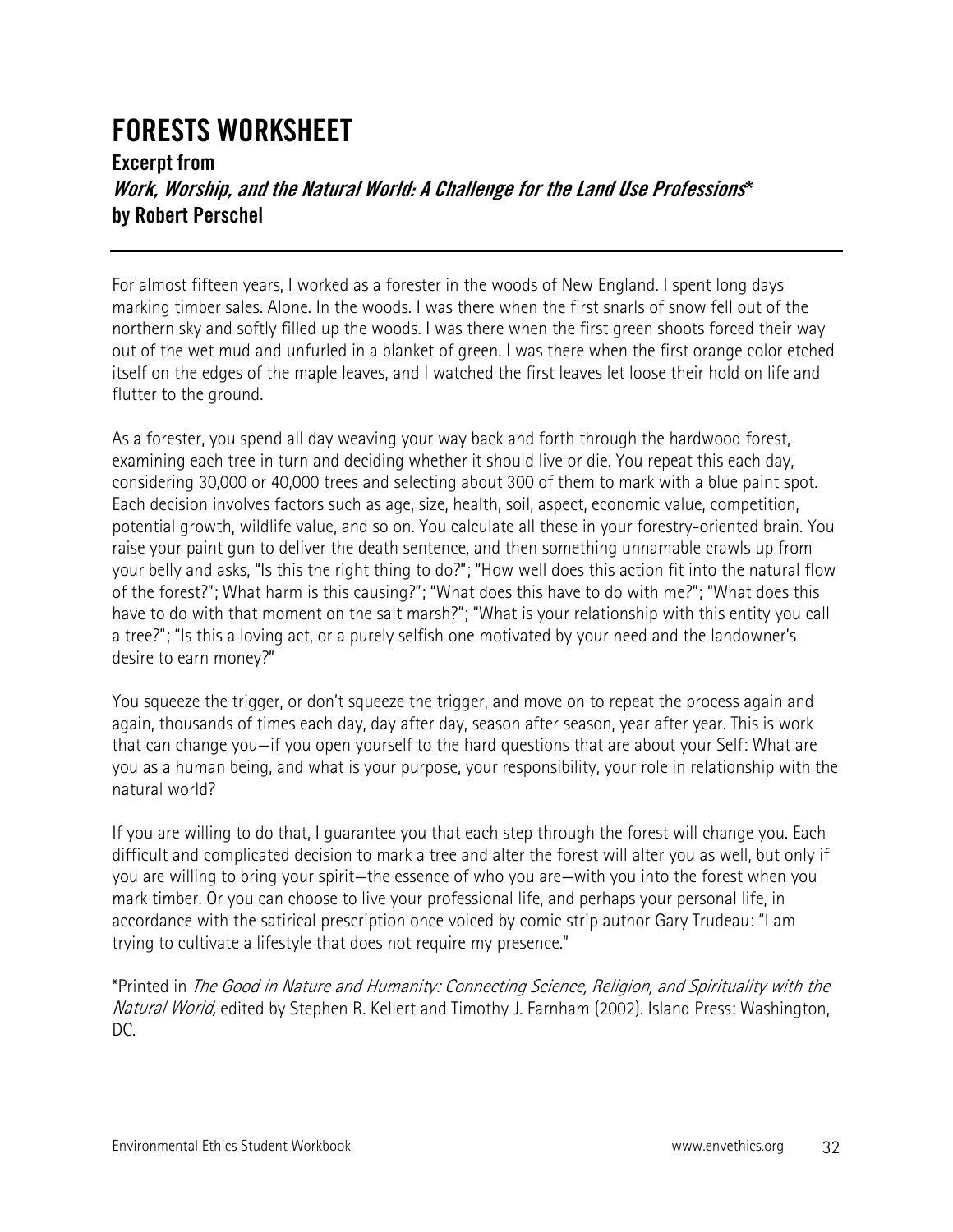# **FORESTS WORKSHEET Forest for Sale**

In this activity you will imagine that a piece of forested land is for sale in a nearby area. You will roleplay a town meeting to determine how this land will be used. Characters will include the following:

- environmentalists who want to protect the forest area and the rare species within it
- $\blacksquare$  loggers who want jobs to maintain their way of life
- corporate executives who would like to log the forest to create profits, which they argue will be reinvested in the town
- government officials who will moderate the meeting and make the final decision
- $\blacksquare$  people who live in the community

To prepare for the town meeting, you will conduct research on the positions that each of the groups involved may hold. Government officials, who will listen to the arguments of all groups and then make a decision, will report on which arguments were most persuasive and why. The Web sites listed below contain information for this activity. Use the Forests Worksheet: Forest For Sale Organizer to record information.

Sierra Club Web site www.sierraclub.org

Wilderness Society Web site www.wilderness.org

National Forest Protection Alliance Web site www.forestadvocate.org

American Forest Resource Council Web site http://www.afrc.ws/

Forest Resources Association Web site www.apulpa.org

Mountain Voices Web site http://www.mountainvoices.org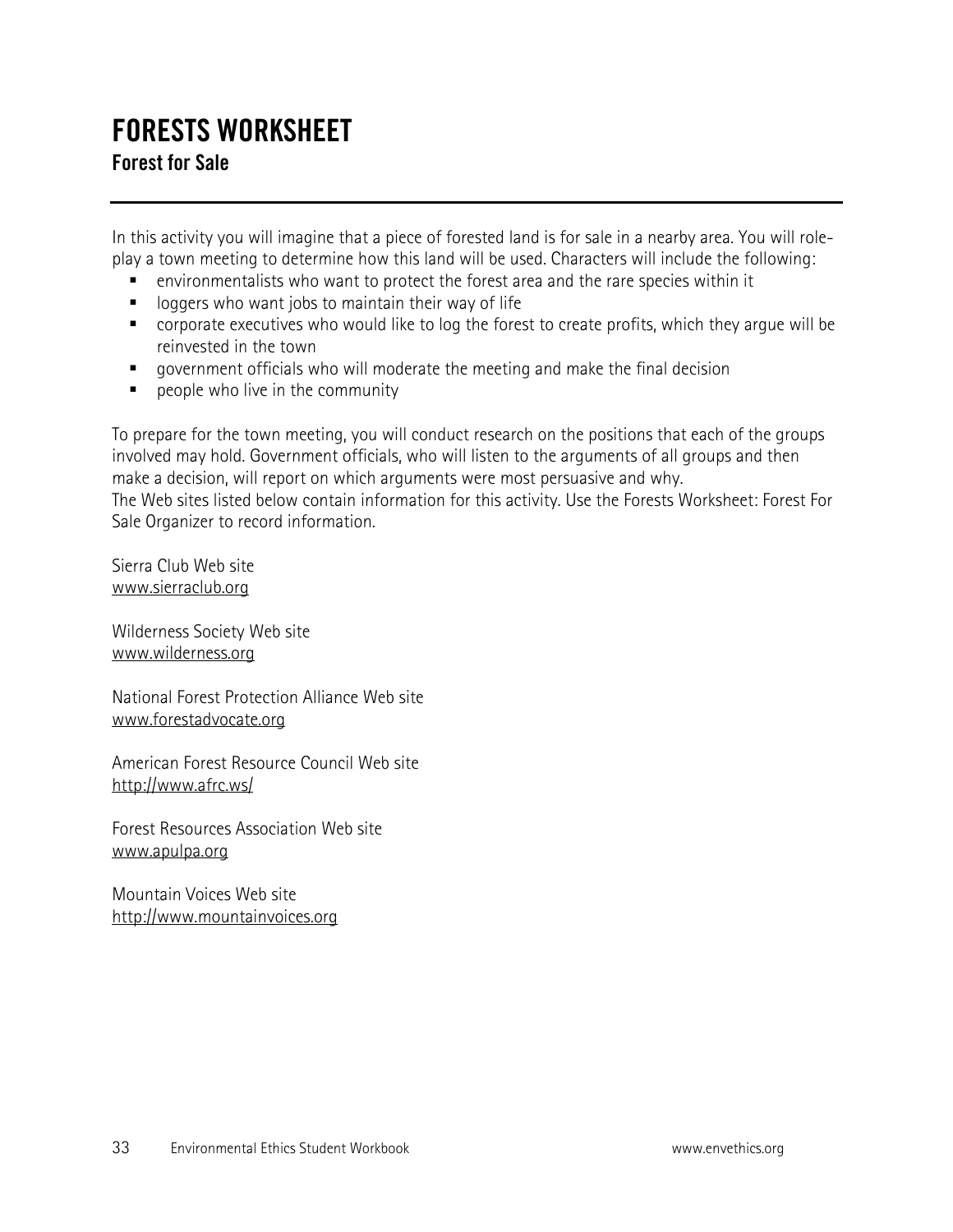# **FORESTS WORKSHEET**

**Forest for Sale Decision-Making Organizer** 

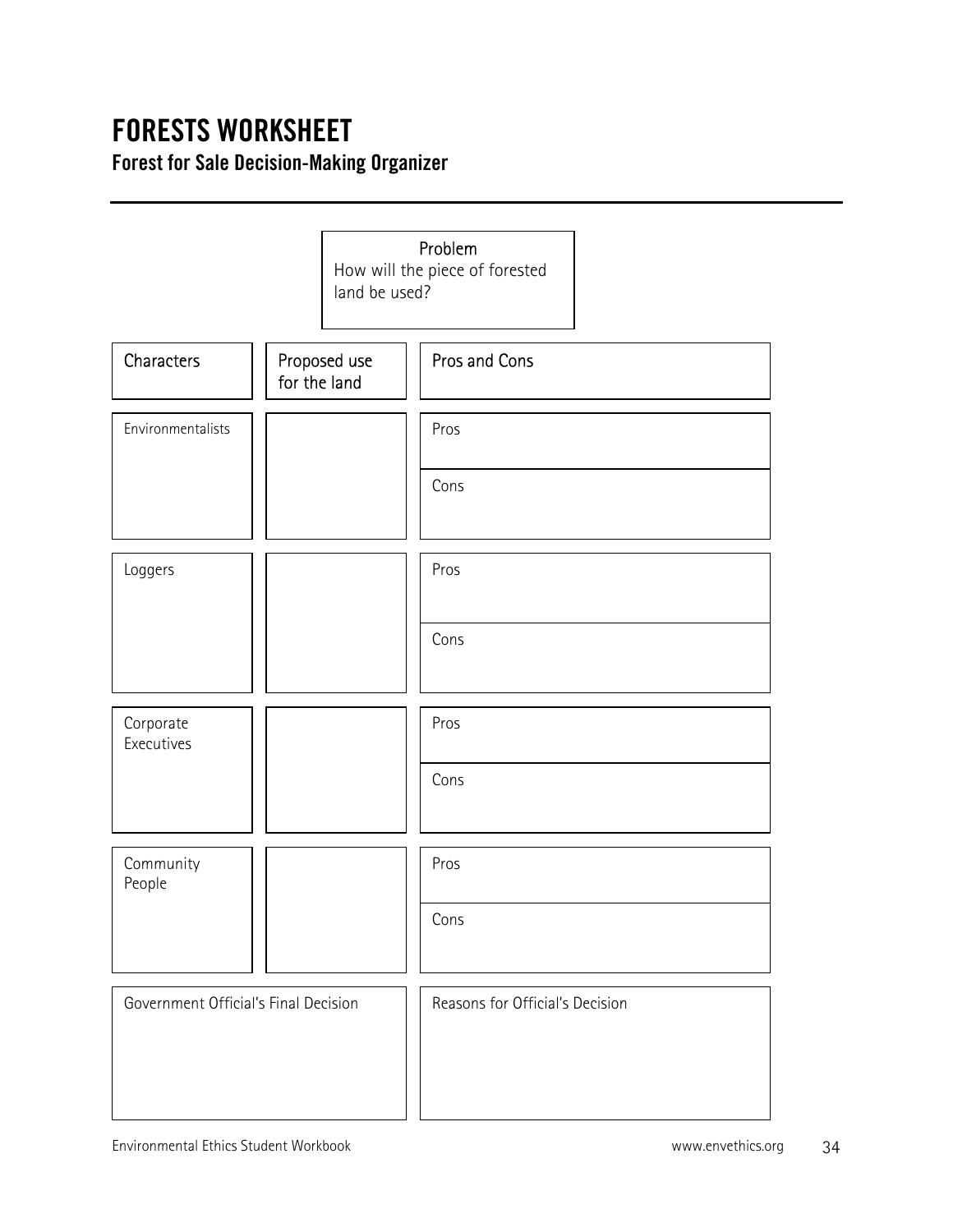

# **Background**

We drink it. We wash with it. We swim in it. We get soaked when it rains on us. It makes crops grow and provides a home to billions of sea creatures. Water is our planet's most valuable natural resource. It is both abundant and precious. From space, Earth is a blue planet, with over two-thirds of its surface covered by liquid water. Water is the source of all life on Earth, and is the substance upon which all life depends. In fact, the human body is 70 percent water, and although a person could live for a month without food, one would die in less than a week without water.

Our society depends upon water in many direct and indirect ways—not just for drinking and bathing, but also for industry, agriculture, food, and recreation. Despite the importance of water in our lives, we continue to pollute and deplete our drinking water, and we disrupt and destroy marine and freshwater ecosystems.

## **Topic 1: Appreciation**

Why do we appreciate water? This is the first question in our Eco-Ethical Mountain. The answer seems obvious: Without water we would be unable to live. Even with limited access to water, our lives would change dramatically. But to be able to make sometimes-difficult ethical decisions, we must be more specific about the value of water in our lives.

### **Ecosystem Services**

We all need and value water for its material benefits and uses, such as drinking, cooking, cleaning, and sanitation. In many areas, rivers and lakes are used for shipping and boating, both for transportation and recreation. Functioning freshwater ecosystems also play a role in naturally controlling floods and purifying wastewater. Fresh and saltwater animals are a major source of food for the human population, accounting for one-sixth of the animal protein consumed worldwide. Fish alone represents the largest source of protein for over one billion people. Therefore, the harvesting of seafood and freshwater fish is an extremely important industry and source of jobs. These are all important use values of water.

### **Recreational and Spiritual Values**

There are countless spiritual, emotional, and symbolic benefits of water. Water is invoked in all major religions, from fountains of youth to sacred rivers, and from biblical floods to baptism. It symbolizes purity, vastness, the all-encompassing whole, and renewal. Water metaphors are found throughout literature and art. Scientifically, water is one of the most studied and least understood materials. The chaotic swirling of flowing water, the perfect geometry of snowflakes, and the unpredictability of weather continue to baffle scientists and inspire research.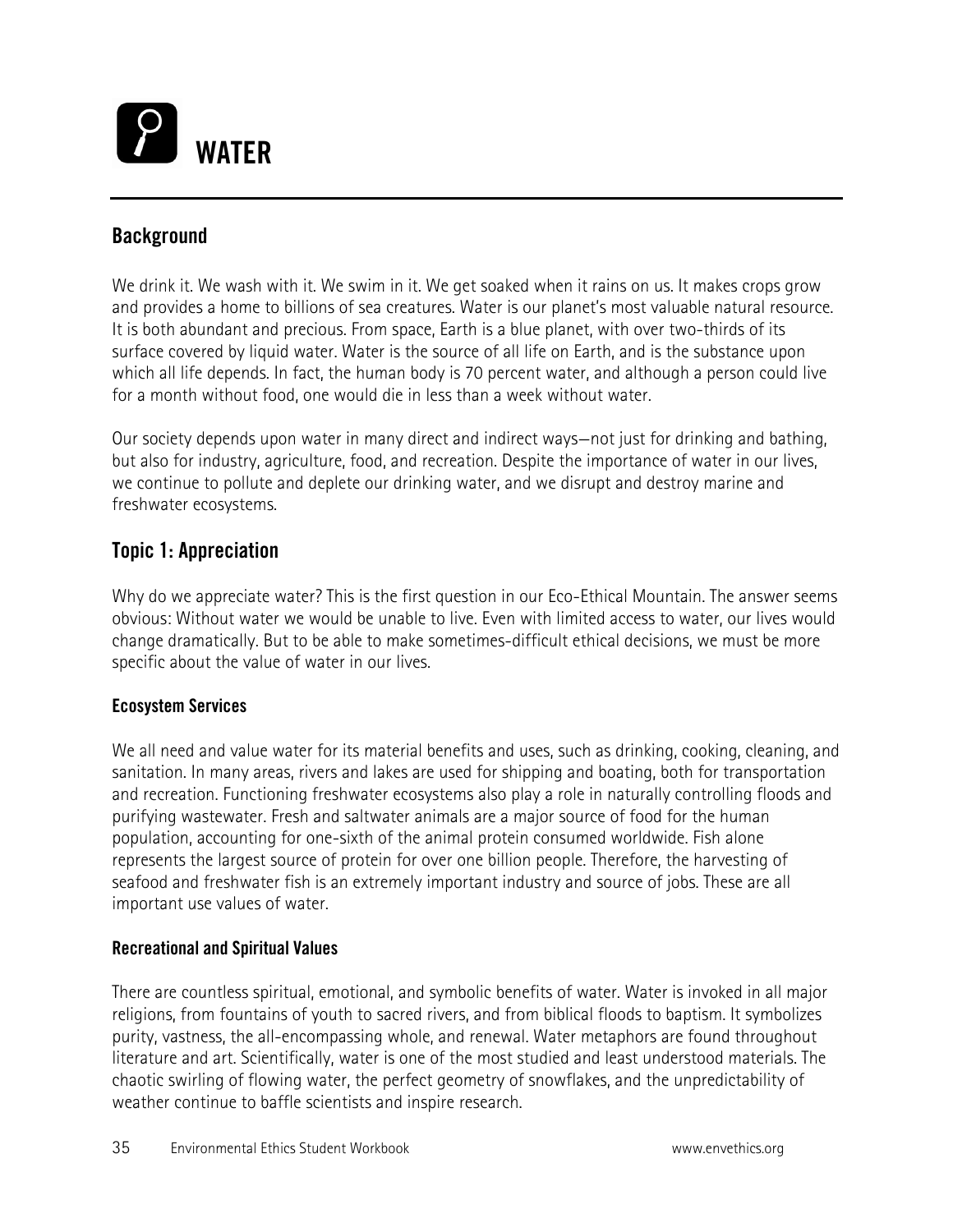Many people love to experience water in natural settings, whether by swimming, sailing, scuba diving, or water-skiing. Water sports provide a major source of recreation for millions of people around the world. Commercial tourism on lakes, rivers, and the ocean plays a key role in many local economies.

#### **The Power of Water**

Despite the attraction of water, it can also be a source of fear. Each year, floods in the United States cause between \$2 billion and \$4 billion in damage and hundreds of deaths. To control water's unpredictable and menacing side, humans have altered the natural flow of streams and rivers through channeling, fortifying banks, and damming.

Dams, in particular, are very controversial: They generate vast quantities of emissions-free electricity, prevent the flooding of developed areas, and hold huge reservoirs of drinking water. However, many people oppose dams because they displace residents, destroy free-flowing rivers, and threaten species with extinction.

Control of water, especially by building dams, raises significant ethical problems. Does the provision of drinking water and the prevention of floods to a vast number of people justify the relocation of a minority of people from their homes or the destruction of a wild area? Are there other alternatives that result in more benefits to more people?

The first video tells the story of a Slovakian community that explored alternative options for providing drinking water to urban citizens. The people living on the Upper Torysa River valued and appreciated the river for aesthetic, as well as utilitarian, reasons and, with the guidance of hydrologist Michal Kravcik, made an ethical decision about how they would live with the unpredictability of water flows.

### **Video #1: Michal Kravcik, Slovakia, 1999**

When Slovakia faced the challenge of providing drinking water to city residents, government officials revived a Communist-era plan to build a large dam on the Upper Torysa River. Hydrologist Michal Kravcik thought this was a bad idea—bad for the rural environment of the area and bad for the people whose villages would be flooded. Kravcik started a grassroots organization called "People and Water" to oppose the dam. He developed an alternative that used smaller dams to provide what he claimed would be the same amount of water at a fraction of the cost and with minimal impact on the environment. This democratic, decentralized plan empowered rural Slovakians, allowing them to pursue livelihoods that preserve their cultural heritage and protect the environment.

## **Topic 2: Ecology**

People depend on water. Michal Kravcik recognized that by calling his grassroots organization "People and Water." In the modern world, we turn the faucet to get clean drinking water—a basic service provided by public-interest utility companies. However, in Slovakia, the authorities wanted to build a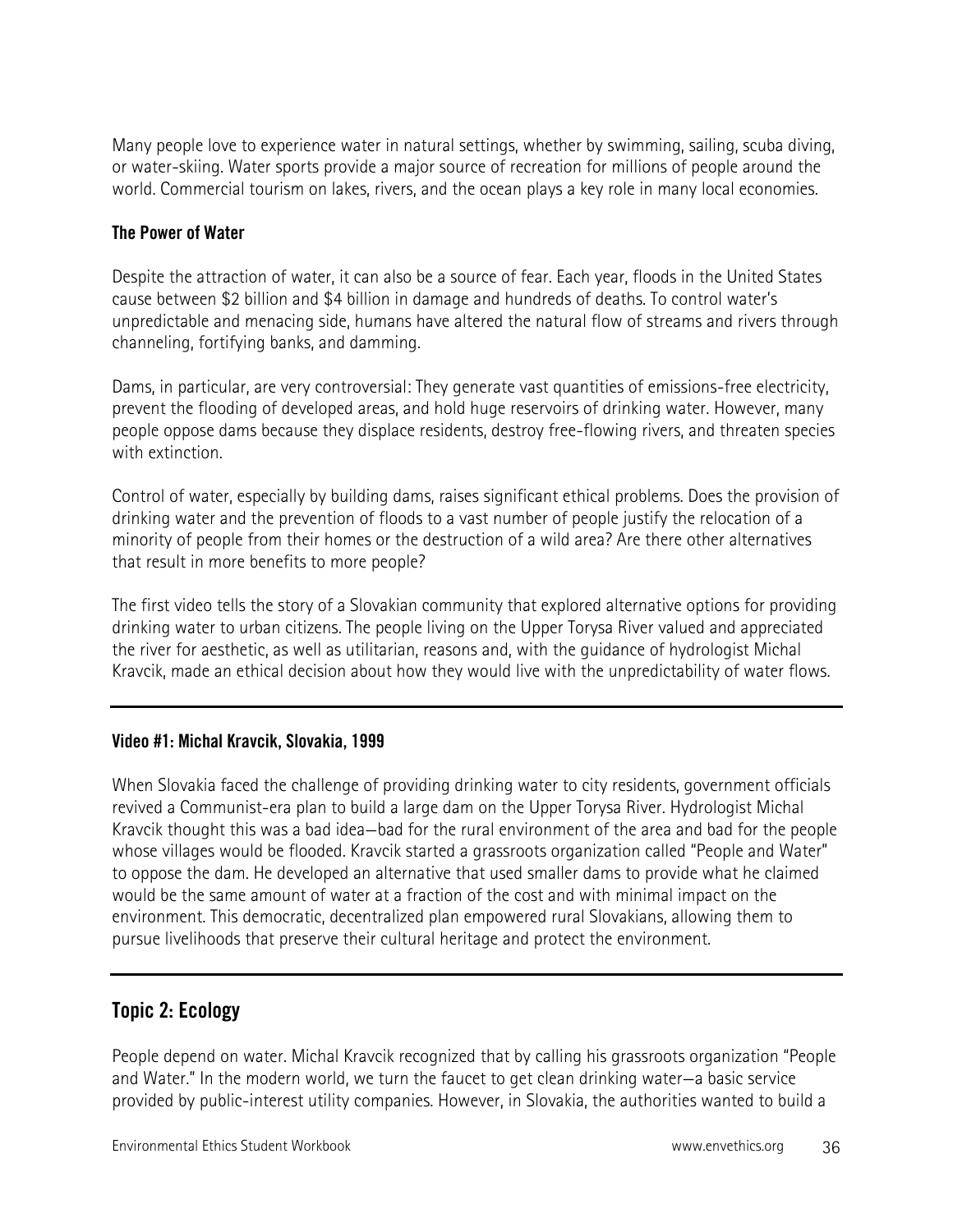dam on the Torysa River for this purpose: to increase the water supply for their growing cities. They were emphasizing the use value of rivers, focusing only on the benefits that would accrue to city residents from having clean drinking water.

However, water is not just a resource for human consumption—it can be thought of as having independent ecological value, playing an important role in many natural processes, and serving as a habitat for aquatic organisms. Michal Kravcik appreciates this array of ecological services when he proudly describes his community's river as "the Torysa flowing clean and free." The second step in the Eco-Ethical Mountain, understanding the ecology of water, builds on the platform of appreciation and is critical in making appropriate, well-informed, ethically sound decisions.

The next video, which highlights an aquaculture project in Honduras, focuses on the ecology of water-based issues, highlighting how various parts of the ecosystem are related, dependent on each other, and affected by natural events and human activities. In Honduras, like in many other coastal communities in the tropics, the coastal marine habitat is threatened by something you might not expect: the little crustacean known as shrimp. This video explores how shrimp farms have destroyed both the coastal environment and the livelihood of Honduran fishers.

### **Video #2: Jorge Varela, Honduras, 1999**

Along Central America's Pacific coast, the mangrove-forest habitat once supported rich wild shrimp fisheries, while also helping to protect communities from the devastating effects of hurricanes. But the privatization of coastal land and the development of industrial shrimp farms for aquaculture have cut off subsistence fishers from their traditional resources. Jorge Varela, leader of a grassroots organization composed of fishers, farmers, salt extractors, children, and other coastal residents, has worked to limit the expansion of the shrimp farm industry and create wildlife and fishing refuges to protect important coastal lagoons.

## **The Water Cycle**

The hydrologic cycle is the manner in which water continuously moves through the biosphere. Heat from the sun causes surface freshwater and saltwater to evaporate and gaseous water to be released from plants through a process known as transpiration. This water vapor rises in the atmosphere until it reaches a level where it condenses into clouds, and eventually falls back to the ground as precipitation (such as rain, snow, hail, and sleet).

Depending on the conditions and climate of the location where this precipitation falls, a certain percentage is intercepted by plants, some percolates down to replenish groundwater aquifers, some immediately evaporates back into the atmosphere, and the rest is known as runoff. Runoff flows downhill, forming streams and creeks, joining major rivers as they run to the ocean, carving the surface of the land, and transporting loads of sediment as they go. Humans already tap half of this runoff for household, industrial, and irrigation use.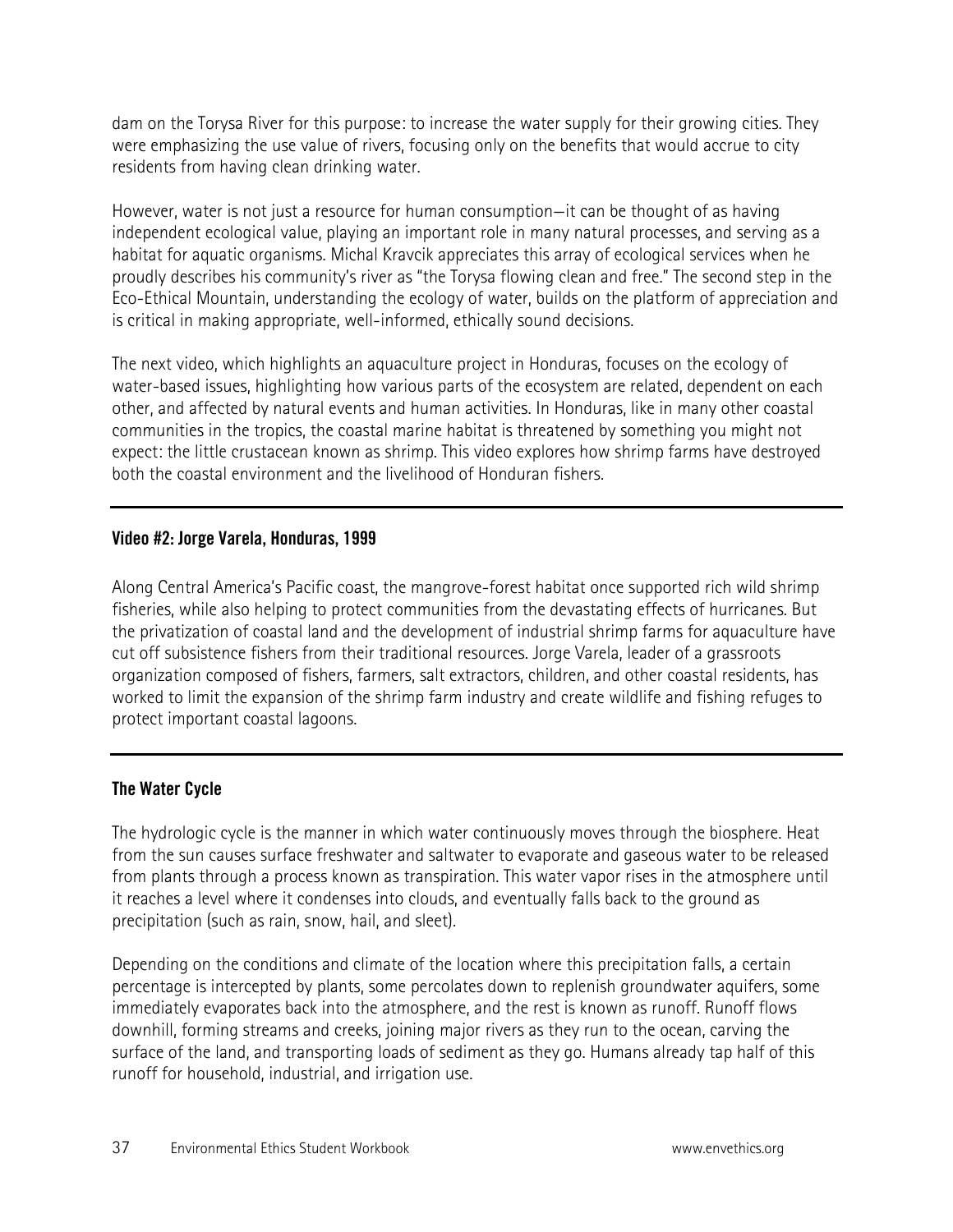### **Aquatic Webs of Life**

In the oceans, plankton—small organisms carried by ocean currents—forms the foundation of the food web. The marine food web is complex, comprised of interconnected plants and other organisms that eat and are eaten by one another. Emanating throughout the food web are innumerable species of plants and animals, including varieties of fish, crustaceans, and marine mammals. These animals live within unique ecosystems that exist along the coasts, in the deep-ocean water, and on the ocean floor.

Freshwater ecosystems—such as rivers, streams, marshes, and ponds—occur in the context of a watershed, which is the total land area drained by a major channel and its tributaries. Watersheds form natural boundaries in the landscape, delineating ecosystems at a large scale. Ridges, hillsides, and mountain peaks divide one watershed from the next, as they control the direction in which water flows. Any changes to the flow or purity of water in a watershed may have widespread effects downstream on ecosystems and their inhabitants.

### **Estuaries**

Where freshwater meets saltwater—in the tidal zone between the land and the sea—is a unique ecosystem known as an estuary. In the tropics, coastal varieties of trees and shrubs, known as mangroves, grow in soil that is almost permanently waterlogged and nearly as salty as the ocean.

Mangroves create a particularly important ecosystem as they retain river sediments, control coastal erosion, serve as nurseries to many marine animals, and protect coral reefs. Coral reefs, in turn, support nearly one million species of plants and animals, provide an accessible area for fishing, and help protect coastlines from damage by breaking powerful waves during storms. As discussed in the video, Varela clearly understood the ecological importance of the coral reef and mangrove ecosystems, which spurred him to take ethically-motivated actions to conserve his area's unique biodiversity resources.

### **Topic 3: Responsibility**

The principle of responsibility sits at the top of the Eco-Ethical Mountain. The third video tells the story of Hirofumi Yamashita, a man who, like the subjects of the other videos, felt responsibility to protect a marine ecosystem. He faced threats, refused bribes, and was ridiculed by the media, but did not give up in his quest to protect Japan's Isahaya Bay.

### **Video #3: Hirofumi Yamashita, Japan, 1998**

Isahaya Bay was once one of the largest and richest tidal mudflats in Japan. However, the Japanese government didn't realize the value of this ecosystem; first, they planned to drain the wetlands to create farmland, and then they proposed to build a wall across the bay for flood protection. Hirofumi Yamashita felt that these plans were misguided and ignored the human and ecological communities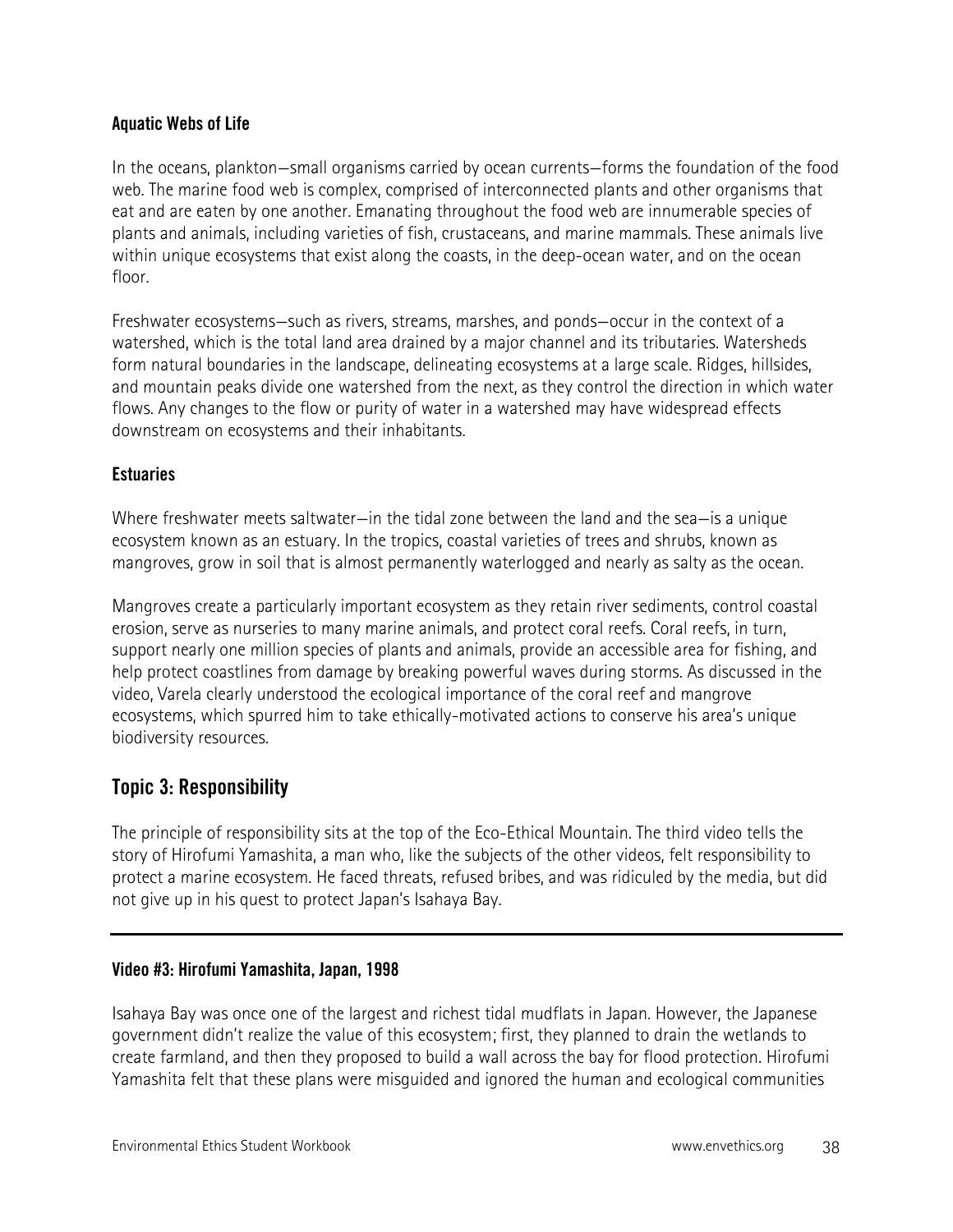of the coast. Despite the strong opposition led by Yamashita, the government went ahead with construction of the sea wall in 1997.

### **Watershed Communities**

Watersheds and bodies of water define plant, animal, and human communities. What exactly does the word community mean in this context? Groups of wildlife interact to form ecological communities, linked by the food and energy webs. Similarly, people form communities. We band together based on some commonality, such as, for example, a shared language, history, or religion. A school is a type of community, as is a neighborhood or town. Natural resources can also define the boundaries of a community.

Devising ways to use and share water ties people together in communities, perhaps more distinctly than the use of any other resource. Water is a common resource that must be distributed among various users for different purposes, often in the face of a limited supply. Water has historically been essential to the development of communities, as illustrated by the fact that the four oldest civilizations developed in the fertile floodplains along rivers: Mesopotamia developed between the Tigris and Euphrates Rivers; Harrapan on the Indus; Egypt on the Nile; and China on the Yangtze and Yellow Rivers. The floodplains—vast flat areas of rich topsoil—accumulated as these rivers laid down their sediment loads while they approached the sea. Such flat areas, rich in nutrients from the river, served as ideal spots for agriculture.

Today, all people living within a river's watershed can be thought of as members of the same community, as these aquatic arteries tie together all people who live in the drainage basin. This connection is most obvious during times of flood—when all suffer the effects of a rising river—or drought—when scarce river resources must be allocated among many different uses. For these reasons, proper management of water resources always requires a regional, watershed perspective. The popular environmental slogan, "Everybody lives downstream," captures this notion of watershed communities. Without a community-wide perspective, water users closest to the source (upstream) may take a large portion of the water for their agricultural or industrial purposes, leaving little for those living further from the source, or lacking the economic and political resources to fight for their share of the water. Even if the upstream users don't physically remove water, they may pollute water sources, limiting the utility of the water for other users.

Hirofumi Yamashita saw Isahaya Bay as a community. It was a community made up of the people who lived around the water and harvested food from it. The bay also represented a community of aquatic creatures that made it their home.

### **Threats to Water Resources**

Because we use and appreciate water and water systems in so many different ways, human use of water can lead to its overuse and, in some cases, destruction. For example, groundwater (which is water found underground) is the source of 20 percent of the water that humans use. If pumped out of the ground at a sustainable rate, groundwater is a renewable resource, with aquifers slowly but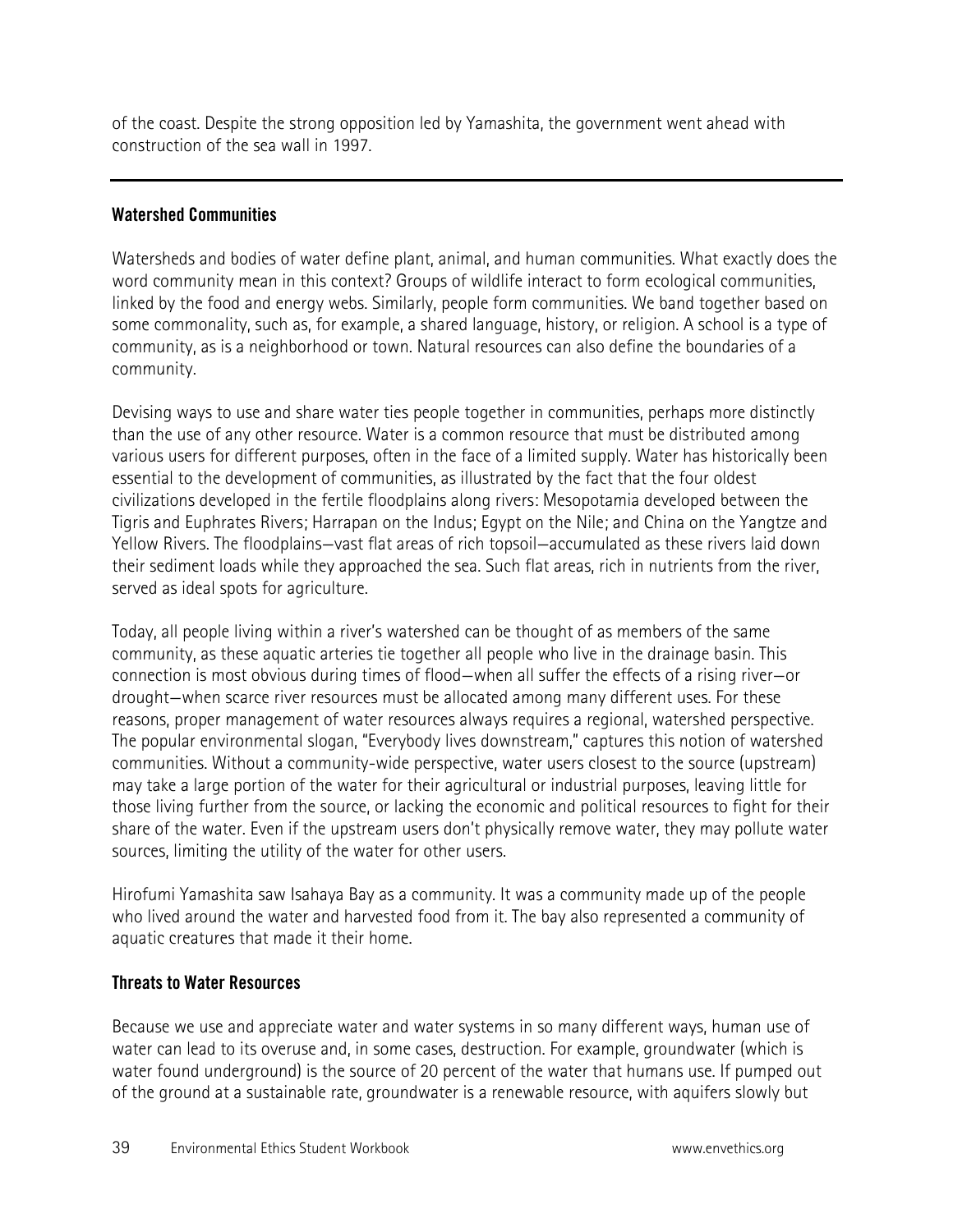constantly recharging through the hydrologic cycle. However, if we draw the water too fast, we deplete the aquifer, leading to groundwater overdrafting. Groundwater overdrafting represents a situation in which we are sacrificing the integrity of the long-term system to meet immediate needs.

A similar problem is found in the Earth's oceans, where over-fishing is said to threaten more than one-quarter of all fish stocks. It is believed that almost half of all fish stocks are harvested at a maximum renewable amount (called the maximum sustainable yield), and thus are vulnerable to depletion if the level of fishing increases.

A final major threat to groundwater, surface water, and the oceans is pollution. From acid rain to oil spills, toxic chemical pollutants sometimes kill plants and animals in marine and freshwater ecosystems, and poison drinking and recreational waters.

### **Responsibility**

According to the ethical principle of utility, we want to maximize good things for as many people as possible. Water to drink and fish for people to eat are clearly good things. The Slovakian authorities wanted to increase the supply of drinking water; the Honduran shrimp companies wanted to market desirable food. However, the resources in our world are not limitless, and we often don't know the maximum amount of a resource we can harvest until we have gone too far and started to destroy it. A cautious approach to utility, one that considers the happiness of future generations, would surely be less likely to overdraft, over-fish, or pollute.

Often, the negative impacts of an environmental problem only affect a small group of people, while the larger population reaps the benefits. This situation can be justified by the ethical principle of utility, which aims to produce the greatest amount of good for the greatest number of people. But what if you were from one of the four 700-year-old villages that would have been flooded by the planned dam in Slovakia? Do you think you would have supported the dam or Kravcik's alternate plan? Although the actions that lead to some environmental problems are often justified by utilitarianism, they may still be unacceptable to members of the harmed community, who expect costs and benefits to be justly distributed.

Responsibility for the local environment, which represents the peak of the Eco-Ethical Mountain, is clearly something that each of the Goldman Award winners takes seriously.

Jorge Varela stood up against shrimp farmers to protect mangroves and local fishers. Michal Kravcik fought government officials bent on building a dam and offered a "blue alternative." Hirofumi Yamashita warned of the environmental impacts of flood control and dedicated his life to measuring the impact of this flawed project. He felt particularly devoted to preserving the coastal ecosystem because it had been his lifelong home and companion—from when he was a boy digging in the tidal mud to when he was conducting important scientific research on Isahaya Bay's ecology.

All three of these conservationists recognized that we depend on water and aquatic systems. They felt ethically driven to protect this communal resource. They took this responsibility because they realized the fundamental, life-giving nature of water: Water shapes the Earth and shapes our lives. They each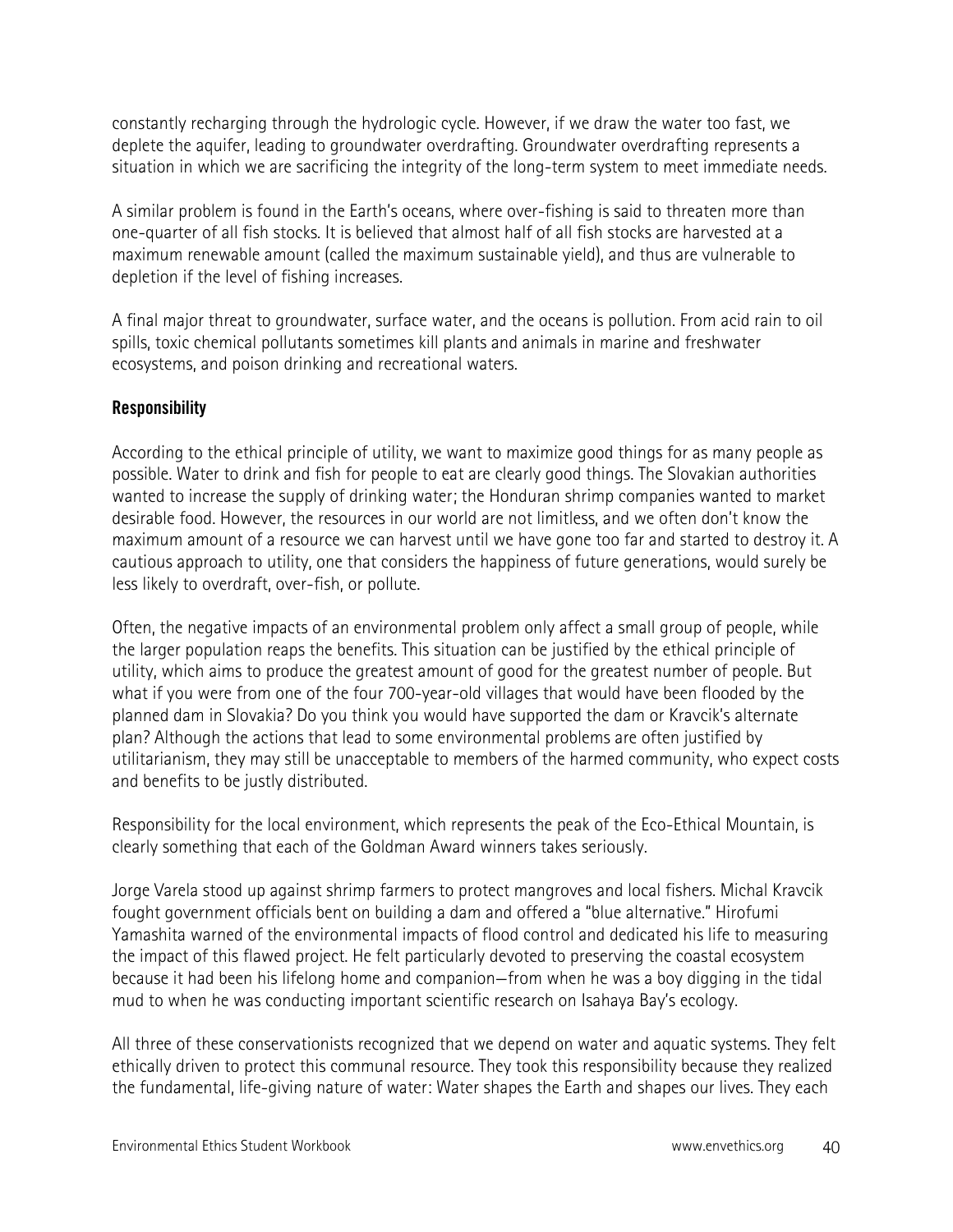clearly saw that water creates communities of life. In every community, benefits must be distributed so that all parts can live and flourish. Though self-interest is an important part of each of us, ethical responsibility for the environment moves us beyond self-interest and utility. The environment and those who reside within it form a community of life where maintaining the health of each part is indispensable for maintaining the health and integrity of the others.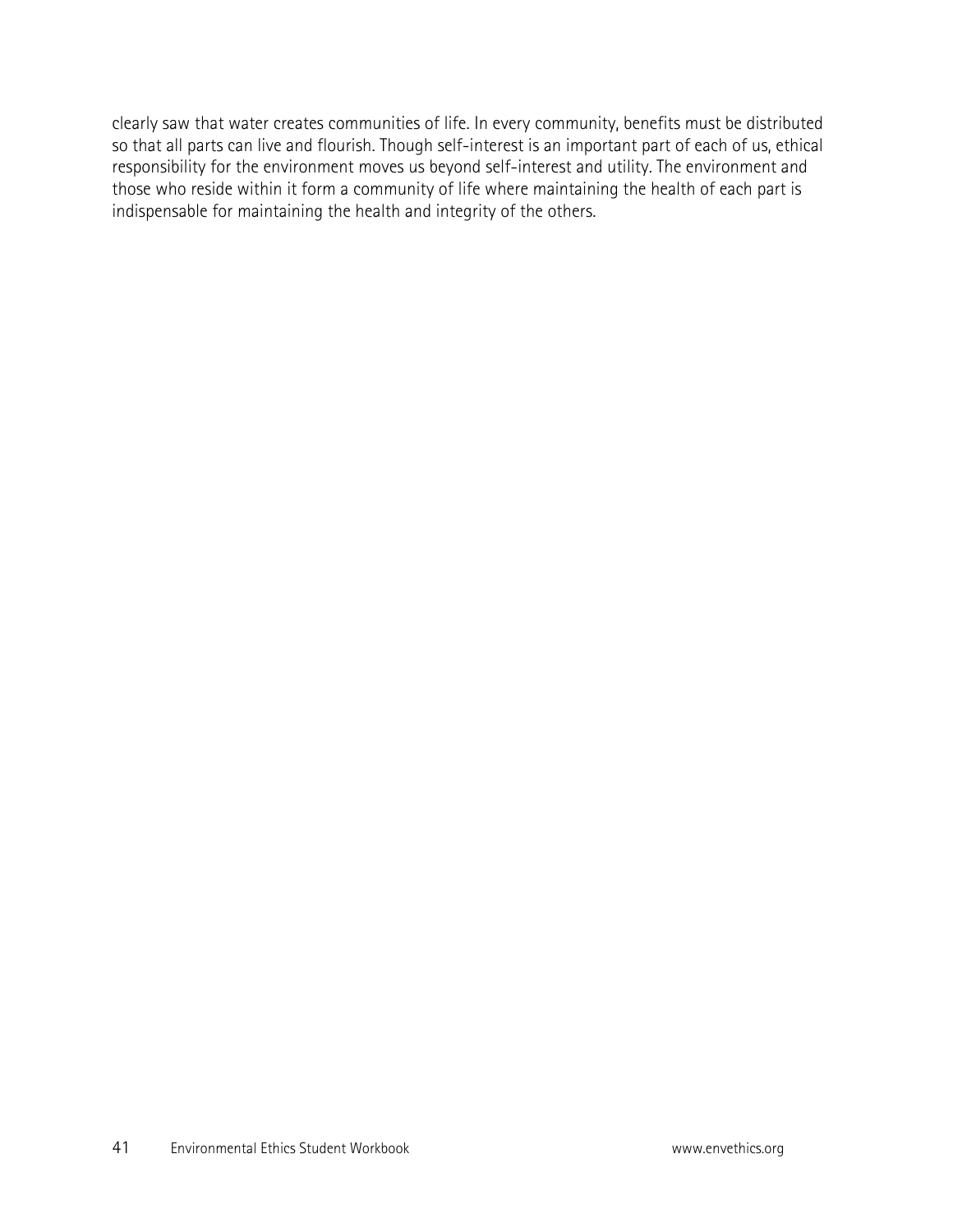# **WATER WORKSHEET K-W-L Chart**

In this lesson on water, you are going to complete a K-W-L Chart on the topic of water. The K-W-L Chart is a tool that will help you reflect on what you know about a topic, what you want to know, and what you have learned. The "K" stands for what you already know about a topic. The "W" portion of the K-W-L Chart focuses on what you want to learn more about.

The "L" portion, which stands for what you have learned, is completed after you have viewed the videos and participated in the lesson activities. The purpose of completing the final section of the chart is to help you reflect on, synthesize, and summarize what you have learned throughout the lesson activities.

| $\mathsf{K}$<br>WHAT I KNOW | W<br>WHAT I WANT<br>TO KNOW | WHAT I LEARNED |  |  |
|-----------------------------|-----------------------------|----------------|--|--|
|                             |                             |                |  |  |
|                             |                             |                |  |  |
|                             |                             |                |  |  |
|                             |                             |                |  |  |
|                             |                             |                |  |  |
|                             |                             |                |  |  |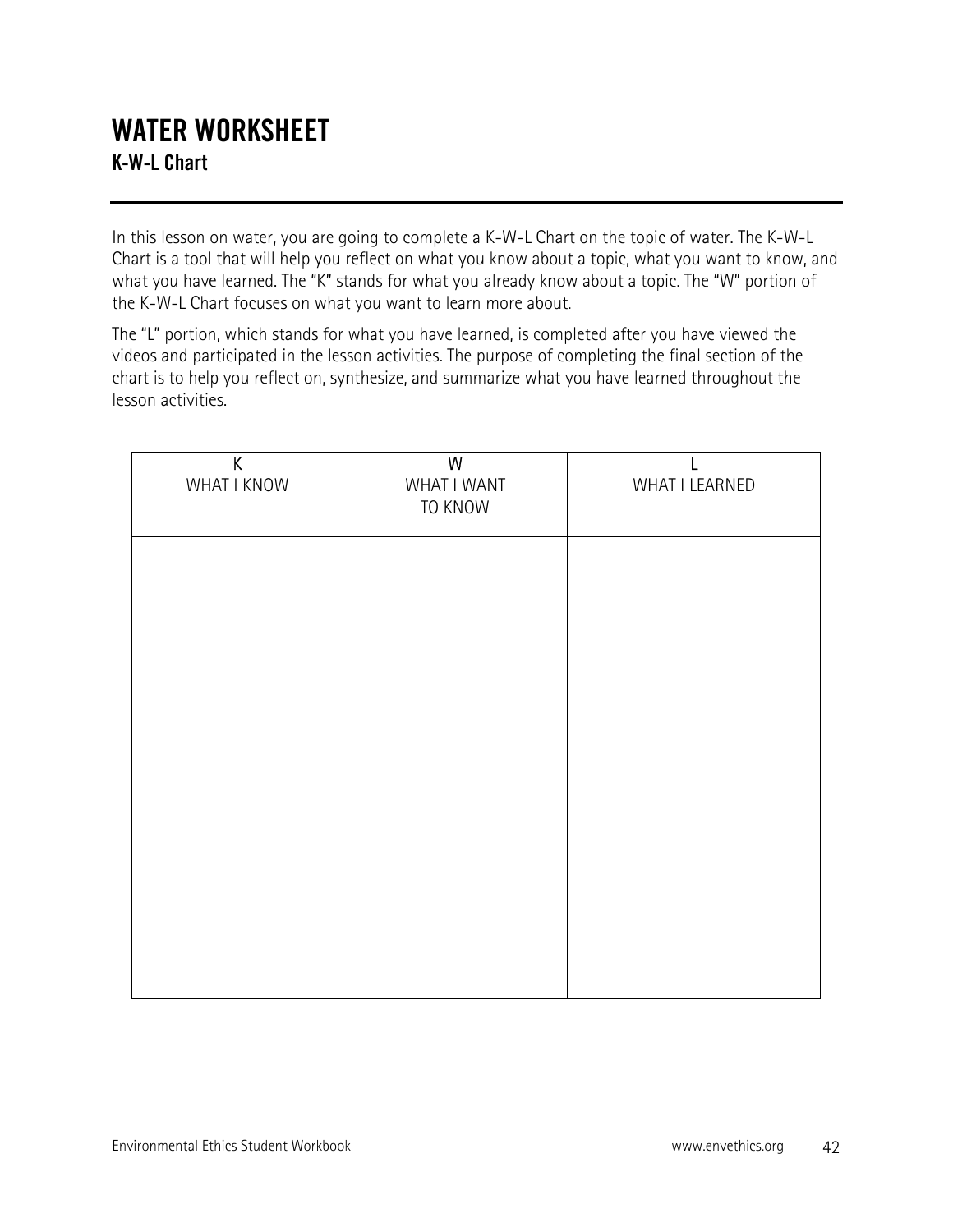# **WATER WORKSHEET**

# **Keep a Water Diary**

Use the table below to keep track of all the water you use in a single day. You may have to be creative at times. For example, when you take a shower the water will run down the drain before you have a chance to measure it, and even if you plug the drain, it might be hard to measure the amount of water in the tub at the end of you shower. One strategy would be to time how long it takes for the shower to fill a small container such as a one-liter water bottle. Then you can keep track of how long your shower is, and calculate the total water used. You could do the same for the rate of water flow out of your sink faucet, and time how long it runs when you wash your hands and brush your teeth.

Don't forget to measure how much water is used every time you flush the toilet. Keep track of how much water is used to cook the food you eat, and wash the dishes afterwards. Add the water you drink (or the amount of water in fruit juice, soda, or a cup of coffee). And be sure to calculate the amount of water used to wash the clothes you wore that day.

| Use (Purpose) of the Water   | Time of Day | Amount of Water Used |
|------------------------------|-------------|----------------------|
|                              |             |                      |
|                              |             |                      |
|                              |             |                      |
|                              |             |                      |
|                              |             |                      |
|                              |             |                      |
|                              |             |                      |
|                              |             |                      |
|                              |             |                      |
|                              |             |                      |
|                              |             |                      |
|                              |             |                      |
|                              |             |                      |
|                              |             |                      |
|                              |             |                      |
|                              |             |                      |
|                              |             |                      |
|                              |             |                      |
|                              |             |                      |
|                              |             |                      |
| Total Amount Used in One Day |             |                      |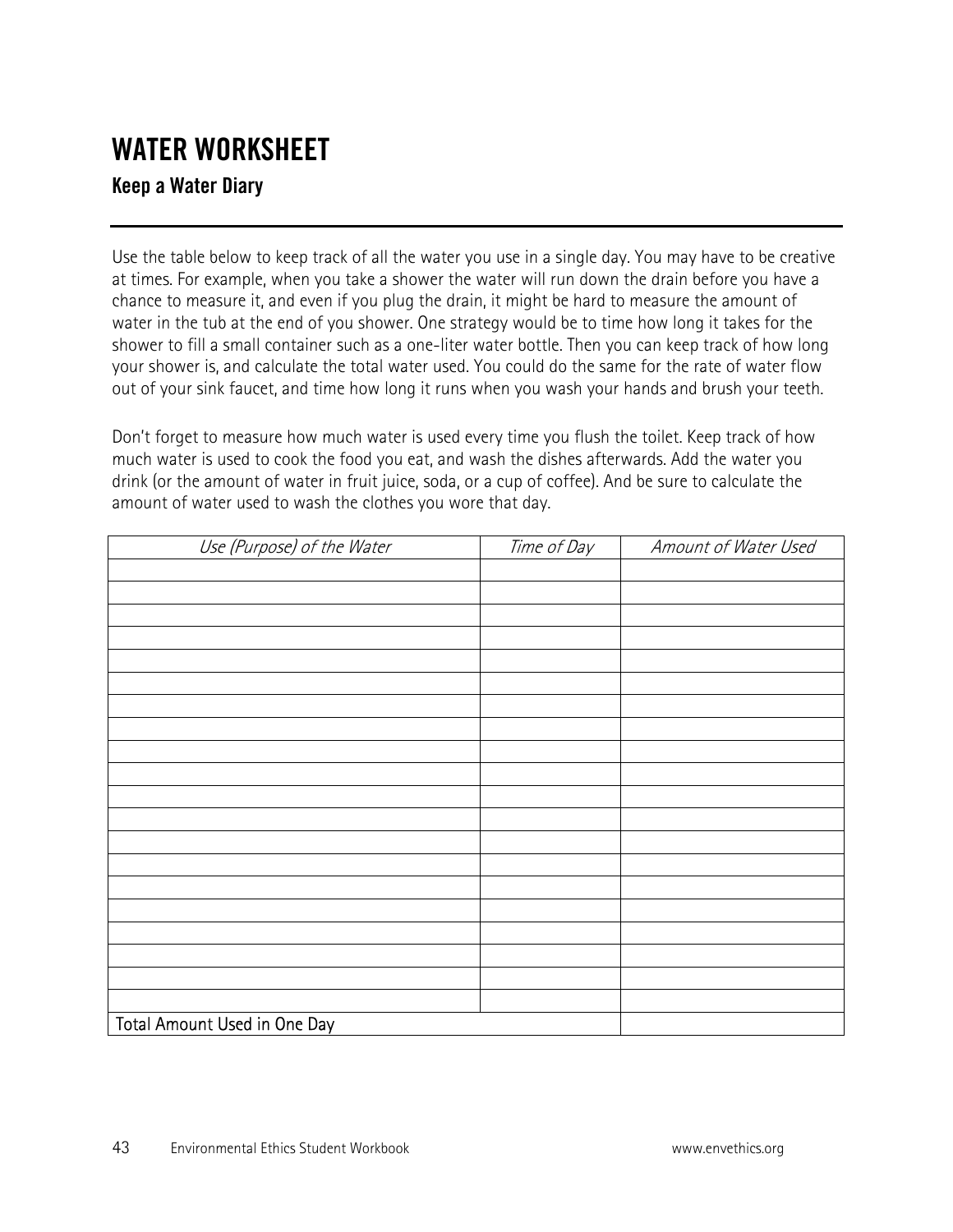Was the total amount on your chart more or less water than you expected to use in one day? Why or why not?

Do you think you could use less water, or find ways to use water more efficiently? If yes, in what ways? If not, why not?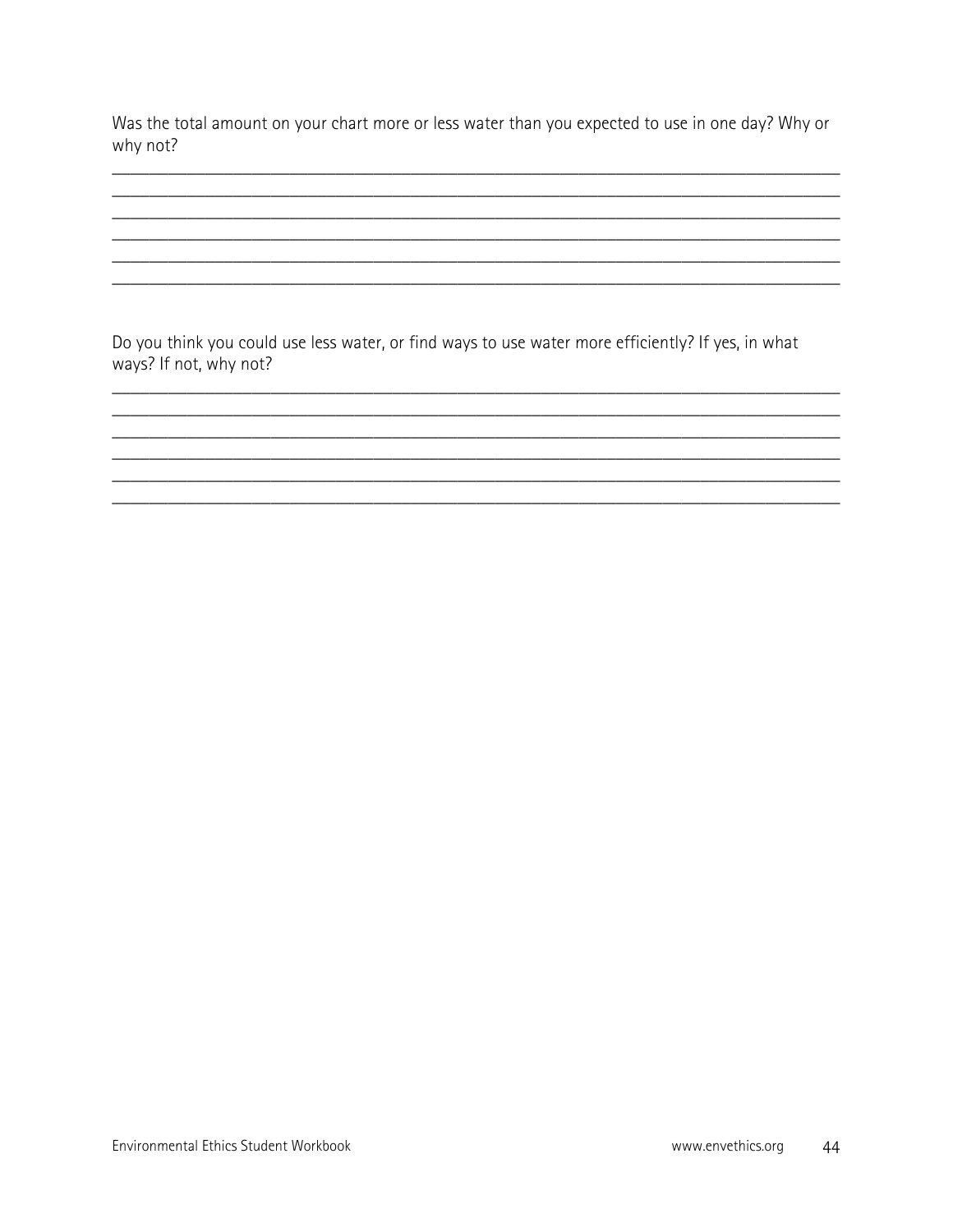# **WATER WORKSHEET**

# **Seafood Sleuthing**

Gather the following information about your selected seafood species:

#### **What's it called?** Seafood name:

Scientific name:

**Where's it from?** Natural geographic distribution:

Source of this seafood in your community:

**Tell me about it.** Population in the wild:

Lifespan:

Interesting biological facts:

Role in ecosystem (What eats it? What does it eat? Is it involved in any symbiotic relationships?):

#### **Catching it**

Amount of annual catch (in terms of money and numbers of fish):

Sustainable yield or fishing limits (if determined):

Number of fishers employed catching it:

Number of subsistence fishers (people who catch only to eat, not sell):

How it is caught (What kind of boats and nets? How do they find it?):

Environmental impacts of harvesting:

#### **Buying and eating it**

Price per pound (How does this compare to other types of seafood? Is it affordable?):

How far it travels to get to your plate:

Nutritional value or health impacts:

Attach a map of geographic distribution and a picture of your seafood species to this worksheet.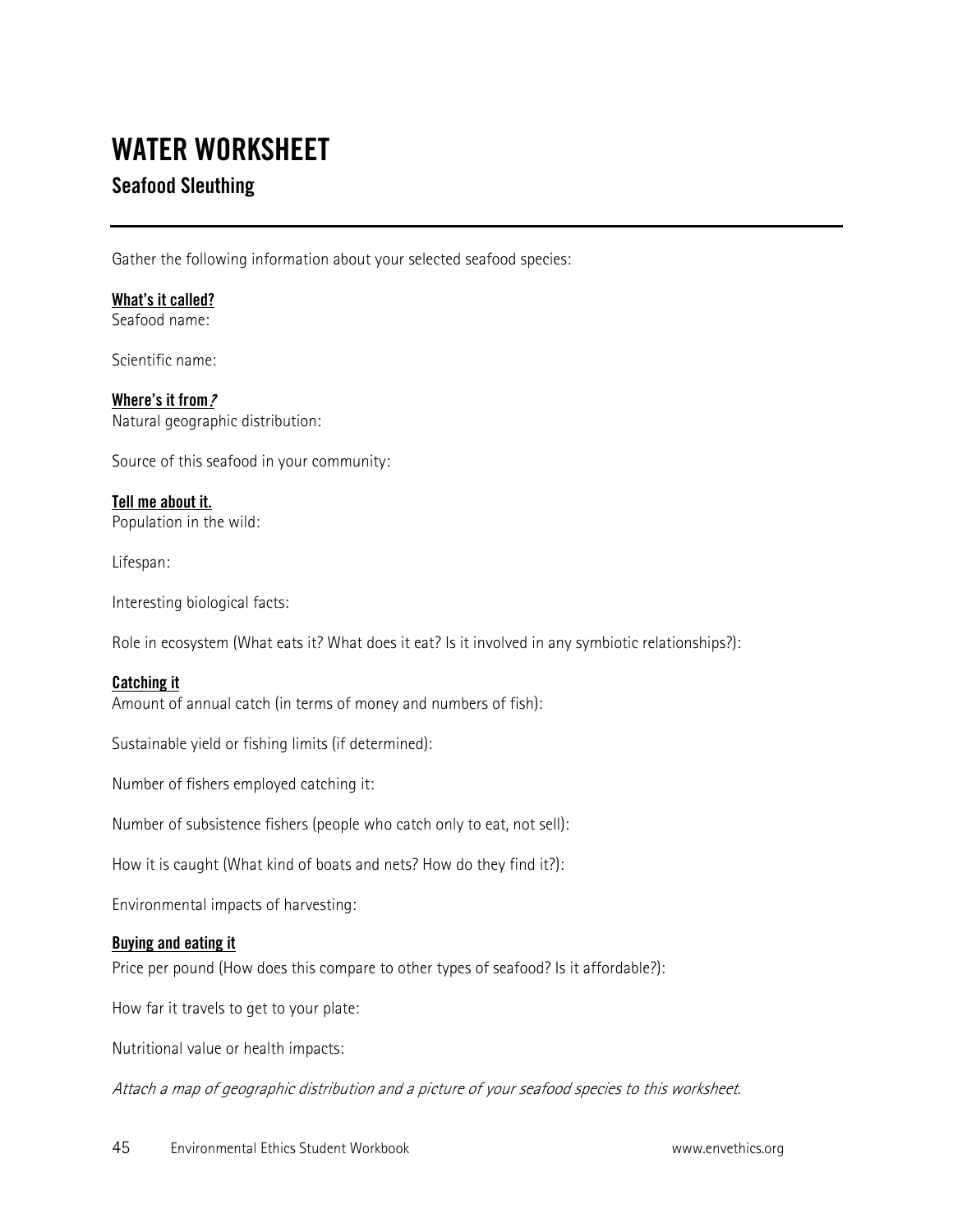

## **Background**

Air—a unique mixture of gases—surrounds the Earth and supports all life. The atmosphere serves as both a shield and a blanket, protecting us from meteorites and cancer-causing radiation, while trapping heat from the sun. The composition of the air in the atmosphere is maintained by cycles of gasses through the biosphere, a complex set of interactions between living and non-living things. The resulting atmosphere is responsible for climate, or the regular patterns of weather, including the temperature, rainfall, and wind.

Polluting the air changes the atmosphere and can threaten human health and, potentially, change the entire climate of our planet. Climate change represents perhaps the greatest environmental problem that current and future generations will ever face. Scientists believe that our planet's changing climate will lead to more frequent occurrences of severe weather events (such as hurricanes, floods, and droughts), as well as to warming in certain parts of the globe and cooling in others. Fortunately, many people, like the subjects of the videos in this lesson, are already working to protect the air we breathe.

This lesson will concentrate on air pollution. Pollution is caused when toxic chemicals are added to the air in amounts that compromise human health. The chemicals are produced when we consume resources such as oil, coal, and gas for energy and when we manufacture products such as plastics, rubber, and heavy metals.

In this lesson you will be completing a Double Entry Journal. A Double Entry Journal is an interactive note-taking tool that gives you an opportunity to make comments, record comments, clarify and understand ideas, and raise challenges about what you are reading.

The Double Entry Journal format is a piece of paper divided into two columns. The first column is where you take notes on what you are reading or viewing. The second column of the Double Entry Journal is where you add your own thoughts and responses. Your Student Workbook contains a template for your Double Entry Journal.

You should use the Double Entry Journal when your teacher gives you an assignment in your Student Workbook on the topic of air. After you have finished the lesson activities, return to your Double Entry Journals and review your thoughts. Think about how your ideas have changed throughout the lesson activities.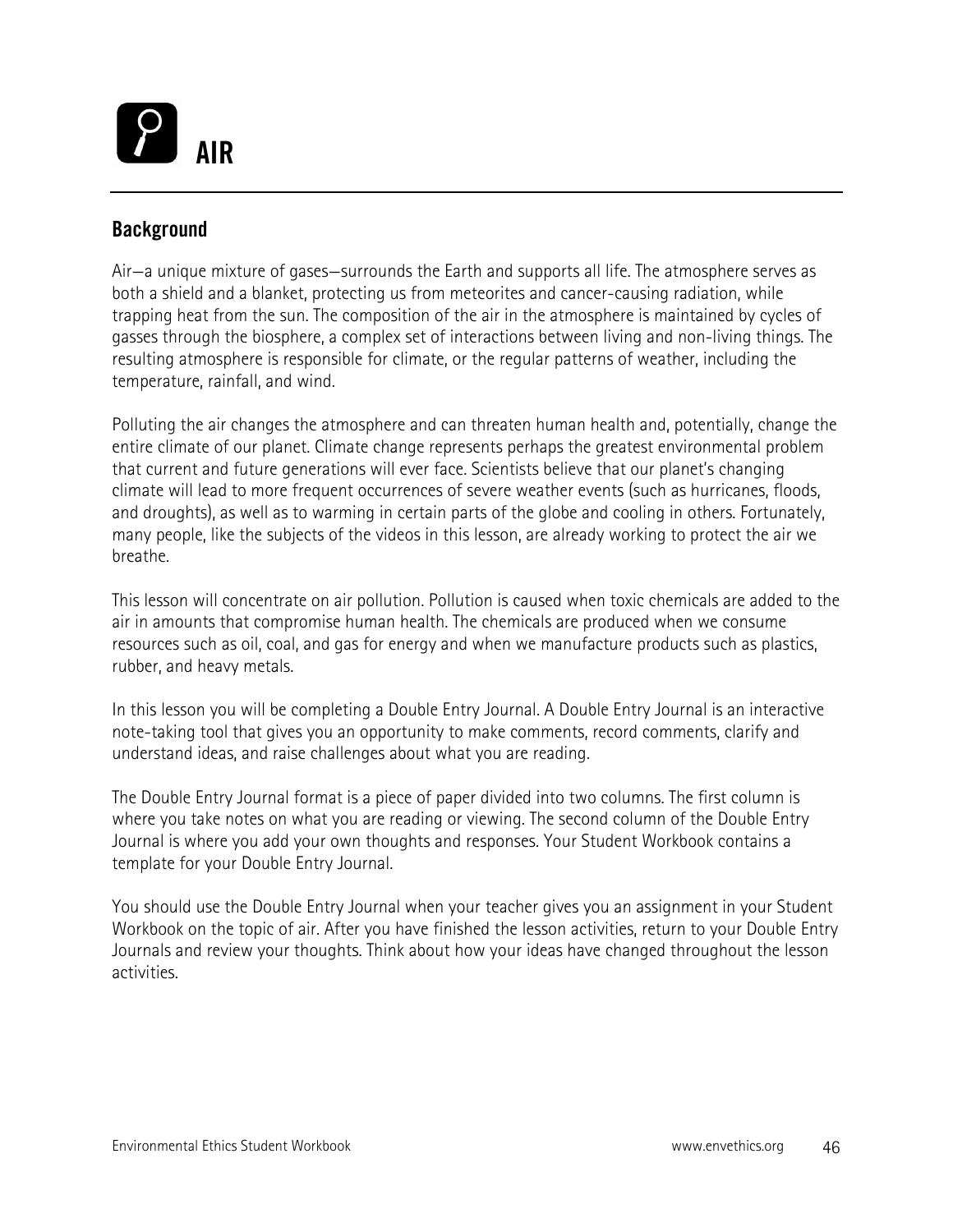# **Topic 1: Appreciation**

We often don't think about air—the invisible gases surrounding us—until it becomes a problem. For example, we tend to worry about the quality of air only when we begin to see and smell it as smog. We also may become alarmed when we see the destructive effects of air pollution on human-made objects, such as buildings and statues. For example, corrosive gases can speed the process of decay by eating away and discoloring stone and cement. This effect confronted M.C. Mehta, a public interest lawyer in India, who took up a campaign to reform his country's practically-nonexistent, pollutioncontrol laws, spurred by his concerns about the destruction of the Taj Mahal.

### **Video #1: M.C. Mehta, India, 1996**

M.C. Mehta, a public-interest lawyer, recognized how air pollution was destroying the Taj Mahal—one of India's cultural and architectural treasures. Mehta started a movement not only to protect this great wonder, but also to attack his country's monumental problems of air pollution. Hundreds of polluting factories have either been closed down or have installed pollution control devises thanks to Mehta's tireless work. He has also taken on water pollution and habitat destruction cases, and is one of the most successful environmental lawyers in the world.

### **Air: The Medium of Life**

Even though we may occasionally take air for granted, we all appreciate clean air. And like M.C. Mehta, the ways we appreciate air range from the obvious—such as valuing the air we breathe—to the subtle—such as enjoying a cool summer breeze. Air is the medium of our existence. Without air, leaves would not flutter and seeds would not be dispersed in the wind. Without air, there would be no sound, as the vibration of air molecules carries the waves of sound. In the silent vacuum of space, no sounds are heard—no language, no music, no words of love or anger. Of course, talking about a world without air is like talking about an ocean without water. Without the atmosphere, the Earth itself would be a cold and lifeless entity.

Air has inspired research, poetry, and literature. Air can be comforting—a gentle breeze off the ocean or the aroma of a home-cooked meal. But air can also be menacing, such as winds whipped into the awesome power of tornadoes and hurricanes. Wind has played a role in every major religion, from God speaking of the whirlwind in the Old Testament, to the Mayan god Hurukan, the origin of the name for our most powerful of storms. Wind reminds us of the deities themselves, something we cannot see directly but can perceive through its actions, an invisible force manifested in our lives and environment.

### **Wind Power**

Humans have harnessed the power of wind, propelling navigation and exploration of the seas and the colonization of distant lands. Sailing remains an important form of recreation and sport. On land, wind has been harnessed to turn the blades of windmills, to grind grain and pump water. Today, wind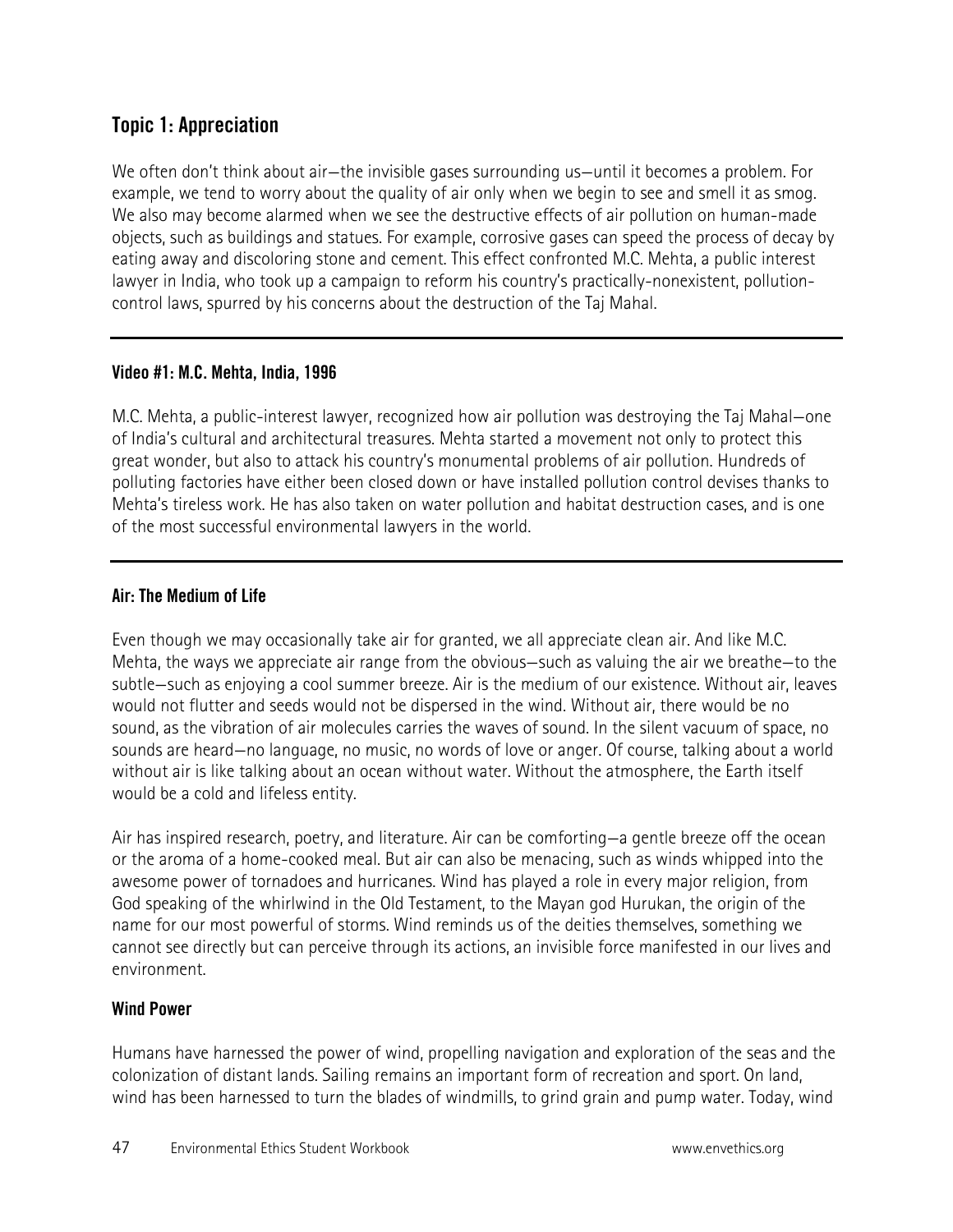is increasingly recognized as an important source of clean, renewable energy. Modern technology has further allowed humans to take to the skies. Airplanes enable us to fly like birds, and flight has revolutionized travel, commerce, and war. In fact, in just 100 years since the first powered flight, Americans now take some 650 million flights annually.

### **Industrial Production and Air Quality**

Air is an important tool in the disposal of wastes and byproducts of modern industrial society. Since the beginning of the industrial revolution in the mid-1800s, smokestacks rising from factories and power plants have released smoke and other pollutants into the atmosphere. Although these pollutants seem to disappear, they actually spread throughout the atmosphere. The release of smoke or other gases into the air can also be the result of natural events such as volcanoes and forest fires. Both human and natural sources of air pollution at small concentrations do not pose a problem, as the atmosphere can absorb and assimilate those pollutants. But once atmospheric pollution reaches certain levels, the pollutants become destructive and sometimes even deadly.

It is vitally important to determine how harmful a particular source of air pollution may be, what technology is available to minimize or mitigate the related problems, or where industrial or power plants that cause air pollution can be safely located. These are challenges of both science and ethics, a matter of fully appreciating the many ways humans and other life forms benefit from the atmosphere.

Sometimes we can recognize that an action is ethically right when it produces the greatest amount of benefit or satisfaction for the greatest number of people over the longest period of time. This is the ethical principle of utility, which favors actions that, on balance, produce the greatest satisfaction to, and value for, the largest number of people affected. In making this determination, we need to consider economic and material consequences of our uses of the atmosphere, as well as the many other ways the air affects our health, our culture, and our quality of life. We must consider not only our own satisfaction but also that of many others, and the various ways the atmosphere is important to humans and the broader natural environment.

# **Topic 2: Ecology**

Understanding the science of the atmosphere helps us to make better technical and ethical decisions about the problem of air pollution.

### **What Is Air?**

Although seemingly uniform, the air around us is composed of a slowly changing mixture of gases. The two primary gases in the atmosphere are nitrogen and oxygen, which respectively account for 78 percent and 21 percent of the volume of the atmosphere. The remaining one percent of the atmosphere is composed of a large variety of gases, some of which remain relatively constant over time, such as argon, neon, helium, and hydrogen, and others that are variable, such as water vapor, carbon dioxide, methane, nitrous oxide, and ozone. At a local level, the air may also contain a variety of manmade additions, especially in urban and industrial areas. While the air should have no natural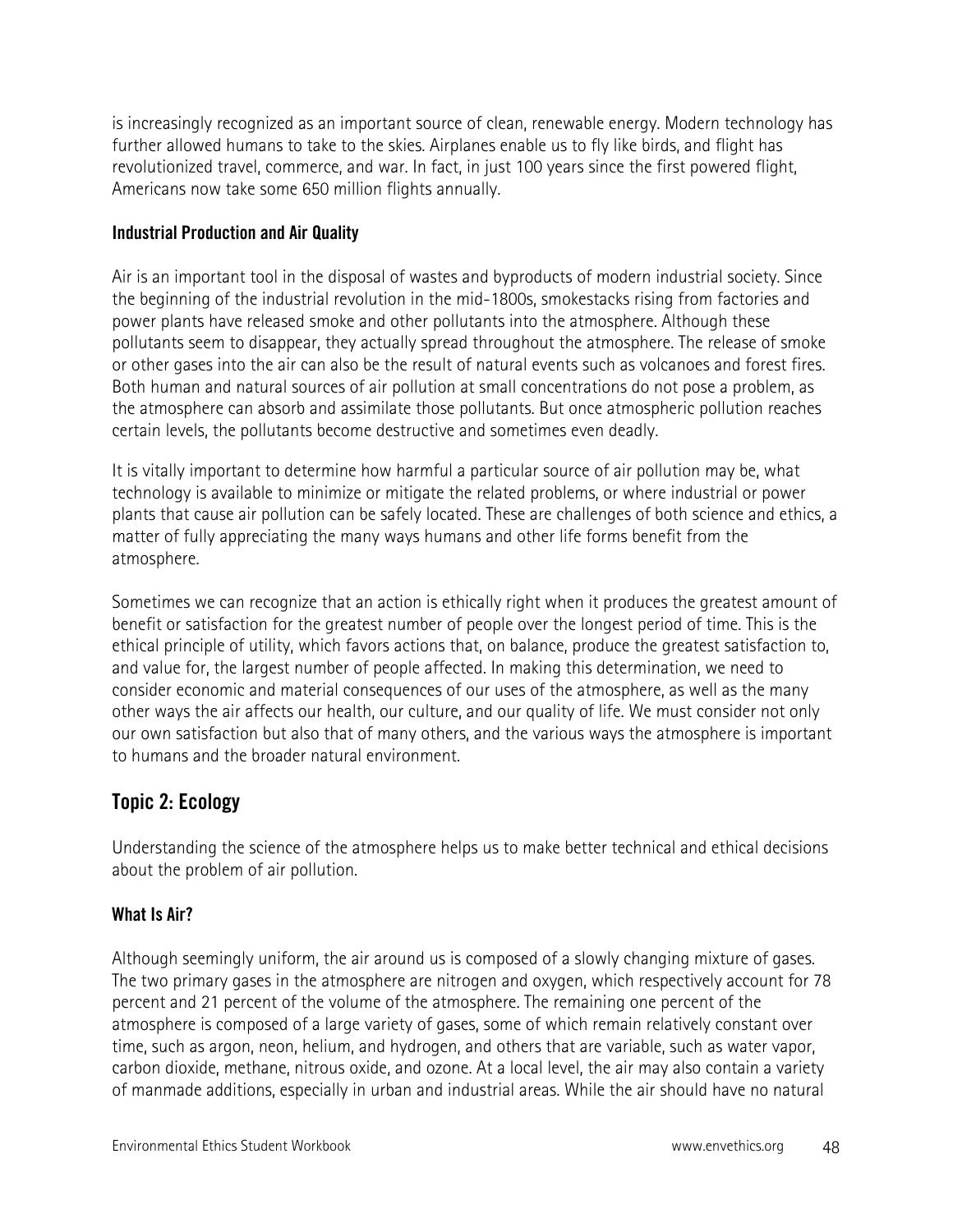negative effect on humans, certain toxic chemicals can get in the atmosphere and cause great harm. In Louisiana, where Margie Eugene-Richard grew up, the high levels of cancer had given the region the nickname "Cancer Alley," and this was all because of pollution in the air.

### **Video #2: Margie Eugene-Richard, United States, 2004**

For residents of a tiny Louisiana town sandwiched between a chemical plant and an oil refinery, breathing the air could be deadly. After watching neighbors and family members contract rare diseases, and witnessing explosions at the plant that poured millions of pounds of toxic chemicals into the air, Margie Eugene-Richard became an activist dedicated to cleaning up her neighborhood and holding the polluting companies responsible for their actions. For minority groups who bear a disproportional amount of the social costs of environmental problems, Richard is an environmental justice hero.

### **Airy Concerns: The Ozone Hole**

The atmosphere contains some of the world's most pressing environmental issues, such as the ozone hole, climate change, acid rain, and smog. All of these problems, like the industrial pollution that Margie Eugene-Richard fought, are a result of the complex chemical processes that take place in the atmosphere. For example, ozone  $(0_3)$  is a gas mostly found high in the stratosphere–the layer of the atmosphere from 8 to 30 miles above the ground—where it absorbs the sun's ultraviolet radiation, which can be harmful to humans and other life on Earth.

In the 1970s, scientists discovered that the ozone layer was being destroyed by chlorine escaping from human-made compounds called chlorofluorocarbons (CFCs), which were used in refrigeration, air conditioners, and aerosols. That discovery was later confirmed when significantly decreased levels of ozone were found over the Earth's poles, particularly Antarctica. This "ozone hole" has the potential to cause skin cancer and eye damage in humans, as well as other damage to animals and plants. Fortunately, through laws and international treaties, the production of CFCs has dropped dramatically, and the ozone hole has decreased over time.

### **Climate Change and the Greenhouse Effect**

The atmosphere also acts as a blanket, trapping the energy and heat from the sun. This process is called the greenhouse effect, and is largely the result of what are called greenhouse gases such as water vapor, carbon dioxide (CO<sub>2</sub>), methane (CH<sub>4</sub>), and nitrous oxide (N<sub>2</sub>O). Without the greenhouse effect, the temperature at the surface of the Earth would be average 59.4°F (33°C) colder, below the freezing point of water. Life as we know it would not exist.

However, the concentration of too many greenhouse gases in the atmosphere can be a problem, and these concentrations are currently on the rise because of various human industrial activities. For example,  $CO<sub>2</sub>$  levels in the atmosphere have increased by 30 percent since pre-industrial times, mainly due to the burning of fossil fuels such as coal, oil, and natural gas. Large increases in atmospheric  $CO<sub>2</sub>$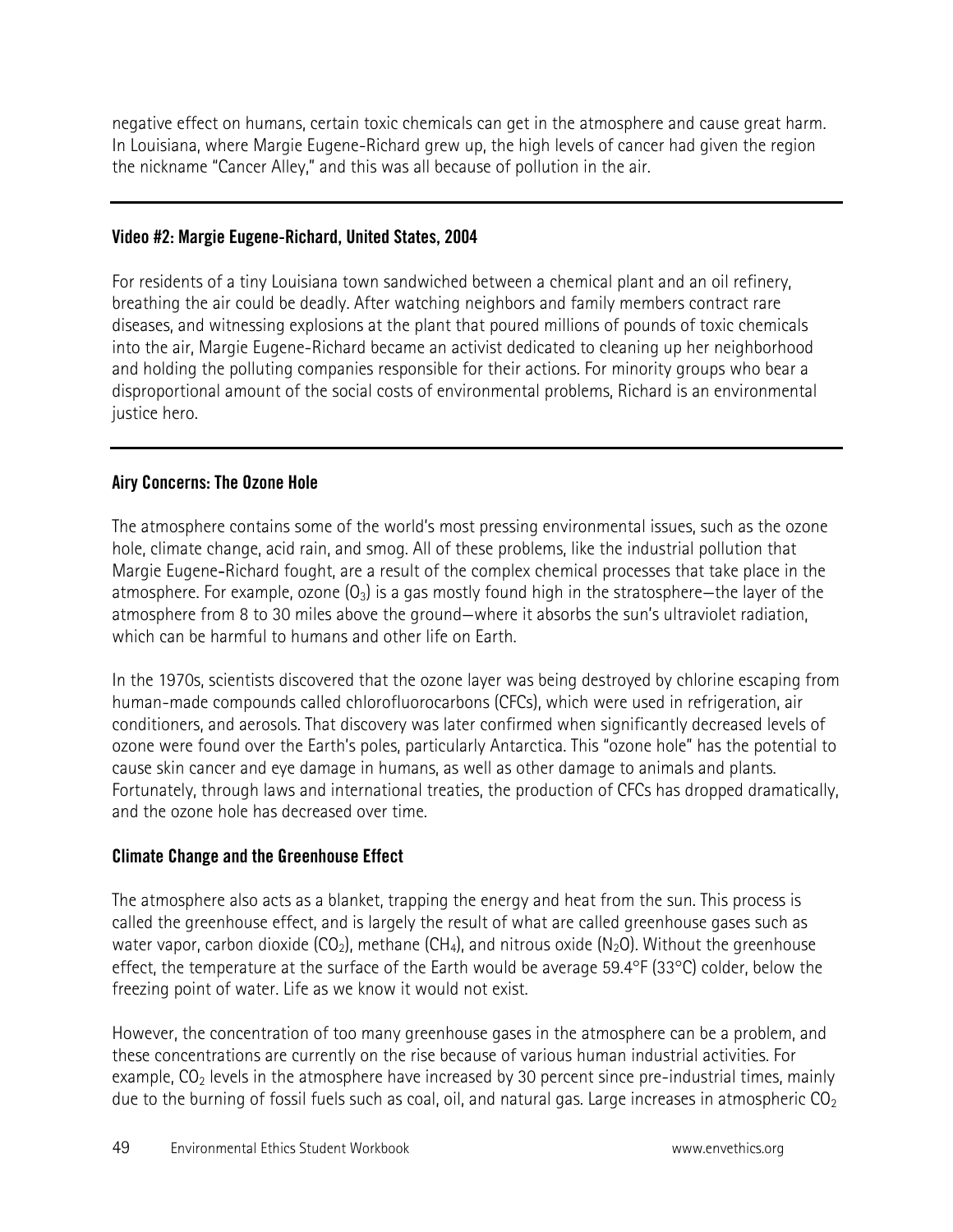and other greenhouse gases could affect global climate and weather patterns. Indeed, many scientists predict that, unless we reduce the industrial production of greenhouse gases, the Earth will grow substantially warmer. While this change may benefit some species and agricultural systems, overall, it is likely to decrease biodiversity, raise the sea level, and threaten human health through the spread of disease.

### **Acid Rain and Smog**

Increased acidity in the atmosphere, called acid rain, occurs when air pollution from coal power, industry, and automobiles contaminates precipitation with sulfuric and nitric acid. Acid rain is a regional problem, with the contaminated rainwater sometimes being deposited hundreds of miles from the source of the pollution.

By contrast, smog is a local air problem occurring in most large cities. Smog is primarily caused by automobile and industrial exhaust, which includes carbon monoxide, nitrogen oxides, and reactive hydrocarbons. Smog forms when sunlight hits these gases and forms ozone (a deadly pollutant at the ground level, despite being a vitally important block of ultraviolet radiation in the stratosphere). Smog is frequently seen as a haze hanging over many urban areas, and can cause nose and throat irritation, breathing difficulty, headaches, and—in extreme cases—even death.

### **A Healthy Environment**

Because humans, as well as other living creatures, depend on a healthy atmosphere for our survival, the protection of the air emphasizes the ethical principle of preserving the community of life. We cannot live together unless we work to create, sustain, and preserve our access to a clean and healthy atmosphere. By joining forces to protect the atmosphere, especially when it is threatened, we reinforce our commitment to one another, our communities, and the nonhuman world.

## **Topic 3: Responsibility**

In our third video, we will learn about an ordinary housewife who felt an extraordinary responsibility to prevent the air in her community from being polluted. Terri Swearingen was not motivated by the threat a toxic waste incinerator posed to her health, but rather it was the health of her daughter and future generations that motivated her to action.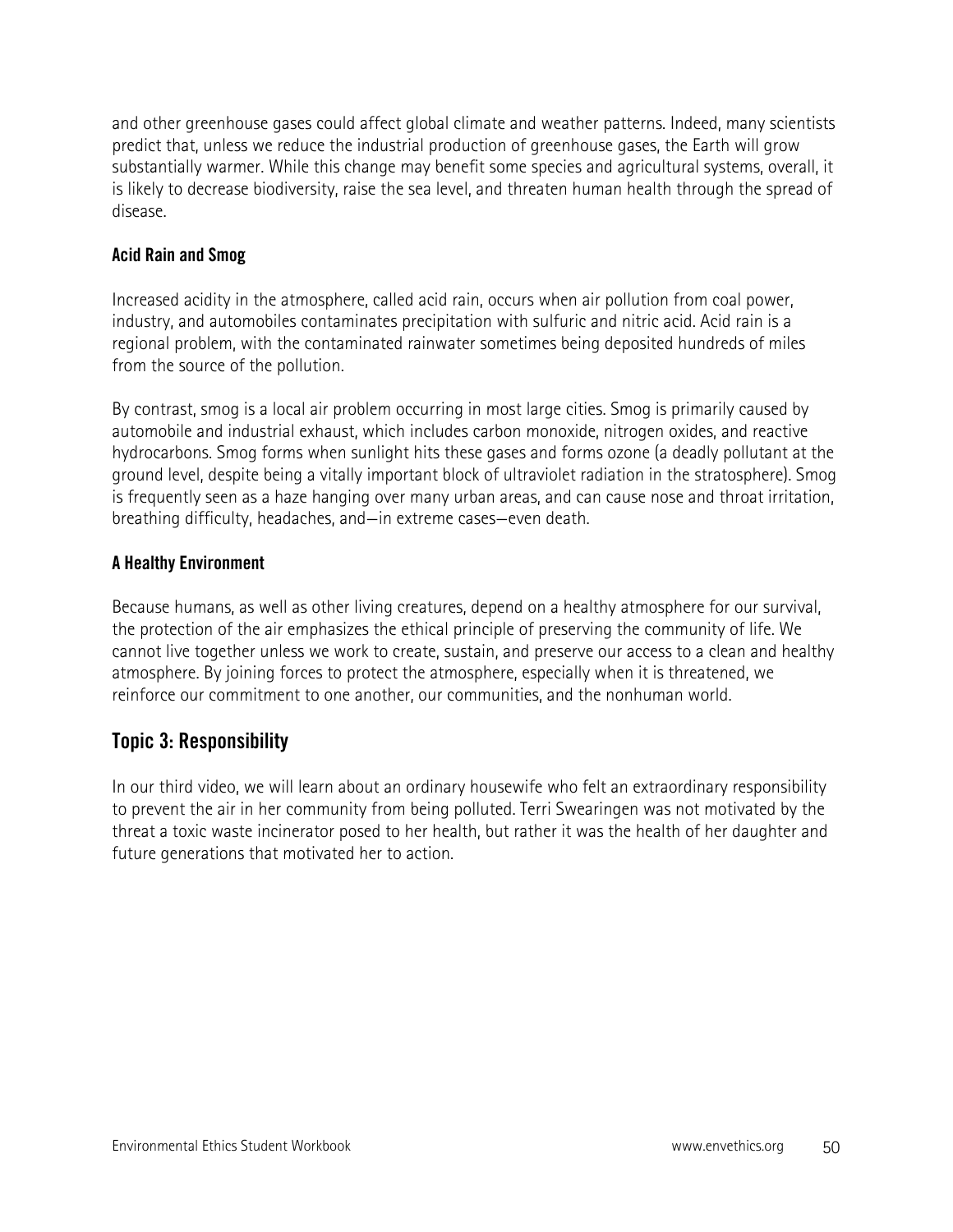### **Video #3: Terri Swearingen, United States, 1997**

When Terri Swearingen found out that a toxic waste incinerator was being planned for her community, she was very concerned. Although company officials claimed that the only thing that would come out of the smokestacks would be puffs of water vapor, she feared that this facility would pose a health threat to the neighboring homes, the closest being only 300 feet from the plant, and an elementary school that was only 1000 feet away. Swearingen organized local citizens, led protests, exposed the illegal permits that allowed the plant to be built, and successfully pressured the federal government to make stricter regulations on waste incinerators.

M.C. Mehta was appalled by the Taj Mahal being eaten away by the side effects of industry. Margie Eugene-Richard witnessed her neighbors and family members suffer the health impacts of polluted air. Terri Swearingen feared the impact of toxic waste incineration to the health of nearby children. Polluted air results from the enormous industrial and technological activities that make modern life possible and provide livelihoods for millions of people. But air pollution can be so severe and intolerable that people like Mehta, Richard, and Swearingen feel a duty to eliminate it despite the immediate economic and social disadvantages that may sometimes result.

The three activists were motivated by a profound sense of responsibility to protect individual life, their communities, and the environment. They felt a sense of duty to do something about their local environmental problems. This feeling of duty and responsibility motivated them to take action, even if the results were viewed by some as unfavorable. They felt actions were required simply because it was the right thing to do. They believed this duty should be observed even if it is inconvenient and unprofitable to others.

### **Duty versus Utility**

How does the ethical principle of duty differ from utility? The ethical principle of duty is strict. It does not allow for comparing and balancing satisfactions in the way that the utilitarian ethical principle does. Even when it allows for some exceptions in serious cases, it demands obedience. Certain kinds of ethical problems seem to involve duty even more than utility. For example, if obeying the law was only ethical because it satisfied needs and satisfactions for the greatest number, it would be easy to see that many would argue that their personal—or even country's— satisfaction was of a greater need than the rights of individuals or communities as a whole.

The ethical problems associated with air quality are a good example of the principle of duty. Our atmosphere surrounds and supports all life. Climate, fertility, and the health of all living things depend on the atmosphere. Some individuals or even large groups may obtain substantial benefits from causing air pollution that other individuals and communities experience as harmful. The notion of duty offers us an ethical principle large enough to guide our thinking about protecting the atmosphere under all circumstances.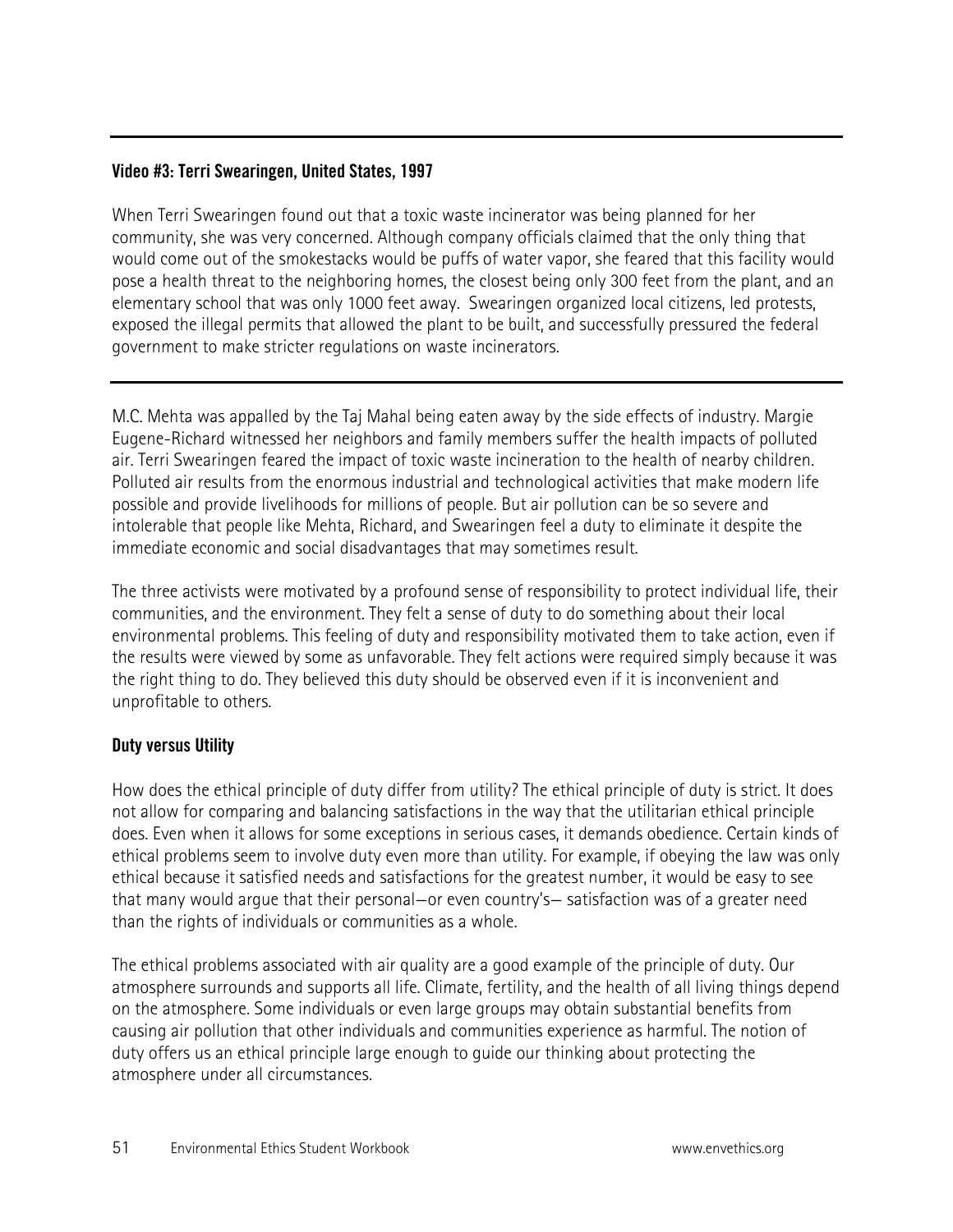Duty as an ethical idea requires a master rule. Philosopher Imanuel Kant stated such a rule for ethical duties between humans: "Act toward others as ends in themselves and not merely as means to fulfill your purposes." The Golden Rule, found in all religious traditions, states a similar duty: "Do unto others as you would have them do unto you." Aldo Leopold, one of the founders of the environmental movement in the United States, proposed a master rule for environmental ethics: "A thing is right when it tends to preserve the integrity, stability, and beauty of the biotic community. It is wrong when it tends otherwise." Using this rule, we can see that whether fighting against industrial air pollution, auto emissions, or toxic waste, choices should always include the total and long-range impact on the life of people, animals, vegetation, and the entire physical world that depends on the atmosphere

### **A Healthy Environment**

Because humans, as well as other living creatures, depend on a healthy atmosphere for survival, the protection of the air emphasizes the ethical principle of justice as preserving the community of life. Preserving the human community requires justice: Each part of the community, person, animal, or natural substance must share in the goods that make life possible. Since industry produces products and wealth that improve the quality of life, we must find ways to safeguard our atmosphere while, at the same time, make the activities that support modern economic life possible. Industry must be an active participant in environmental justice. As our Goldman Award winners show, industry can be engaged in this task, but it often requires great effort and commitment on the part of active citizens. We cannot live together unless we work to create, sustain, and preserve our access to a clean and healthy atmosphere. By joining forces to protect the atmosphere, we reinforce our commitment to one another, our communities, and to the nonhuman world.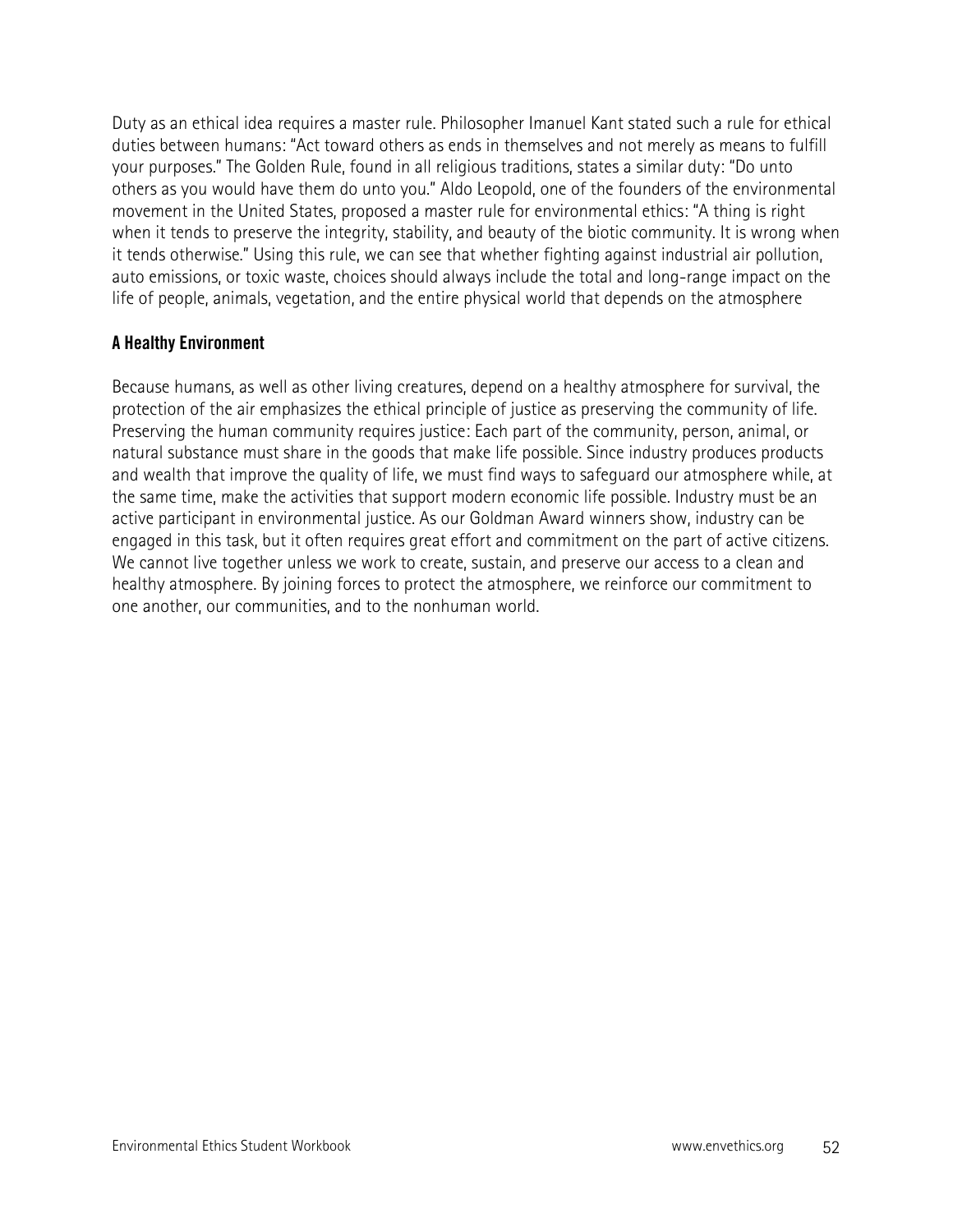# **AIR WORKSHEET The Double Entry Journal**

Facts and Information **My Thoughts, Reactions, Comments**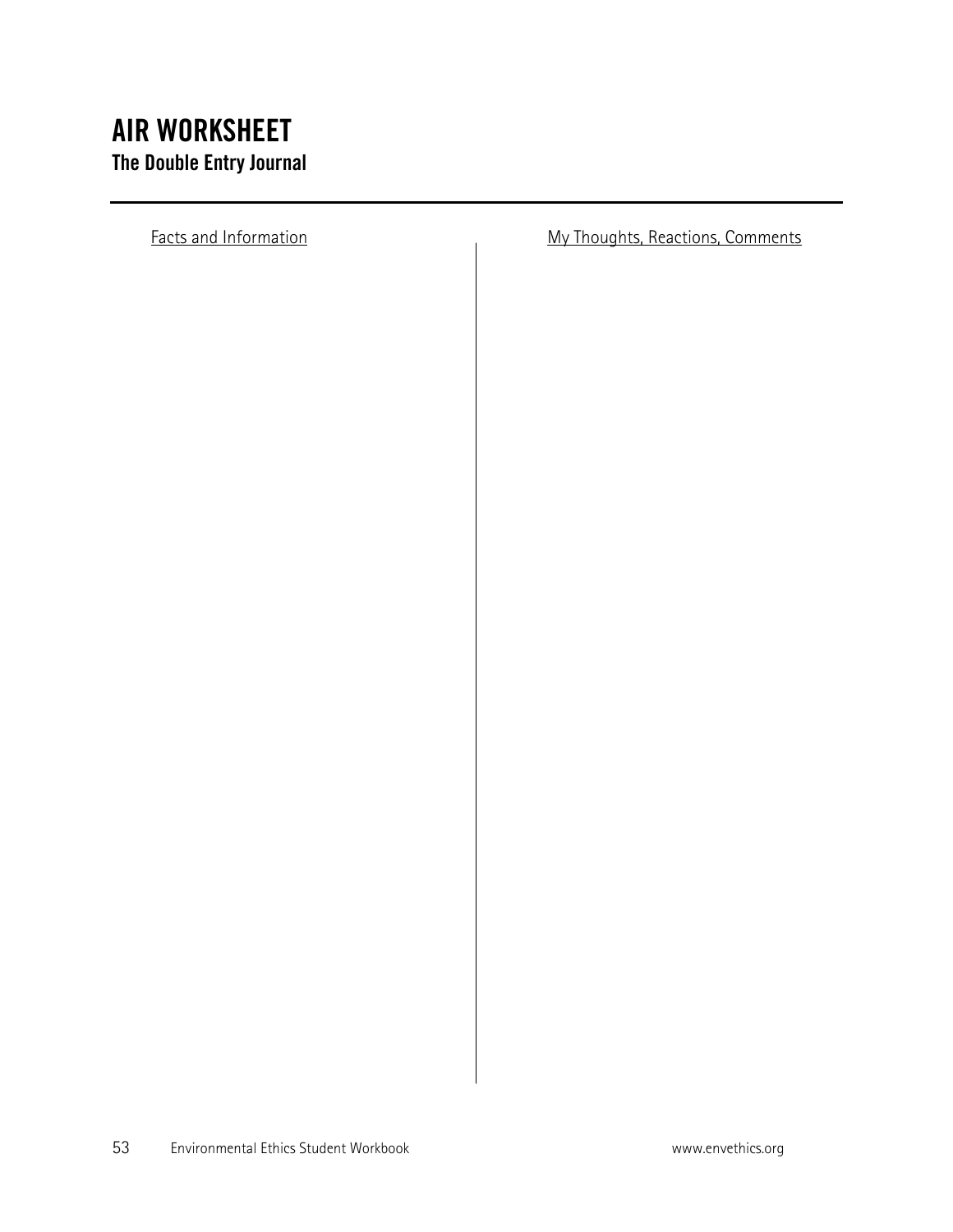# **AIR WORKSHEET Individuals Count**

Use the tables below to track the amount of energy you use in one week for transportation and electricity. You'll then calculate how much your personal energy use may affect the atmosphere.

### **Transportation**

To figure out how much gasoline you use to get around, you'll need to keep track of the miles you travel on a car, bus, train, or plane. If you use a car, note the year, make, and model of the car so you can calculate the average miles per gallon by using the website www.fueleconomy.gov. If you use public transportation, you'll need to be creative in your accounting, using maps (or the website www.mapquest.com) to figure out the length of your trip, as well as doing some research to find out the miles per gallon. Also, don't forget to keep track of how many people shared the car or bus with you.

| Where<br>did you<br>go?         | <i>Initial</i><br>mileage | End<br>mileage | Total<br>miles | Type of<br>vehicle | <b>MPG</b><br>for<br>vehicle | Total<br>gas<br>(divide<br>miles<br>by<br>MPG) | Number<br>оf<br>people<br>in<br>vehicle | <i>Individual</i><br>gas (divide<br>gas by #<br>of people) |
|---------------------------------|---------------------------|----------------|----------------|--------------------|------------------------------|------------------------------------------------|-----------------------------------------|------------------------------------------------------------|
|                                 |                           |                |                |                    |                              |                                                |                                         |                                                            |
|                                 |                           |                |                |                    |                              |                                                |                                         |                                                            |
|                                 |                           |                |                |                    |                              |                                                |                                         |                                                            |
|                                 |                           |                |                |                    |                              |                                                |                                         |                                                            |
|                                 |                           |                |                |                    |                              |                                                |                                         |                                                            |
|                                 |                           |                |                |                    |                              |                                                |                                         |                                                            |
|                                 |                           |                |                |                    |                              |                                                |                                         |                                                            |
|                                 |                           |                |                |                    |                              |                                                |                                         |                                                            |
|                                 |                           |                |                |                    |                              |                                                |                                         |                                                            |
|                                 |                           |                |                |                    |                              |                                                |                                         |                                                            |
| Total gas you used in one week: |                           |                |                |                    |                              |                                                |                                         |                                                            |

To find out how much  $CO<sub>2</sub>$  results from your transportation choices, complete the following calculation:

 $\frac{1}{2}$  (gallons of gasoline) x 19 (pounds of CO<sub>2</sub> per gallon gas) = \_\_\_\_\_\_\_ pounds of CO<sub>2</sub>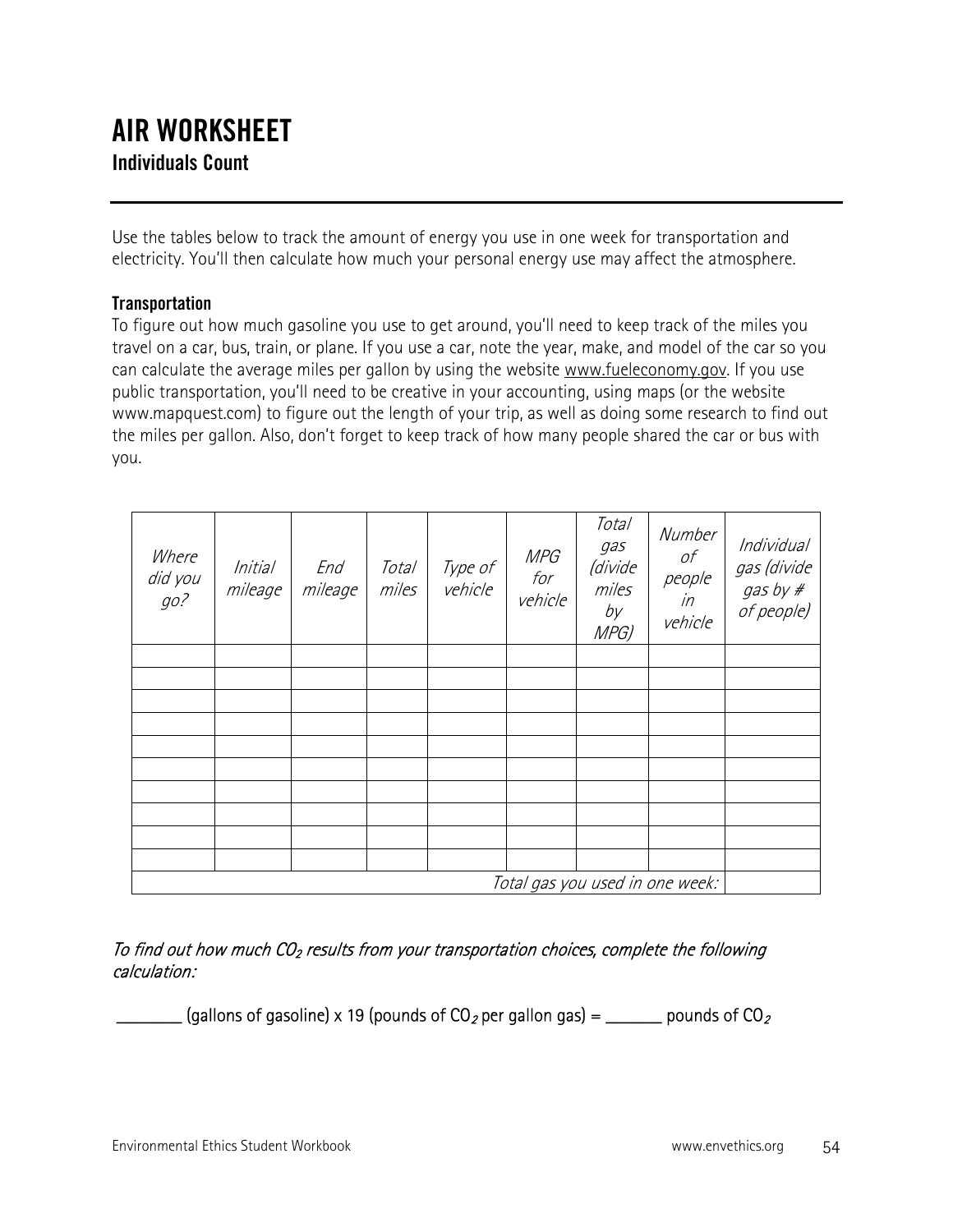### **Electricity**

You will need a copy of your latest electricity bill to compute your personal home energy use. Look on the bill for the number of kilowatt-hours consumed. You will also need to find out how your local utility produces power. To do this, check on the Internet or call the company to see if your local power plant uses coal, oil, natural gas, nuclear, hydro, wind, or solar power. Consult the chart below to find out how much  $CO<sub>2</sub>$  results from each kilowatt-hour of power.

| Pounds of         | Coal | Oil | Natural | Nuclear | Hydropower | Wind | Solar |
|-------------------|------|-----|---------|---------|------------|------|-------|
| $CO2$ per         |      |     | aas     |         |            |      |       |
| kilowatt-<br>hour |      | .   |         |         |            |      |       |

Fill out the following calculations to compute  $CO<sub>2</sub>$  created by your electricity use every month:

 $\frac{1}{\sqrt{1-\frac{1}{\sqrt{1-\frac{1}{\sqrt{1-\frac{1}{\sqrt{1-\frac{1}{\sqrt{1-\frac{1}{\sqrt{1-\frac{1}{\sqrt{1-\frac{1}{\sqrt{1-\frac{1}{\sqrt{1-\frac{1}{\sqrt{1-\frac{1}{\sqrt{1-\frac{1}{\sqrt{1-\frac{1}{\sqrt{1-\frac{1}{\sqrt{1-\frac{1}{\sqrt{1-\frac{1}{\sqrt{1-\frac{1}{\sqrt{1-\frac{1}{\sqrt{1-\frac{1}{\sqrt{1-\frac{1}{\sqrt{1-\frac{1}{\sqrt{1-\frac{1}{\sqrt{1-\frac{1}{\sqrt{1-\frac{1}{\sqrt{1-\frac{1$ week \_\_\_\_\_\_ (kilowatt-hours per week) / \_\_\_ of people in family = \_\_\_\_\_\_ individual kilowatt-hours per week  $\frac{1}{\sqrt{1-\frac{1}{\sqrt{1-\frac{1}{\sqrt{1-\frac{1}{\sqrt{1-\frac{1}{\sqrt{1-\frac{1}{\sqrt{1-\frac{1}{\sqrt{1-\frac{1}{\sqrt{1-\frac{1}{\sqrt{1-\frac{1}{\sqrt{1-\frac{1}{\sqrt{1-\frac{1}{\sqrt{1-\frac{1}{\sqrt{1-\frac{1}{\sqrt{1-\frac{1}{\sqrt{1-\frac{1}{\sqrt{1-\frac{1}{\sqrt{1-\frac{1}{\sqrt{1-\frac{1}{\sqrt{1-\frac{1}{\sqrt{1-\frac{1}{\sqrt{1-\frac{1}{\sqrt{1-\frac{1}{\sqrt{1-\frac{1}{\sqrt{1-\frac{1$  $CO<sub>2</sub>$ 

Bring your calculations to class. Combine the figures to determine how much energy was used both in the home and for transportation. Then answer the following questions: In your area, how is energy created (e.g., coal, wind, nuclear, or hydropower)? How is energy usage, both within a house and for transportation, tied to air quality? How do car, bus, and train travel contribute to compromised air quality? What kinds of new technologies are being used to reduce this impact?

### Total CO<sub>2</sub> emissions in a week: \_\_\_\_\_\_\_\_ (transportation) + \_\_\_\_\_\_\_ (electricity) = \_\_\_\_\_\_ pounds of  $CO<sub>2</sub>$

You may wish to visit the following websites to learn how you can make changes that will reduce your energy consumption. Some examples include the following:

The U.S. Department of Energy http://www.eere.energy.gov/consumerinfo/energy\_savers/intro.html

The State of New Hampshire's Governor's Office of Energy and Community Services http://nh.gov/oep/programs/energy/ReducingHomeEnergyCosts.htm

Colorado State University Extension http://www.ext.colostate.edu/pubs/columncc/cc011113.html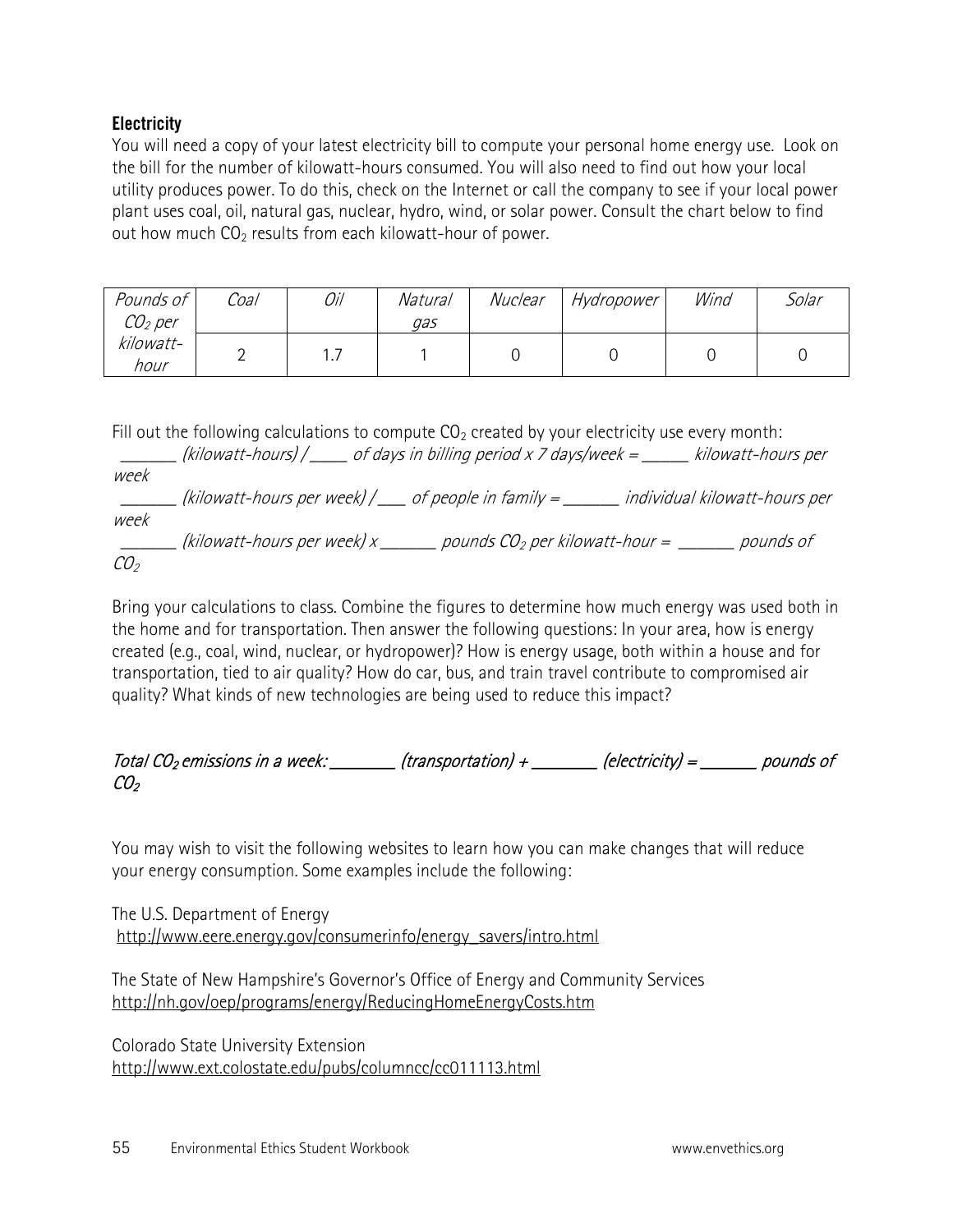# **AIR WORKSHEET Considering the Ethical Principle of "Duty" Excerpt from: "The Land Ethic"\* by Aldo Leopold**

All ethics so far evolved rest upon a single premise: that the individual is a member of a community of interdependent parts. His instincts prompt him to compete for his place in that community, but his ethics prompt him also to co-operate (perhaps in order that there may be a place to compete for).

The land ethic simply enlarges the boundaries of the community to include soils, waters, plants, and animals, or collectively: the land.

This sounds simple: do we not already sing our love for and obligation to the land of the free and the home of the brave? Yes, but just what and who do we love? Certainly not the soil, which we are sending helter-skelter downriver. Certainly not the waters, which we assume have no function except to turn turbines, float barges, and carry off sewage. Certainly not the plants, of which we exterminate whole communities without batting an eye. Certainly not the animals, of which we have already extirpated many of the largest and most beautiful species. A land ethic, of course, cannot prevent the alteration, management, and use of these "resources," but it does affirm their right to continued existence, and, at least in spots, their continued existence in a natural state.

In short, a land ethic changes the role of Homo sapiens from conqueror of the land-community to plain member and citizen of it. It implies respect for his fellow-members, and also respect for the community as such.

In human history, we have learned (I hope) that the conqueror role is eventually self-defeating. Why? Because it is implicit in such a role that the conqueror knows, ex cathedra, just what makes the community clock tick, and just what and who is valuable, and what and who is worth-less, in community life. It always turns out that he knows neither, and this is why his conquests eventually defeat themselves.

### \*Published in The Sand County Almanac by Aldo Leopold, 1948.

Write a short essay reacting to the above excerpt using the following questions to guide your writing:

- Do you agree with Aldo Leopold's description of the land ethic? Why or why not?
- Do you feel a duty to the ecological community? Why or why not?
- Describe any actions that you feel a duty to do in your life. (These actions should not be motivated by personal satisfaction or the utilitarian satisfaction of the greatest good.)
- Do you feel any duty with respect to the natural environment? Why or why not?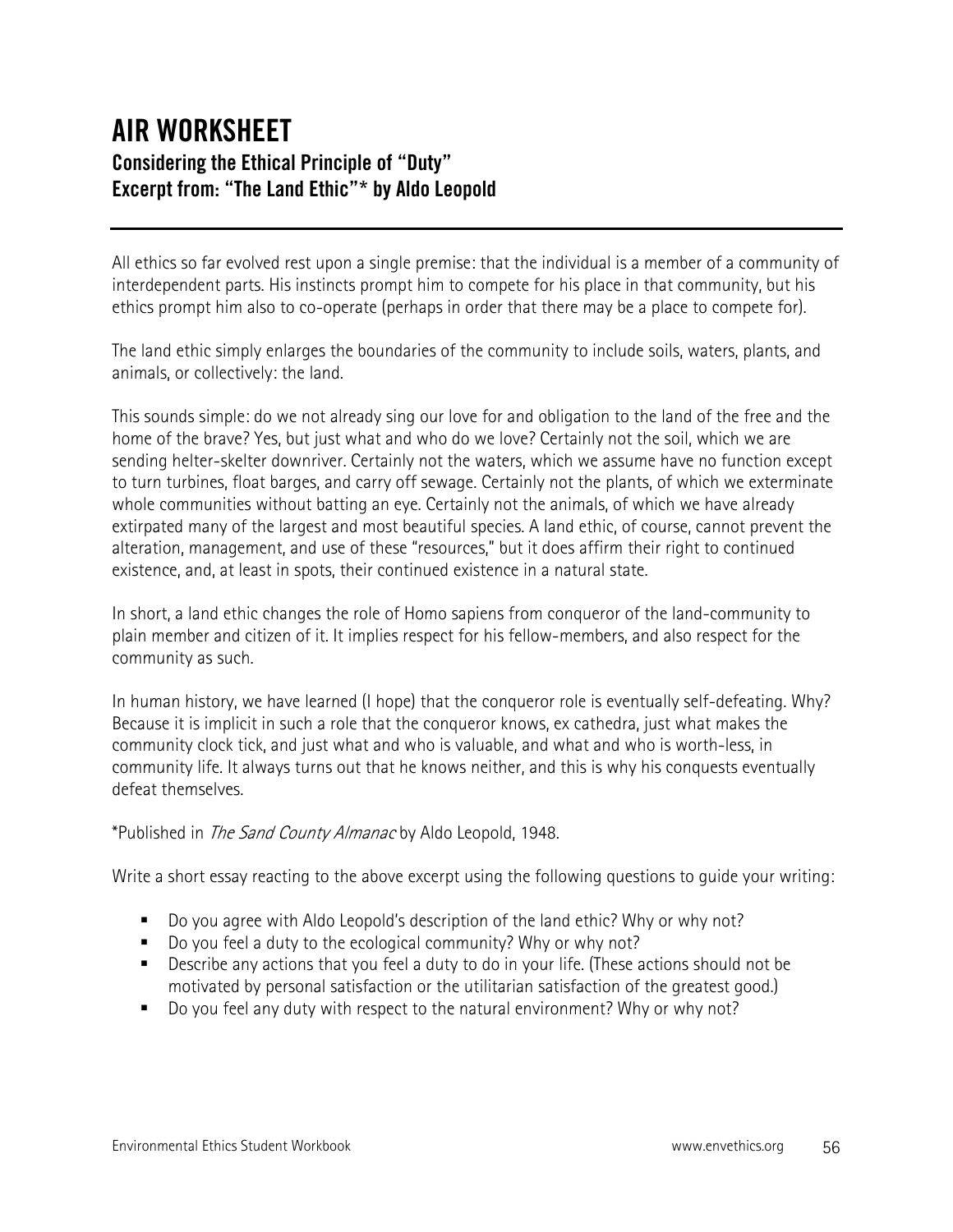

# **Background**

Modern life would be unrecognizable without the non-living resources we extract from the Earth that power and shape our lives. Imagine a world with no cars, airplanes, or trains; no bridges, tall buildings, or gas stations. This world without mineral resources would have no ice cubes, no central heating or air-conditioning, no stereos, no television, no Internet.

Life as we know it depends on the minerals and energy resources we extract from the Earth. However, the use of all these mineral resources carries a special concern because—unlike trees, fish, and other living resources—mineral resources are largely not renewable. Thus, we are restricted to the mineral reserves that we already know about or that we might discover, which makes the conservation of mineral resources through reuse, recycling, efficiency, and substitution so important. In addition, the use of mineral resources comes with costs that are sometimes devastating to local ecosystems and human communities, as the activities related to mining and processing can release toxic chemicals into the air, soil, and water; damage the local landscape; and seriously alter natural habitats.

### **Video #1: Jonathon Solomon, Sarah James, and Norma Kassi, United States and Canada, 2002**

The Arctic National Wildlife Refuge provides one of the best-known backdrops for controversies related to the use and conservation of mineral resources. The debate over drilling for oil in northeast Alaska has raged for decades. Many argue that the small amount of petroleum resources available does not justify the great environmental and social impacts that will disproportionately affect the local wildlife and Native American tribes. Solomon, James, and Kassi are native Gwich'in activists, who are working to ensure that their homeland is protected for generations to come.

# **Topic 1: Appreciation**

### **Historical Importance**

Minerals have been valuable throughout human history. In fact, the Stone, Bronze, and Iron Ages stages of the development of human society—are even named after mineral resources. During the Stone Age (which began about two million years ago in Europe, Asia, and Africa), people crushed colorful minerals to use for decoration. However, when people discovered that green and blue coppercontaining ores could not be crushed into a powder, but could be bent and polished, they began to fashion those ores into jewelry. The discovery that copper could be combined with tin to make bronze, which holds a better edge and is more malleable, led to the creation of new tools such as sickles, which increased the efficiency of settled agriculture.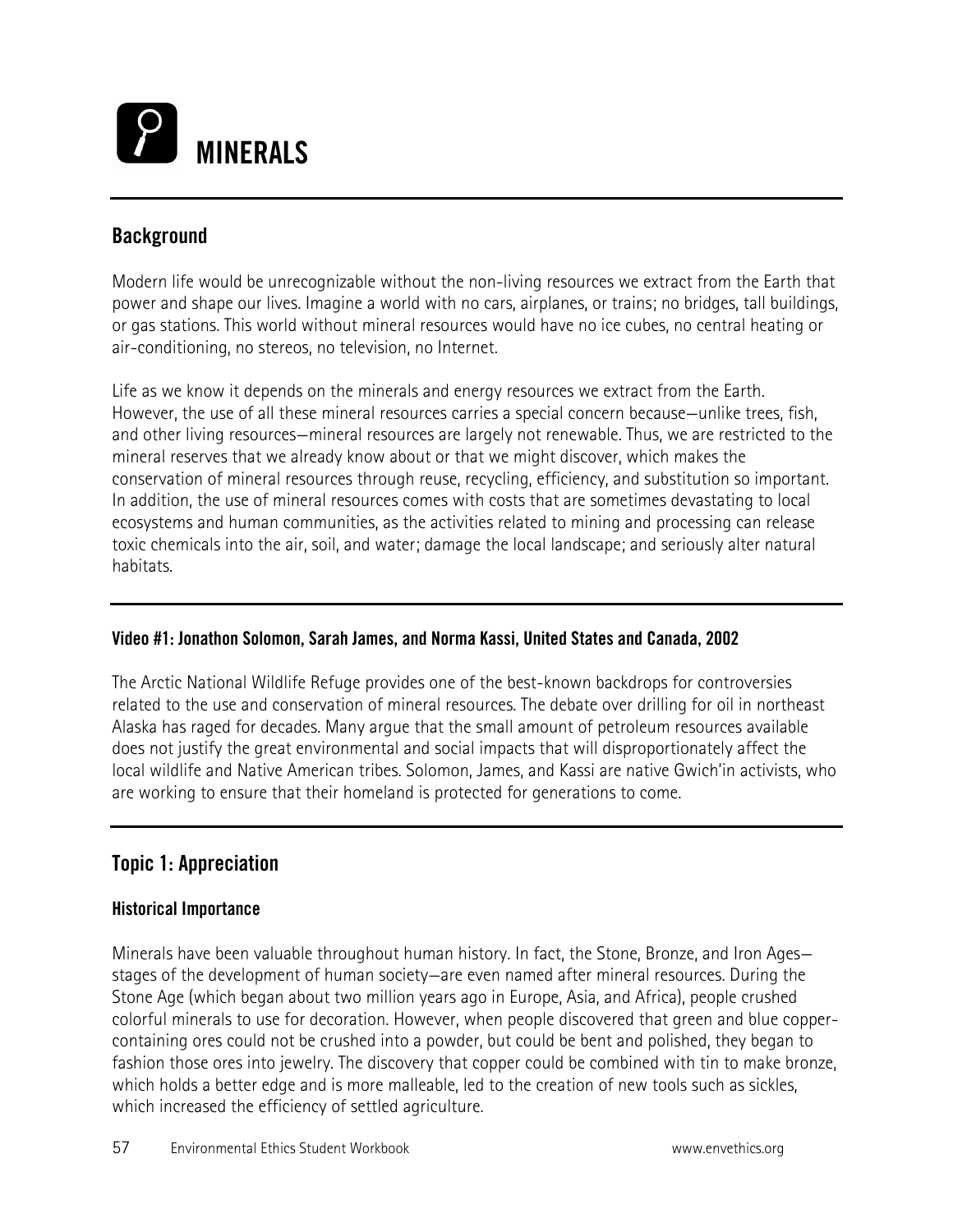Societies in Asia, Europe, and Africa later discovered that iron could be heated and then hammered into shape, creating sharper knives that were less prone to bending. The superior characteristics of iron made it the metal of choice—a preference that continues today as iron is used to make the steel for cars, ships, and buildings.

Precious metals and gemstones have also been revered throughout history for their rarity and beauty. Among people's most treasured possessions, precious metals and gems are believed to hold curative powers, ward off danger, and contribute to the well-being of their owners. Unique characteristics, such as rarity and resistance to corrosion, make gold, platinum, and diamonds traditional symbols of constancy, fidelity, and devotion, as illustrated by their use in wedding rings.

### **Minerals in Today's World**

Modern uses of minerals have multiplied far beyond sickles and jewelry to include every aspect of modern life. Computers are kept humming by silica, copper, zinc, iron, aluminum, and lead, as well as plastics made from petroleum. Salt flavors our foods, clears snowy streets, helps produce paper, and softens hard water. Gold can be found in electronics equipment, dentistry, reflective coatings on glass, and even in treatments for arthritis. $^1$  Silver is widely used in photographic film, as well as in electronics, pharmaceuticals, mirrors, and batteries. $^2$  Industrial diamonds act as abrasives and cutting tools. Over a lifetime, it is estimated that each American uses:

- 800 pounds of lead, primarily in batteries, radiation shields for x-ray equipment, and television screens, as well as in fine china, crystal, cell phones, and microwave ovens
- 750 pounds of zinc, as a rust inhibitor for steel on buildings, bridges, cars, trains, and ships
- $\blacksquare$  1,500 pounds of copper for copper wire used to conduct electricity
- 3,600 pounds of aluminum in cans, aircraft, automobiles, sporting goods, electronic equipment, and appliances
- 32,000 pounds of iron in cars, subways, ships, construction, power transmission, and appliances $3$

Clearly, we all benefit from the use of mineral resources and, therefore, appreciate them on a variety of levels, even if their use is not obvious at first glance. It is important to recognize that these mineral resources are extracted from ecosystems around the globe, adding to our appreciation of those environments.

For example, Sarah James, Jonathon Solomon, and Norma Kassi appreciate the riches of their land in many ways, including the fact that their people are able to survive from the resource provided by it. James says, "We've got timber, we've got water, we've got tourism…and we've got oil and minerals. But (the oil and mineral industries) are taking it out as fast as they can…" James, Solomon and Kassi know that the minerals beneath the tundra are very valuable and that others want access to those resources. At the same time, the native people appreciate other benefits from their environment.

 $\overline{a}$ <sup>1</sup> Kesler, Stephen E., *Mineral Resources, Economics, and the Environment*, (New York: Macmillan College Publishing Company, Inc., 1994), Page 236.

<sup>2</sup> Kesler, 248.

<sup>&</sup>lt;sup>3</sup> "Rock and Mineral Uses," http://www.rocksandminerals.com/uses.htm. Accessed 7/5/03.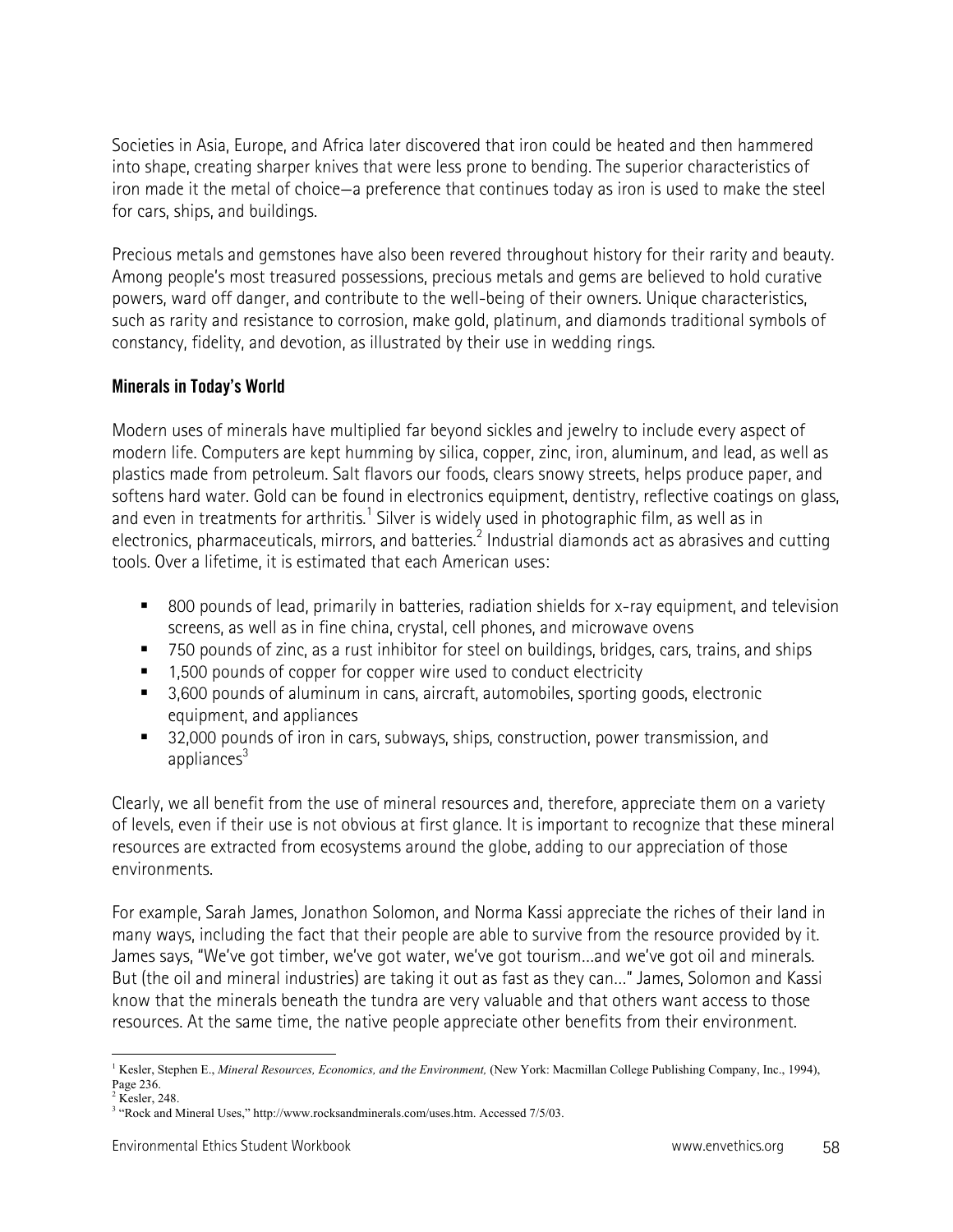James describes a spiritual and emotional connection to the place. "We are caribou people," she says, "Creator put us (here) to take care of (this) part of the world." The conflicting values—extraction of minerals versus spiritual identity—poses the great ethical problem: is beauty and meaning to those who live there sufficient reason to deny others use of the land to extract useful products?

### **Monetary Measures of Minerals**

One way of measuring the amount that people appreciate or value something is by investigating how much they would be willing to pay for it. Utilitarian decisions are often expressed in monetary terms. Using a monetary measurement, the value of minerals is huge. The production of energy resources (such as oil, coal, and natural gas) adds \$700 billion annually to the world economy, while the production of metals adds another \$500 billion annually.<sup>4</sup>

But this production also entails social and environmental costs. You probably have not thought much about the 1,500 pounds of copper you will use in your lifetime and wondered where this copper originated. Would you want the copper you use to have been mined from a beautiful, tropical island? Atherton Martin stood up against a planned copper mine on the Caribbean island of Dominica, making arguments about the importance of considering long-term environmental and social impacts of projects.

### **Video #2: Atherton Martin, Dominica, 1998**

Atherton Martin protested the building of a copper mine on the small, eastern Caribbean island of Dominica. Through convincing arguments about the visible and invisible social and environmental costs, he was able to persuade the mining company, as well as the local community, to more realistically consider the benefits and drawbacks of the proposed project. Martin continues to develop projects that provide economic benefits to the island's residents, while also conserving resources and protecting the environment.

# **Topic 2: Ecology**

## **Mineral Make-Up**

To understand the science behind minerals, a basic background in geology is helpful. Mineral deposits are distributed unevenly around the globe, as a result of worldwide geologic processes, which control the minerals' formation and deposition. The Earth is made up of a hot, central iron core; a thick mantle of slowly moving solid and semi-solid rock around the core; and a crust of solid, brittle rock that underlies oceans and covers continents. The crust and strong upper layer of the mantle are divided into a dozen major (and a few smaller) tectonic plates that move over the lower, more fluid mantle. Along the boundaries of tectonic plates, some of the richest deposits of metallic ore are found.

<sup>1</sup>  $4$  Kesler, p. 6.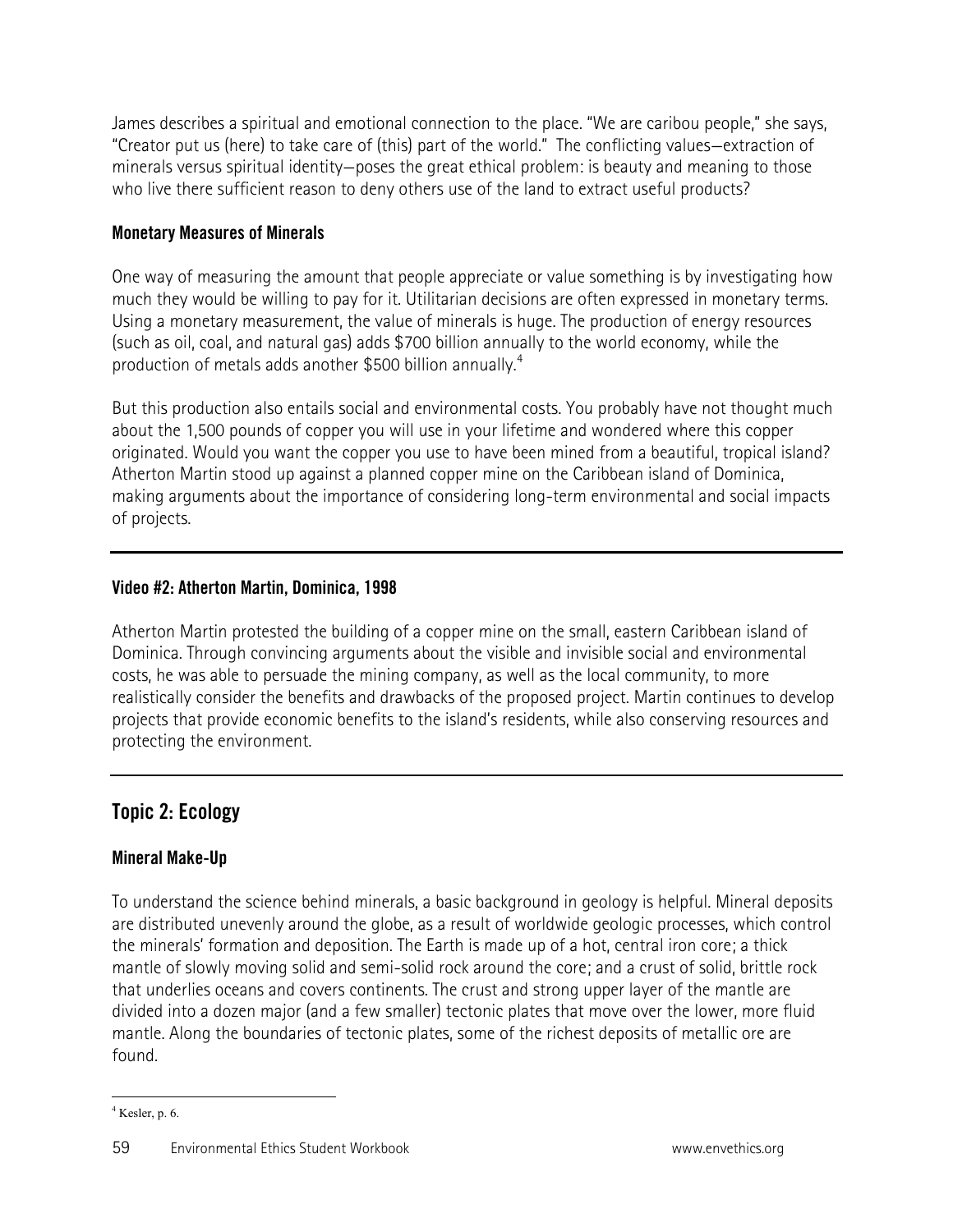Minerals are compounds and elements that constantly cycle through the Earth's crust and mantle. They are hidden in rocks, which are naturally occurring solids containing one or more minerals. In the rock cycle, igneous rocks are formed when magma (molten rock) flows up from the upper mantle through volcanoes or fractures in the crust and cools. Sedimentary rocks are created when little bits of weathered rock accumulate and are compacted and solidified. Metamorphic rocks are created when sedimentary and igneous rocks are subjected to intense heat and pressure.

Energy resources actually began as living things: Petroleum and natural gas were, at one time, animals and plants that lived in the seas hundreds of millions of years ago, and coal began as ancient swamps. Covered by sediments, these organic materials did not decompose in a normal way, but rather the oxygen-less conditions of high temperature and pressure resulted in carbon-rich material that can be burned to release large amounts of energy.

### **Mineral Mining**

Mining of these resources is a difficult, expensive process, and can be very disruptive to both the environment and human communities. With surface mining, the overburden—which includes the rocks, soil, and trees that cover the mineral of interest—must be removed. If not managed properly, this overburden may fill up valleys and clog creeks, altering the landscape. As a result of mining practices, dust and toxic substances may be carried into the air, while toxins also seep into creeks, rivers, and groundwater. Subsurface mining has less severe effects on the landscape, but it is more expensive and is a more dangerous process for the miners. Subsurface mining hazards include collapses that trap and kill miners, underground explosions of dust and natural gas, underground fires that cannot be put out, and prolonged inhalation of mining dust, which causes lung diseases.

Once mined, metal ores must be processed to remove waste materials, known as tailings, which can also be dangerous pollutants. Smelting of metals to chemically separate the metal from the ore mineral releases gases and dust including sulfur dioxide, which contributes to acid rain. And the environmental impacts don't end with processing: Most products made from metals and other mineral resources end up in landfills, which can contaminate groundwater and surface water. The burning of fossil fuels releases various forms of air pollution, contributing to climate change, acid rain, and urban smog. The transport of energy resources is also fraught with danger, as oil spills can poison large areas, while natural gas pipelines have the potential to cause hugely destructive explosions.

### **Video #3: Jacqui Katona and Yvonne Margarula, Australia, 1999**

When a uranium mine threatened Kakadu National Park—one of only 20 World Heritage Sites with cultural and natural significance—Katona and Margarula leapt into action. These Aboriginal women mounted a massive opposition campaign to prevent development of the mine, which would severely impact upon their traditional lands and destroy the fragile ecosystem. Katona and Margarula have raised public awareness on this issue and, through leveraging intense protest and anti-mining sentiment, have succeeded in delaying the building of the mine.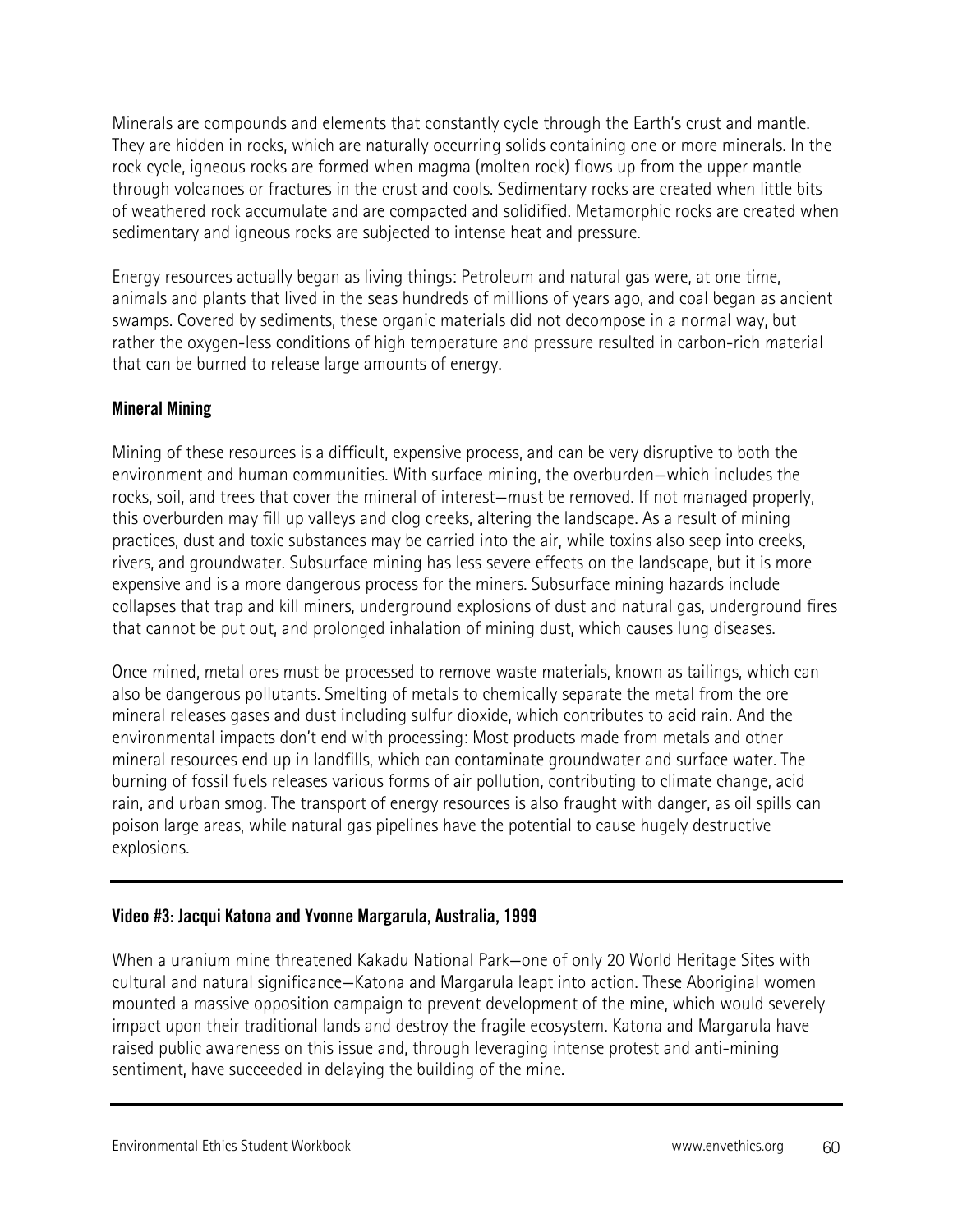# **Topic 3: Responsibility**

Jonathon Solomon, Sarah James, and Norma Kassi opposed oil drilling in Alaska. Atherton Martin prevented copper mining that would have threatened a pristine rain forest ecosystem. Jacqui Katona and Yvonne Margarula fought to protect their people and land from uranium mining. While each of these individuals recognized the utility of extracting minerals and the economic benefits derived from these activities, they believed that the burdens of those activities fell unfairly upon their communities. This represents the inequities addressed through environmental justice.

## **Justice for All**

The mining, transporting, processing, and disposing of minerals carries social and environmental costs. But often a small group of people bears the burden, while the larger population benefits, which represents what is called an issue of environmental justice. The ethical principle of justice refers to the obligation to assure that the benefits and burdens of social life are fairly distributed among all people.

Justice has long been defined as "giving to each according to their due," meaning that what is due to each person should be determined by her or his contribution as well as what she or he deserves and needs. For example, it is considered fair to compensate a person who has worked very hard to build a house rather than someone who occasionally contributes labor. Or it is considered to be fair to give a prize to the winner of the race, rather than to someone who claims the prize because they have trained harder, even though they lost. It is considered fair to give more attention to a student who, though intelligent, has not had educational advantages, rather than to others who come from more privileged backgrounds. However, it is much more difficult to decide what is just and fair when various parties all have some claim on the goods to be distributed.

## **Duty: Imaginary People in an Imaginary World**

In the section on "Air," a master rule for duty was discussed. What kind of master rule could serve as a guide with respect to justice? The philosopher John Rawls argued that the rules governing the fair distribution of the burdens and benefits of life in society would best be decided by imaginary people in an imaginary situation: They would make the rules "behind a veil of ignorance." It may seem a little strange to have imaginary people making the rules, but Rawls thought it was important that the rulemakers should not consider their own role or place in society, so as not to bias their decision. The imaginary decision makers would not know whether the people involved would be smart or limited, privileged or deprived, weak or strong, male or female, white, black, or brown. Each person would then enter the real world and have to live their lives according to these pre-made rules. Rawls hypothesized that the rules that these imaginary people would make would be something like this:

- All options would be open to all people.
- Any inequalities in the system of rights and privileges are just only if they result in compensating benefits for the least advantaged in the system.
- If a situation breaks these hypothetical rules, then it can be considered unjust.<sup>5</sup>

 $\overline{a}$ 5 Rawls, John. 1999. *Theory of Justice*. Belknap Press: Cambridge, MA. Chapters.1 and 3.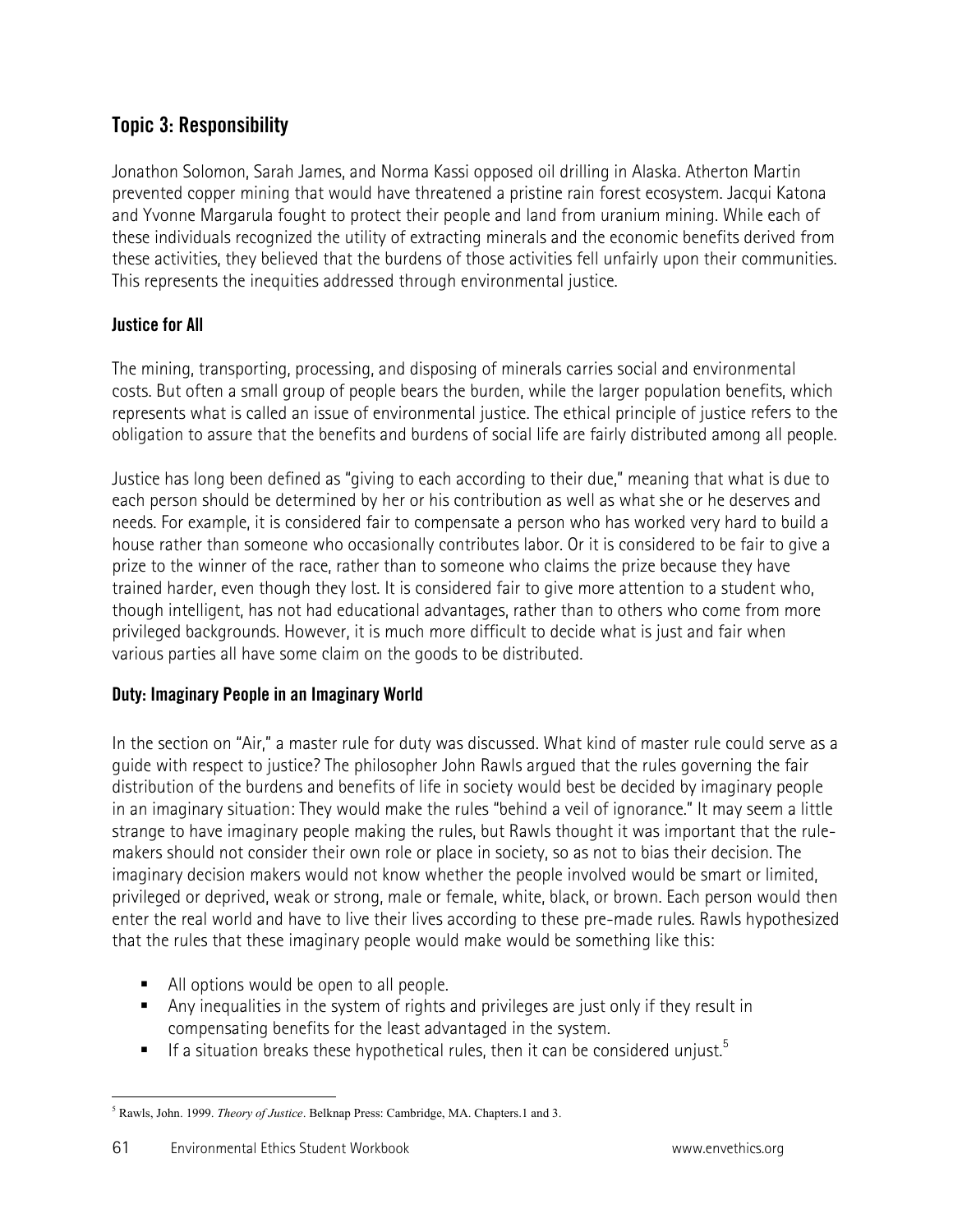While Rawls presents a simple, articulate definition of justice, many would disagree with these rules, contending that the fairest method of distributing resources is by supporting capitalist institutions that take into account property rights as well as the rights that accompany a discovery or invention (intellectual property). Clearly, defining what is just is very complex but most people recognize the importance of asking questions such as: How can mineral resources—so necessary for modern life—be managed so that their undeniable benefits flow not only to the well-positioned but also to the leastadvantaged?

### **Minerals for the Future**

Another important concern with regard to non-renewable mineral resources is what happens to those who live after the resources have been exhausted. Existing reserves of copper, silver, lead, and zinc are expected to last less than 30 years, while reserves of oil, nickel, and tin may last 30 to 50 years.<sup>6</sup> New discoveries or markets may expand these timeframes, but does our generation have the right to exhaust resources that are also necessary for the existence of future generations?

Deciding on how the costs and benefits of mineral resources should be justly distributed represents a complex ethical and environmental challenge. To share the benefits of minerals with indigenous people or minorities may mean compensating them monetarily, or prospecting for resources in a manner that does not threaten subsistence lifestyles.

However, the people whose actions are highlighted in the Goldman Prize videos are unlikely to agree on monetary compensation or compromise with a big corporation. They are fighting for something much more valuable than money, something that cannot just be divided equally or redistributed. Jonathon Solomon, Sarah James, Norma Kassi, Jacqui Katona, and Yvonne Margarula are fighting for their cultures. Their traditions—handed down by their ancestors—are fundamental to their personal identities as well as to the identity of their communities. These activists are bound by a duty to protect the cultures of their people. Cultures, like species, can become extinct, as language and traditions slowly fade into the past under the homogenizing force of modernization. As a duty to their ancestors and their children, indigenous people are often driven to protect their environment and culture.

### **The Future Is Now**

To keep from running out of resources, and to limit the environmental and social impacts of mineral mining, there are actions that people can take now to help conserve resources for the future. One of the best-known conservation mantras is "reduce, reuse, recycle" (the Three R's).

The first goal is to reduce your use of resources—whether that means driving less, using less electricity, or buying fewer material things. The second goal is to reuse what you already have reusing a plastic water bottle, for example, instead of buying a new bottle of water everyday. Finally, the third goal is to separate and recycle plastics, metals, and paper. Actions such as these can help to

 $\overline{a}$ <sup>6</sup> John E. Tilton, *Depletion and the Long-run Availability of Mineral Commodities, (England: International Institute for Environment and* Development (IIED) and World Business Council for Sustainable Development (WBCSD), 2002) p. 53. Available at www.iied.org/mmsd/mmsd\_pdfs/tilton\_complete.pdf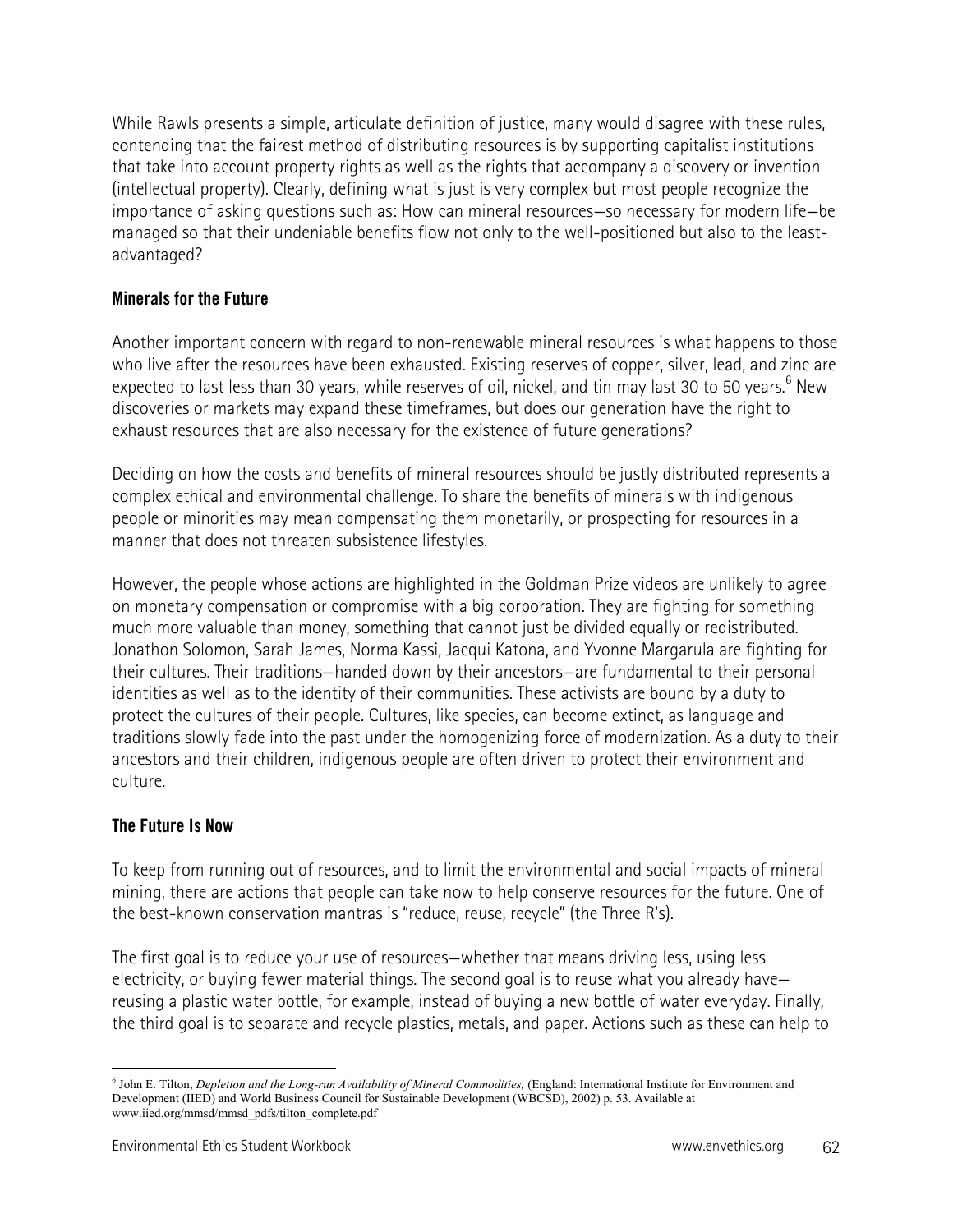conserve resources for the future and—following the principle of justice—help to ensure that we leave mineral resources for the benefit of future generations.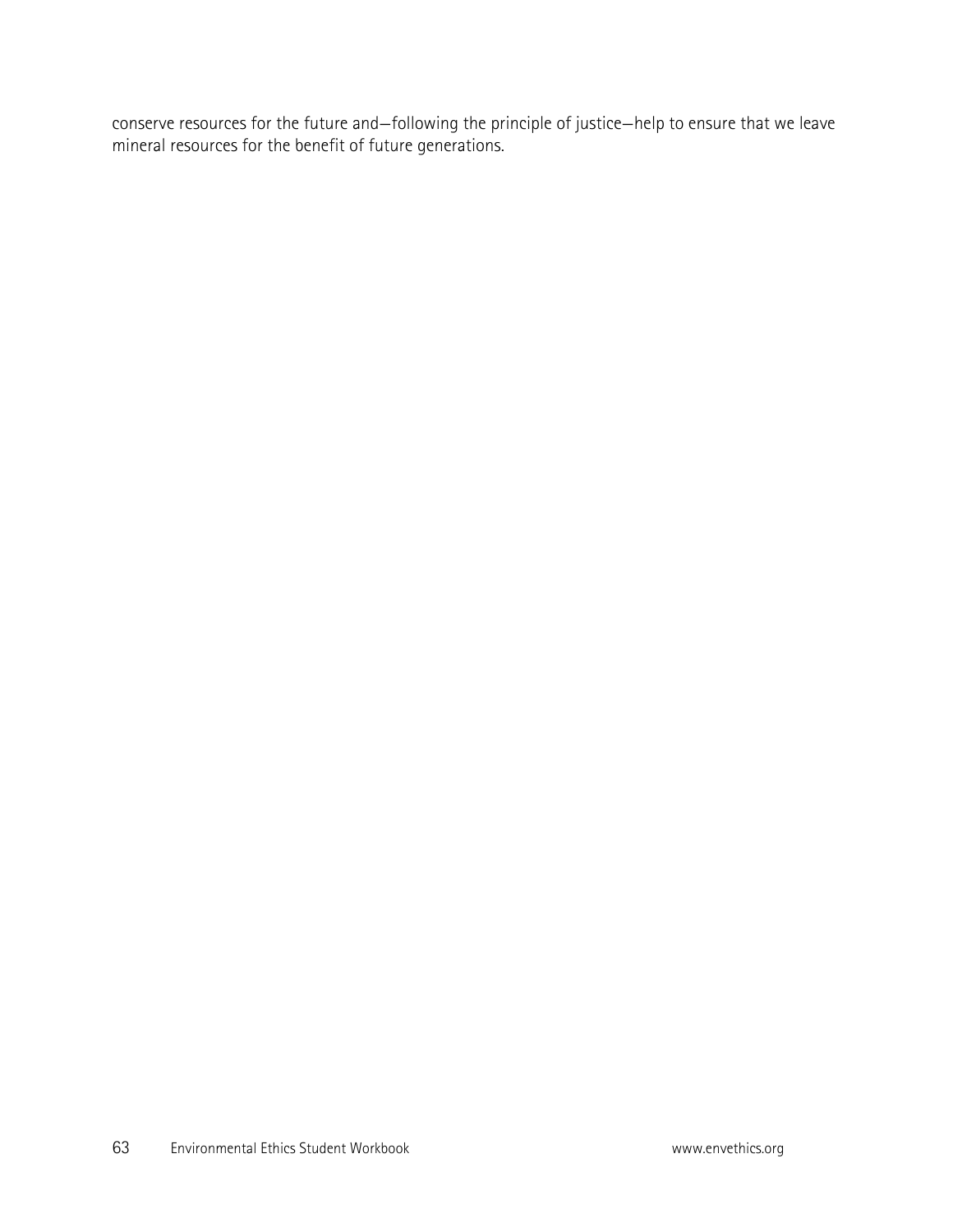# **MINERAL ACTIVITY Enviro-Mines: The Wave of the Future?**

Many people are concerned with the social and environmental impacts of mining, and many groups are working to make mining a cleaner, safer, and healthier practice for people and wildlife alike. Undertake a research project to find out about the companies, governments, and nonprofit organizations working on developing practices and procedures to clean up the act of some of the dirtiest mines.

Conduct research to find out about the companies, governments, and nonprofit organizations working on developing practices and procedures to clean up the act of some of the dirtiest mines. Focus particularly on the social concerns voiced by the organizations working to find alternative processes and products, and explore how the principle of environmental justice is driving many of these efforts.

Visit the Mining Certification Evaluation Project's website at: www.minerals.csiro.au/sd/SD\_MCEP.htm. Consider the following questions:

- What is the goal of this project?
- How is this project concerned with environmental ethics and social justice?

Visit the recommended links from this page, and search the websites of the sponsor organizations to gain insight into the types of groups working on these efforts and their successes, as well as failures, to date.

Use the Mineral Worksheet: Storyboard Template to organize your information. You are going to create a colorful and informative brochure that discusses the history and background of mining, the environmental and social concerns related to it, and the efforts being made to pursue socially and environmentally friendly mining. Include tips on ways for consumers to make more responsible choices with regard to consumption, recycling, and reusing of mineral-intensive products, such as mobile phones, televisions, and batteries.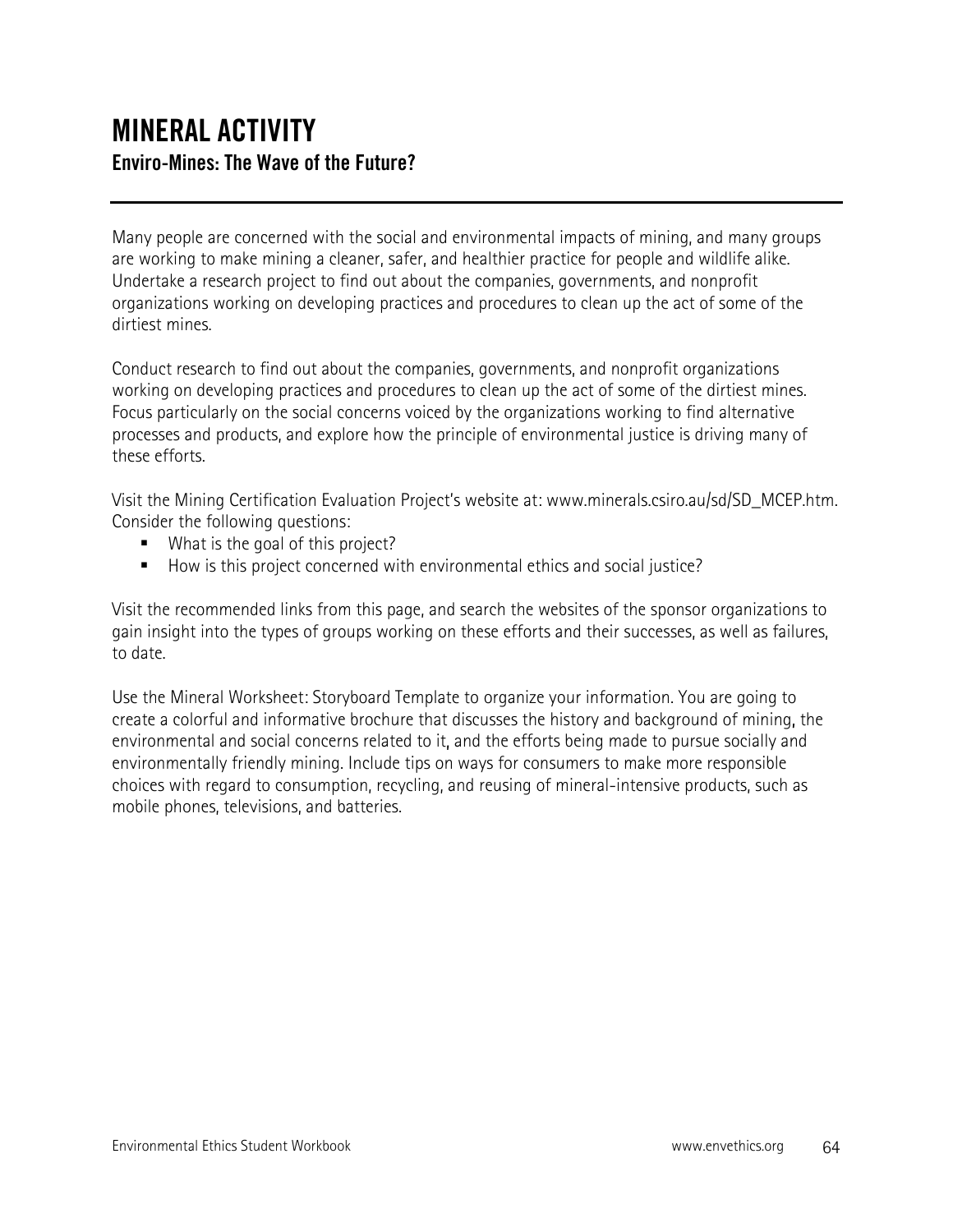# **MINERAL WORKSHEET**

# **Story-Board Template**

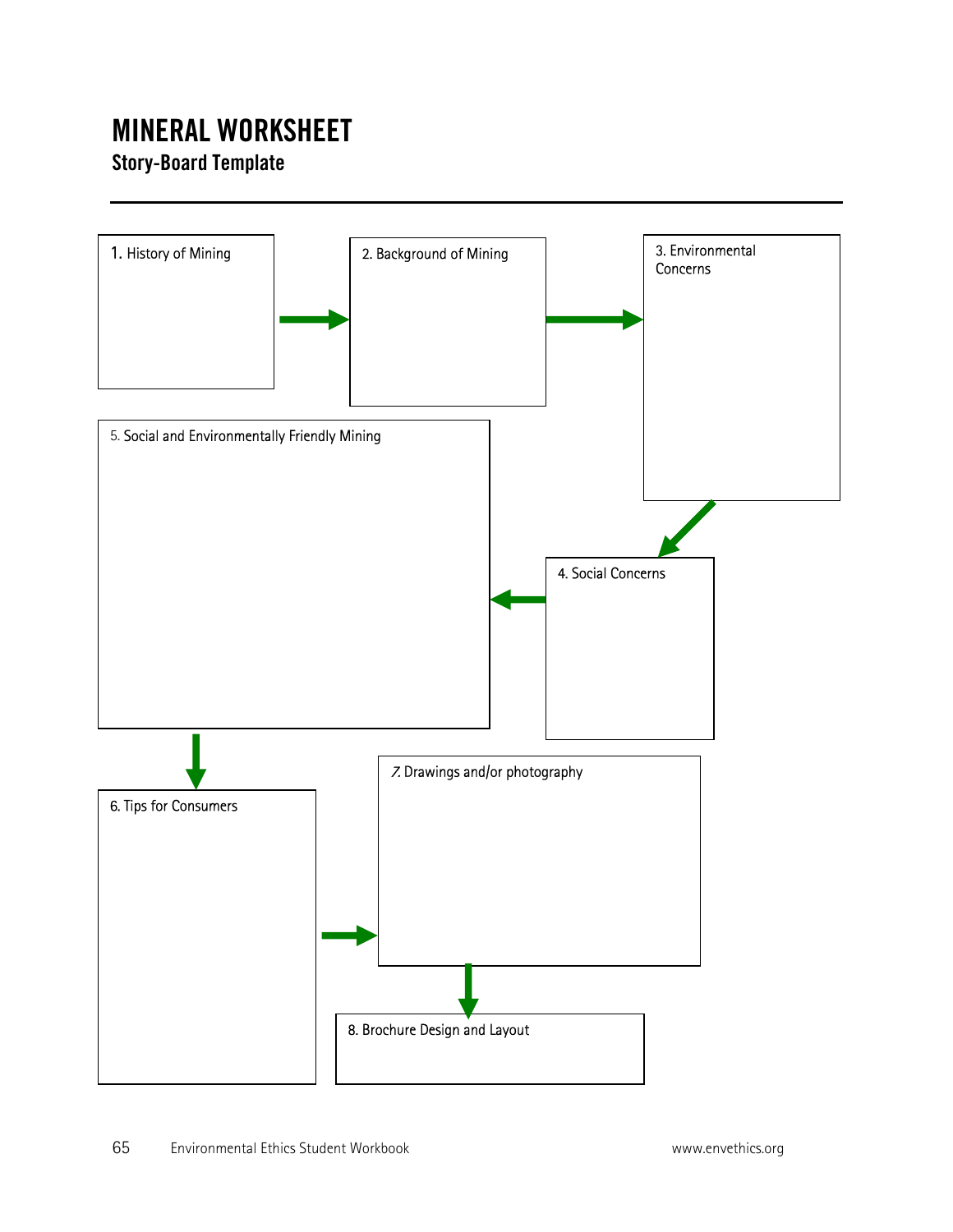# $\mathcal{P}$ **CONCLUSION: THINKING LIKE A MOUNTAIN**

# **Background**

The video profiles throughout this Workbook have highlighted the work of a few of the Goldman Environmental Prize winners. Each of these brave and imaginative leaders expressed their ethical obligation to protect and respect nature. Each possessed an understanding of various threats to the natural environment where they lived. Each was committed to sustaining the environment because they had a strong ethical commitment to the land and its creatures, as well as to current and future generations. These prize-winners believed that the actions they undertook were right and good.

# **Topic 1: Review of Basic Ideas**

The six previous lessons have developed an understanding of the natural world through examining the human relationship with the environment. They have demonstrated how and why people possess an ethical commitment to protect air, water, forests, wildlife, and minerals.

### **Appreciation, Ecology, and Responsibility**

Each person's willingness to sustain the natural environment depends on understanding many things that are related in complex ways. We must appreciate the natural world's myriad values and benefits, and learn how the parts of the world are related to each other and to us. We should nurture a deep ethical conviction that the natural world deserves our respect and our protection, and we should learn how to carry those convictions into action. The Goldman Environmental Prize winners demonstrate how ordinary people who are committed to protecting the natural environment can take extraordinary actions simply because they believed those actions were the right things to do.

The Eco-Ethical Mountain (presented in the introductory lesson and referred to throughout the lessons) shows how these complex ideas can be put together. It leads our thinking from personal feelings to scientific facts and then to ethical principles. The mountain can be used to guide our ethical understanding of why we should protect air, water, forests, wildlife, and minerals.

The natural world and the human relationship to it form the base of the mountain. The first level appreciation—describes the ways that people value and benefit from nature, whether wild plants or animals, air or water, minerals or geological forms. These and other natural features provide essential material comforts and securities, as well as beauty and emotional connection, intellectual and physical challenge, and even spiritual and moral inspiration. The second level—ecology—stresses the importance of an objective understanding of the natural environment based on careful scientific study. And the third level—responsibility—addresses how basic moral values—duty, utility, and justice guide people to take actions that manage, regulate, and control natural features and resources in ways that respect the natural world and use it justly for human benefit.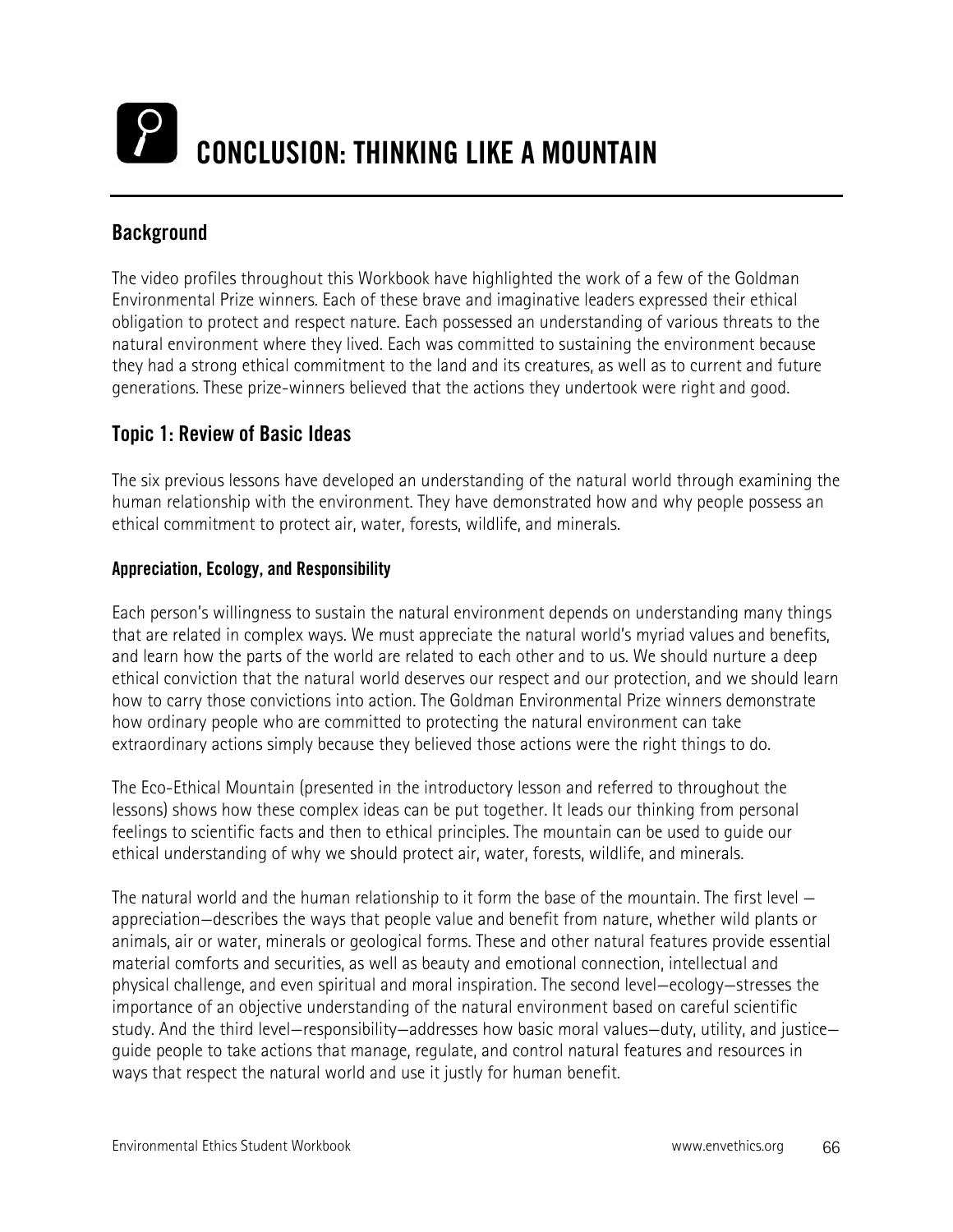### **Ethical Principles: Utility, Justice, and Duty**

Responsibility, found at the peak of the Eco-Ethical Mountain, is comprised of three basic moral ideas: utility, justice, and duty. First, a broad appreciation of nature's value leads to the utilitarian principle of the long-term interests of people being best served by sustaining the natural environment. Second, an objective understanding of the natural environment leads to the principle of justice, which emphasizes the right of all people to have access to a healthy and productive natural world. Finally, possessing the knowledge of how to care for the environment leads to the principle of duty or the obligation to take action to ensure that the natural world is protected for people today as well as for future generations.

# **Topic 2: An Ecological Community**

An ethical commitment to protecting the environment develops from an understanding that people are an integral part of nature—humans are members of a larger, interrelated community of air, water, soils, plants, and other animals. The great ecologist and environmental philosopher, Aldo Leopold, described this sense of community by saying:

All ethics so evolved rest upon a single premise: that the individual is a member of a community of interdependent parts. [An environmental] ethic enlarges the boundaries of community to include soils, waters, plants, or collectively: the land. . . A land ethic changes the role of Homo sapiens from conqueror of the land community to plain member and citizen of it. It implies respect for [its] fellow-members, and also respect for the community as such.

This perspective helps us appreciate how people are bound with other living organisms and with the non-living properties of air, water, and soil in a great cycle of flowing, interchanging energies and materials. Nature, rather than being remote and apart from humans, is, in fact, essential to people's physical and mental health. By recognizing that people are a part of and dependent on the natural environment, feelings of personal and emotional connection to the natural world arise. As Aldo Leopold suggests, we become "ethical only in relation to something we can see, feel, understand, love, and otherwise have faith in."

### **Shifting Views of Nature**

Aldo Leopold was one of the first thinkers to voice these opinions during the early part of the 20th century. Like others at that time, Leopold barely recognized human's dependence on the natural environment, focusing instead on exploiting and controlling nature to the greatest extent possible. Leopold was a young forester who worked in the mountain wilderness of New Mexico and actively participated in eliminating wolves. He was simply following the conventional belief of the time that the eradication of this animal would result in a safer and better place for cattle, people, and deer.

He radically changed his mind after shooting a wolf and watching the "fierce green fire dying in her eyes." His changing beliefs were subsequently strengthened after bearing witness to the uncontrolled explosion of deer and cattle populations that eventually resulted in the destruction of the surrounding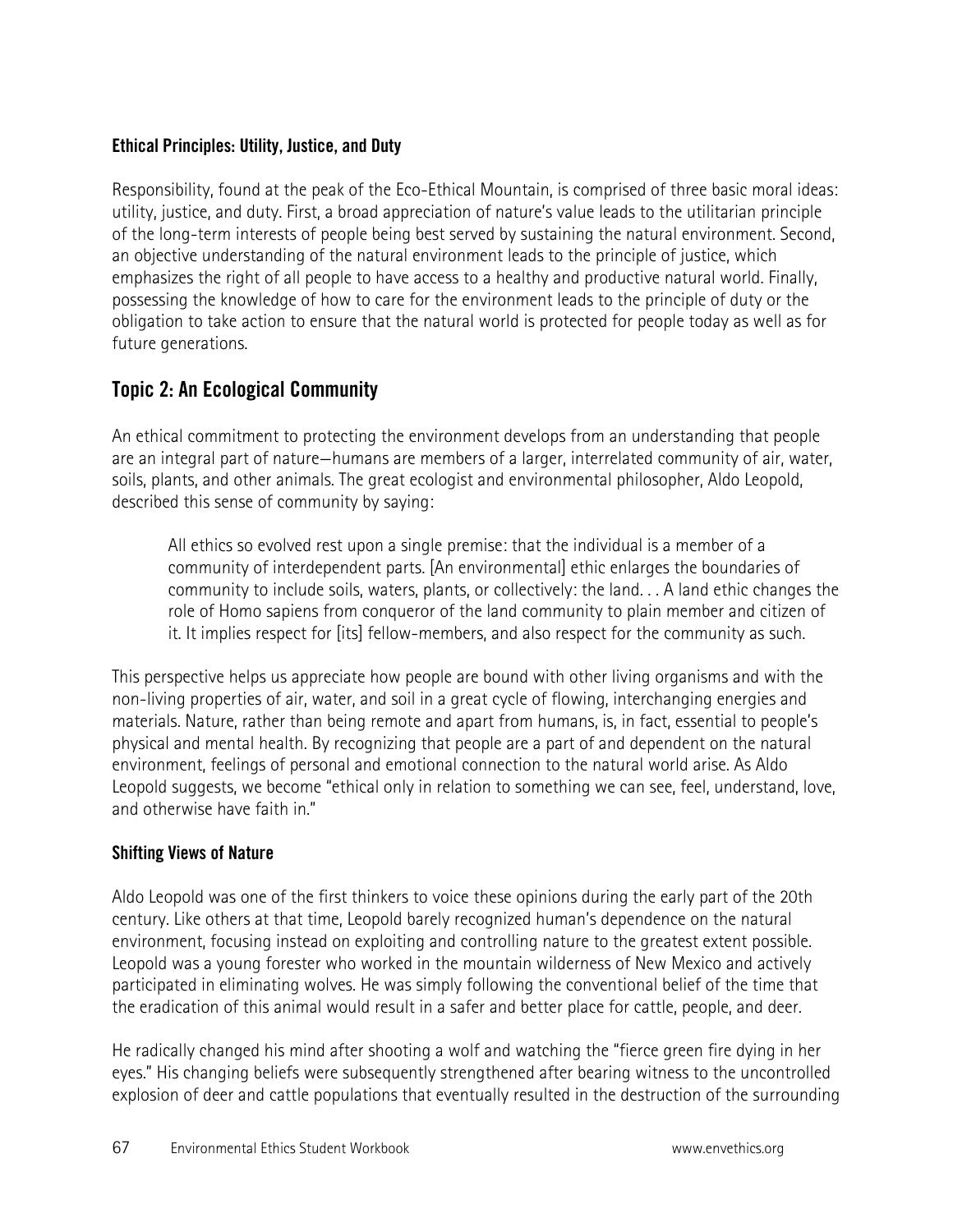landscape. Through these experiences, Leopold came to appreciate how wolves, predators, and all native plants and animals contribute to the health and productivity of the land. He recognized that an environmental action "is right when it tends to preserve the integrity, stability, and beauty of the biotic community. It is wrong when it tends otherwise."

### **Thinking Like a Mountain**

Leopold came to view any ecosystem—like a mountain—less as a random collection of dead rocks and soil disconnected from the surrounding plants and animals, and more as living and non-living materials bound together in a mutually dependent flow of energy and resources. Leopold called this ecological and ethical understanding "thinking like a mountain." The image of the mountain also reminds us that, like any mountain, the mountain's peak is only as strong and secure as its base.

The lessons of this curriculum have taught us that protecting the natural environment depends on good science, technology, and law, as well as on a deep ethical respect and obligation. We have learned that human lives of meaning and value depend on the health and productivity of the air, water, forests, wildlife, soils, and minerals. We have come to appreciate that much of human industry, intellect, emotion, and even spirit originates in the natural world. Like Aldo Leopold, we have come to recognize that the foundation of environmental conservation is a deep ethical respect for the natural world. As he concluded:

There must be some force behind conservation, more universal than profit, less awkward than government, less ephemeral than sport, something that reaches into all times and places . . . something that brackets everything from rivers to raindrops, from whales to hummingbirds, from land-estates to window-boxes. . . . I can see only one such force: a respect for [nature] as an organism; a voluntary decency in [environmental] use exercised by every citizen . . . out of love for and obligation to that great biota.

These lessons on environmental ethics began with a young American woman, Kory Johnson, who took responsibility to organize the people of her city in Arizona. She and her group, Children for a Safe Environment, stopped a toxic waste dump from being built. This course ends with Yosepha Alomang, an old woman from a far-away place, the island of West Papua New Guinea. Yosepha Alomang and Kory Johnson are very different in age, culture, and language. However, they both recognize that the natural environment and the human community are profoundly related. To harm one is to harm the other, regardless of the profits that might derive from exploitation and resource overuse. Alomang and Johnson share the same sense of responsibility to act on behalf of the environment and on behalf of the people who depend on the environment today as well as those who will depend on it in the future.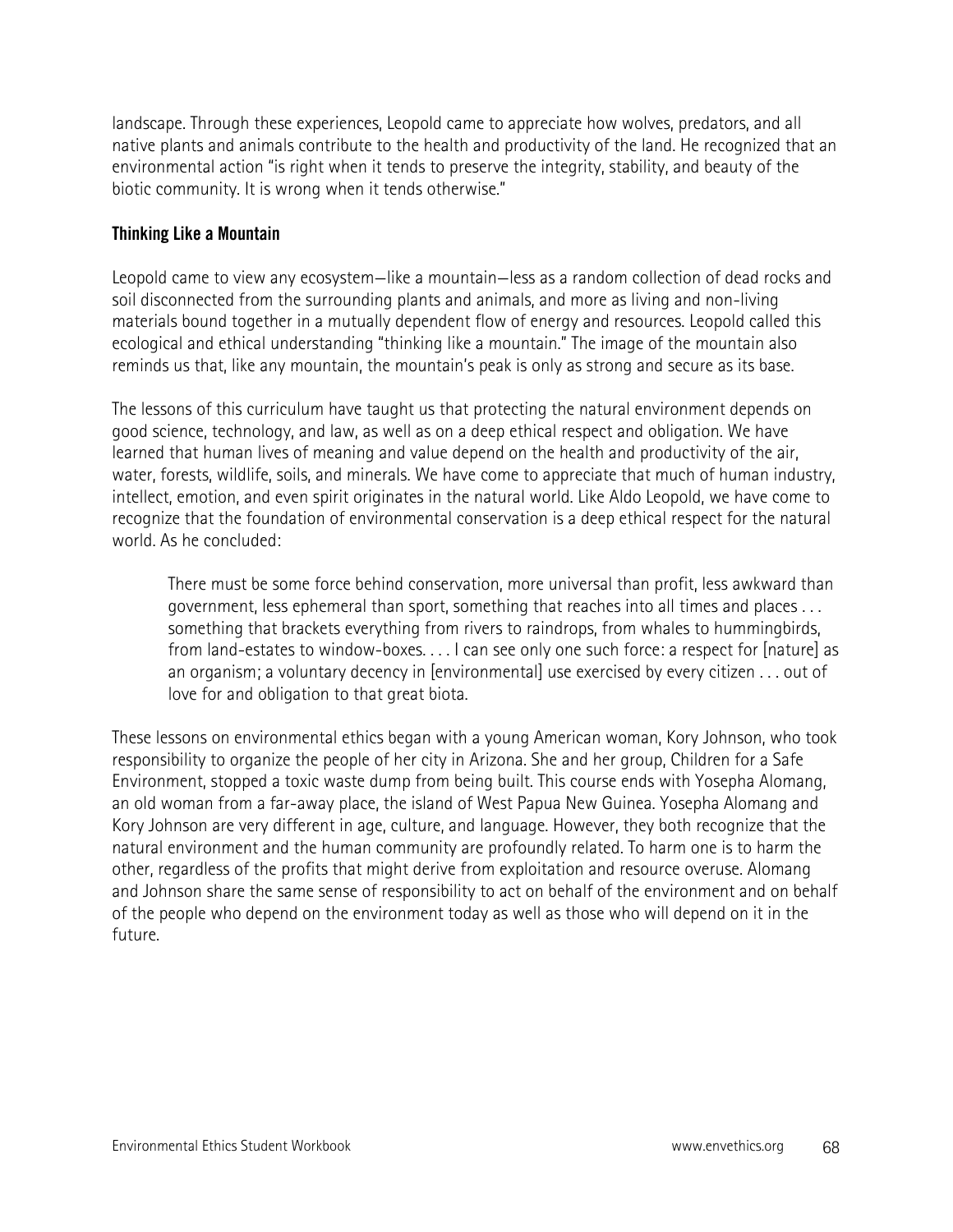### **Video: Yosepha Alomang, Indonesia, 2001**

In West Papua, the Amongmai tribe lives a sustainable existence in the tropical rain forest, which is one of the most biologically rich ecosystems on the planet. However, for the past three decades, gold mining in the region has resulted in deforestation, polluted rivers, and displaced communities. Yosepha Alomang, a local matriarch known as Mama Yosepha, fought to prevent the world's largest gold-mining corporation from destroying the sacred mountain under which her people live, and the forests and streams around it. Because she stood up for her community, she was treated like a criminal, but, still, she continues to fight.

# **Topic 3: Our Common Responsibility**

The story of Mama Yosepha illustrates all of the principles of environmental ethics. Mama Yosepha appreciates the mountain. She and her people describe it as sacred and hold it in awe. She says that they wake up in the morning and see it there. It is valuable just because it is there. It has been there for all of their ancestors and should be there for their children. But she also appreciates its use value. She knows that, without the Mountain, the water would not flow to the sea and would not nourish the land where food grows and animals live. Tearing the mountain apart would lead to floods sweeping away gardens and villages. So Mama Yosepha can also give a utilitarian argument against the miners: destroy the mountain and you destroy our life.

The miners and the government can argue back. They can claim that profits from the gold mining will enrich many other people in addition to the Amongmai. The government declares that the mine is essential to Indonesia because it will bring welfare to many people. Thus, Mama Yosepha needs another, stronger argument.

One argument is justice. Why should a mining company benefit while the Amongmai suffer? They have lived in the forest for countless generations: The forest is their land and the land of their ancestors. But now the land and the Amongmai's livelihood are being destroyed because gold is valuable in a faraway place. Isn't it unjust that the Amongmai should pay the price for the satisfaction of other people's needs and desires and profits?

Mama Yosepha also assumed responsibility to save the land because of duty: She is the matriarch of her people, so she felt a mother's sense of duty to care for the lives, health, and welfare of the Amongmai people. She realized that her maternal duty extended not only to men, women, and children but also to the physical world in which her people live. In fact, she says, "the land is like a mother from sea to mountain. The water is like a mother's milk." The land, like a mother, cares for its children and provides them with the necessities of life. So those who dwell in it must respond by protecting it from harm.

Mama Yosepha knows that her responsibility doesn't end with the Amongmai people; rather, her community extends to the world of mountains, forests, rivers, and ocean that surrounds her people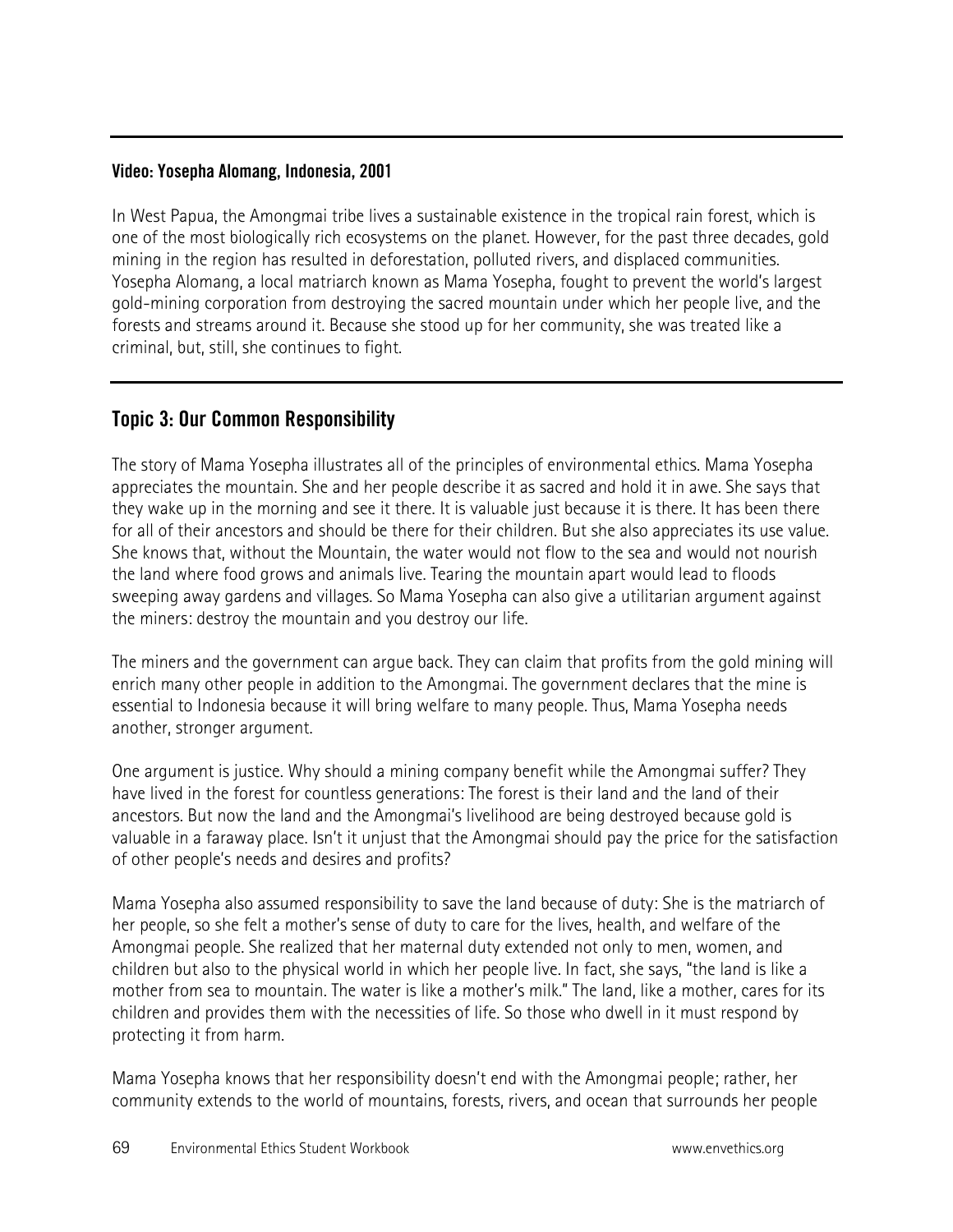and their homeland. In justice, the health of each of these must be attained together, because each alone cannot exist. She has been willing to be imprisoned and tortured so that the good of the land and the people can be upheld. The mountain is not just one part of the landscape. It is the life-giving center of all that lies around it. If the mountain could think, it would ask what it can do to nourish and protect the land and the people around it. In the words and story of this woman from a far-away place, we can learn the whole of environmental ethics.

Mama Yosepha really does "think like a mountain." She explains, "The top of my head is peeled off. My breasts are dried up, my milk gone." In these poetic words, she describes how the top of the mountain has been peeled away and the streams that had flowed down its sides no longer nourish the land. The mountain is so personal to her and so meaningful to her people that she feels its destruction in herself. Each one of us should also "think like a mountain" when we learn that our environment is threatened by human carelessness or selfishness: we should feel it in ourselves, as if it is we who are threatened—because we are.

In these seven lessons, you have met people from around the world, like Mama Yosepha, who care deeply about protecting the environment. These people are driven by a deep sense of ethical responsibility: They think it is wrong to destroy the environment, and they have done what they thought was right, despite great opposition and hardship. You have also explored different environmental issues surrounding the natural resources of wildlife, forests, water, air, and minerals. In each case, a holistic perspective on the issue was built on the framework of the Eco-Ethical Mountain: appreciation, ecology, and responsibility. It's become clear that ethics isn't easy, as there are many perspectives on what's right and wrong and many sides to each controversy. Once you've developed a multifaceted understanding of and appreciation for each of these issues, ultimately only you can decide what you think is right.

We hope you will carry the Eco-Ethical Mountain with you as a tool to think deeply about the environmental decisions you confront every day, and that by "thinking like a mountain," you'll be able to apply these lessons to your own community and your local environment.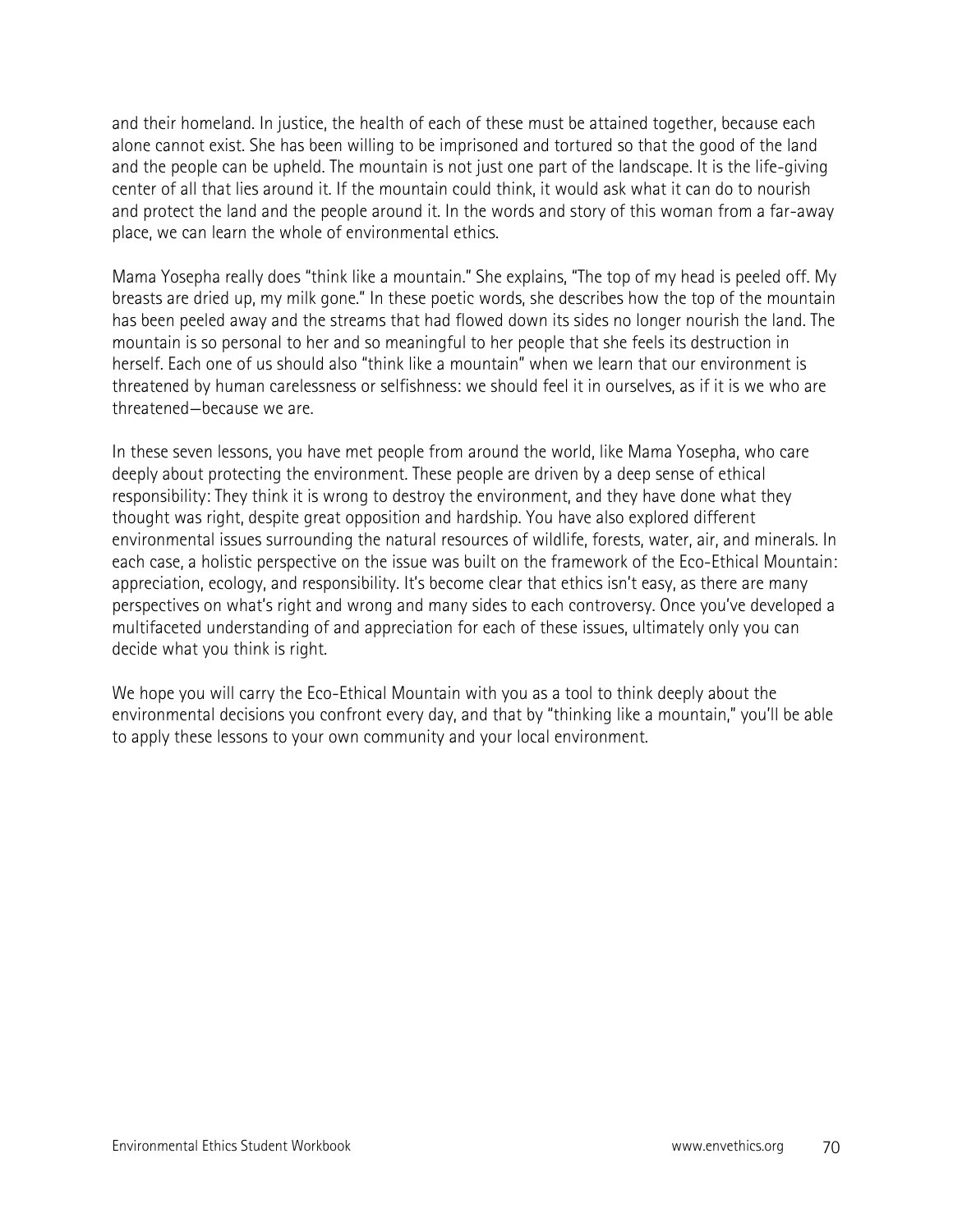## **CONCLUSION WORKSHEET Wetland Wonderland Organizer**

Record information from your field trip in the organizer; use the information to write your editorial.

| What Did I Do?                                                                      |
|-------------------------------------------------------------------------------------|
| Use this space to describe what you did on your field trip.                         |
|                                                                                     |
|                                                                                     |
|                                                                                     |
|                                                                                     |
|                                                                                     |
|                                                                                     |
|                                                                                     |
|                                                                                     |
|                                                                                     |
|                                                                                     |
|                                                                                     |
|                                                                                     |
|                                                                                     |
| What Did I Learn?                                                                   |
|                                                                                     |
| Use this space to explain what you learned on the field trip.                       |
|                                                                                     |
|                                                                                     |
|                                                                                     |
|                                                                                     |
|                                                                                     |
|                                                                                     |
|                                                                                     |
|                                                                                     |
|                                                                                     |
|                                                                                     |
|                                                                                     |
|                                                                                     |
|                                                                                     |
| How I Can Use This Information?                                                     |
| Use this space to record ideas on how you can use the information that you learned. |
|                                                                                     |
|                                                                                     |
|                                                                                     |
|                                                                                     |
|                                                                                     |
|                                                                                     |
|                                                                                     |
|                                                                                     |
|                                                                                     |
|                                                                                     |
|                                                                                     |
|                                                                                     |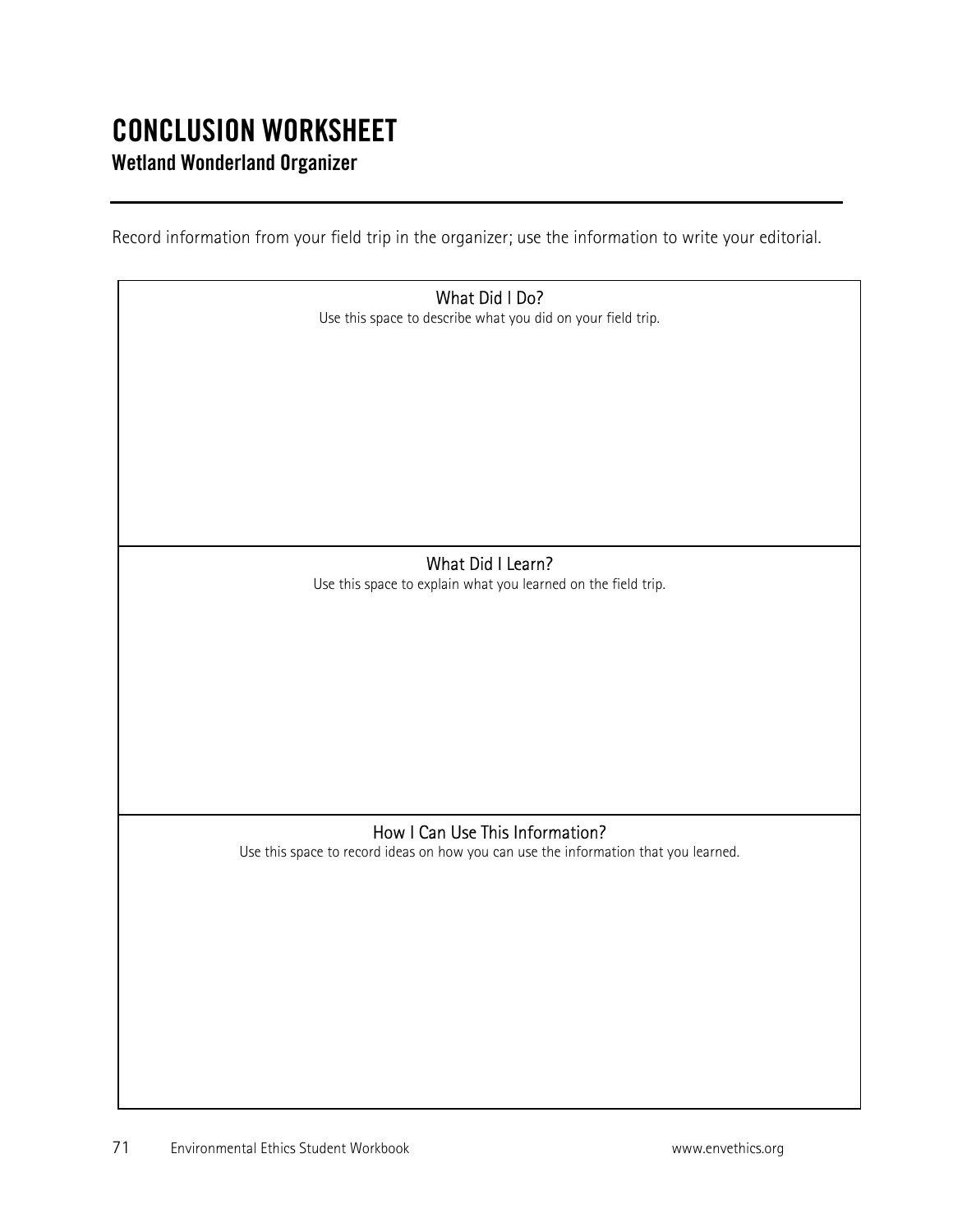## **GLOSSARY**

Acid Rain, rain or other precipitation that is acidic due to air pollution. Acids are sour liquids (think lemon juice) that corrode or break down the rock in statues and buildings and can have a negative impact on the health of humans and ecosystems.

Air. the mix of invisible, odorless and tasteless gases that surround the Earth.

Alpine Forest. the type of forest found in high elevations and latitudes, characterized by small, shrublike evergreens due to harsh weather and poor soil conditions.

Appreciation. in ordinary language, "appreciation" means having a favorable opinion of someone or something. In this course, it is used in a special way: to know and understand the reasons why something is valuable.

Atmosphere. the layer of gases above the surface of the Earth that makes life possible by regulating temperature, cycling nutrients, and protecting us from meteorites.

Boreal Forest. a type of forest found in northern regions of North America and Eurasia, which is dominated by conifers, or evergreen trees that have needles and cones.

Campesino. in Spanish-speaking countries, a farmer, farm worker, someone who lives in a rural area.

Canopy. the uppermost level in a forest, where one finds the tops of leafy branches.

CITES. this stands for the Convention on the International Trade in Endangered Species of Wild Fauna and Flora, an international treaty that regulates which plant and animal products can legally be bought and sold.

Climate Change. the disruption of the Earth's climate, or regular weather patterns. Although climate has changed naturally over thousands of years (for example, the Ice Ages), scientists have concluded that pollution caused by humans is currently increasing the greenhouse effect and threatening to dramatically change our planet's climate.

Community. in ordinary language, a group of people living together. In ethics, the common interests and values that hold people together and encourage them to communicate and cooperate in sustaining the conditions of life.

Duty. an action that a person is obliged or required to do because of some ethical or legal rule or principle and can be blamed for failing to do.

Ecological Services. the services that intact natural ecosystems provide to humans, such as providing clean air and water, food, and protection from extreme weather.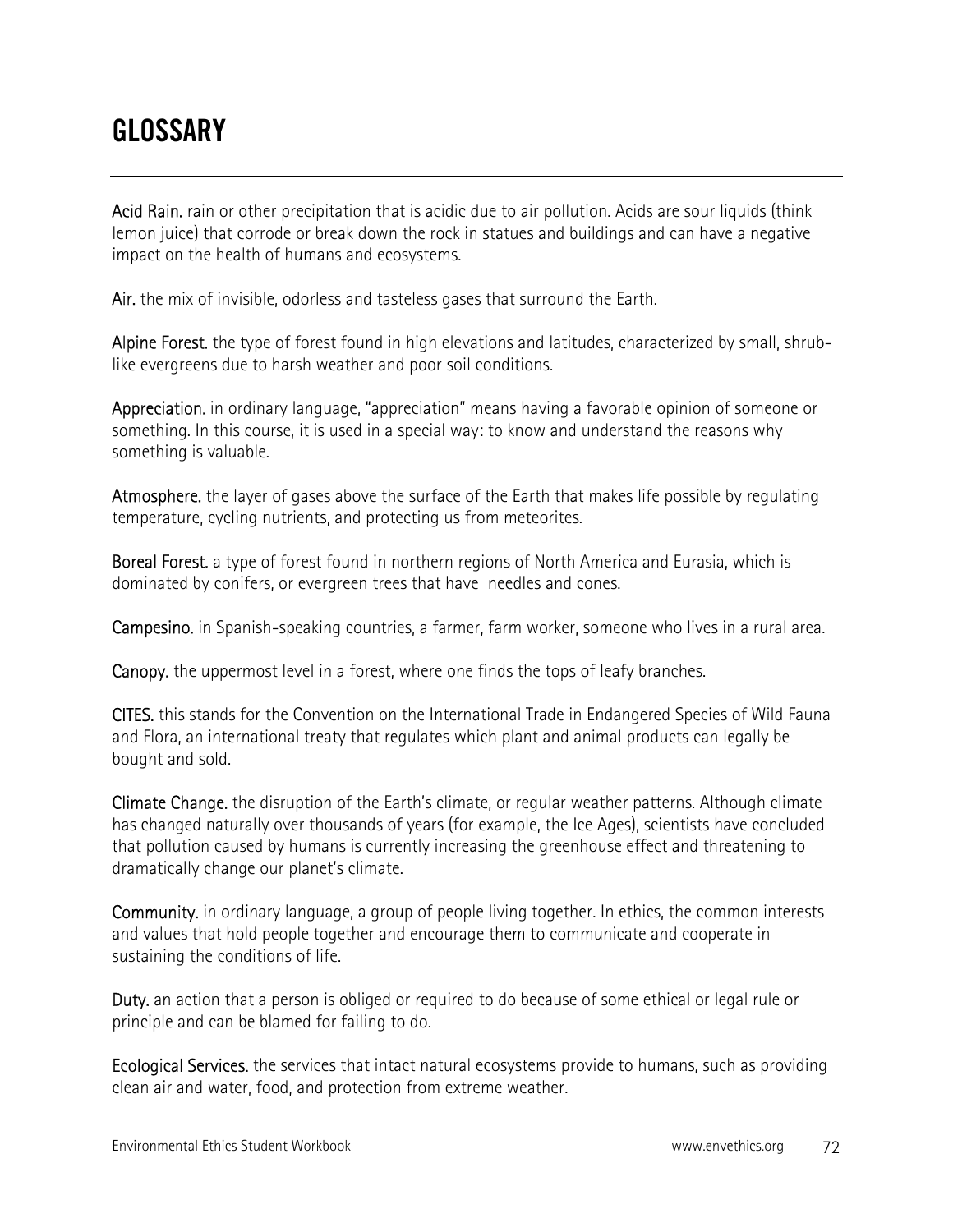Ecology. the science that studies the relationships, connections, and interactions that occur among various parts of the environment.

Endangered. a term that refers to a species of animals that has a very small population and is in danger of going extinct.

Environment. the physical and biological elements that surround and make possible the complexity of organic life.

Environmental Ethics. the study of how general principles and values apply to deciding what choices should be made to guide human interaction with the natural environment, particularly when protection and preservation of nature are in conflict with human uses of natural resources.

Erosion. the process by which wind, water and glaciers slowly wear away rock and soil. Erosion is a natural process, but in areas of deforestation erosion can be more extreme and destructive, especially along riverbanks and coastlines.

Ethical Conflict. since there are many ethical values and principles, occasionally one set of principles may seem to require actions and choices that are different from those required by other principles. This leads to disagreement that is grounded in people's basic beliefs. One purpose of ethics is to attempt to explore these basic beliefs, to reconcile these apparent differences or to show which set of principles ought to prevail.

Ethics. in ordinary language, the values and principles that people use to guide their actions and behavior. In a more special sense, ethics means the study of reasons for right and wrong actions: that is, the study of how values and principles can be known and how they should be applied in deciding what actions are right.

**Extinction.** when a species of life completely dies off.

Genetic Diversity, the variety of genes within a population or species.

Greenhouse Effect. the natural process that regulates the Earth's temperature, in which greenhouse gases in the atmosphere trap heat from the sun.

Greenhouse Gases. a handful of gases, including carbon dioxide  $(CO_2)$ , methane  $(CH_4)$ , and nitrous oxide  $(N<sub>2</sub>O)$ , that play a role in the greenhouse effect. The amount of greenhouse gases in the atmosphere has increased dramatically due to human activity, which has increased the surface temperature of the earth and may lead to further climate change.

Groundwater. water found in underground reservoirs, which we tap through wells and springs.

Groundwater Overdrafting. occurs when groundwater is removed faster than reserves are naturally replenished.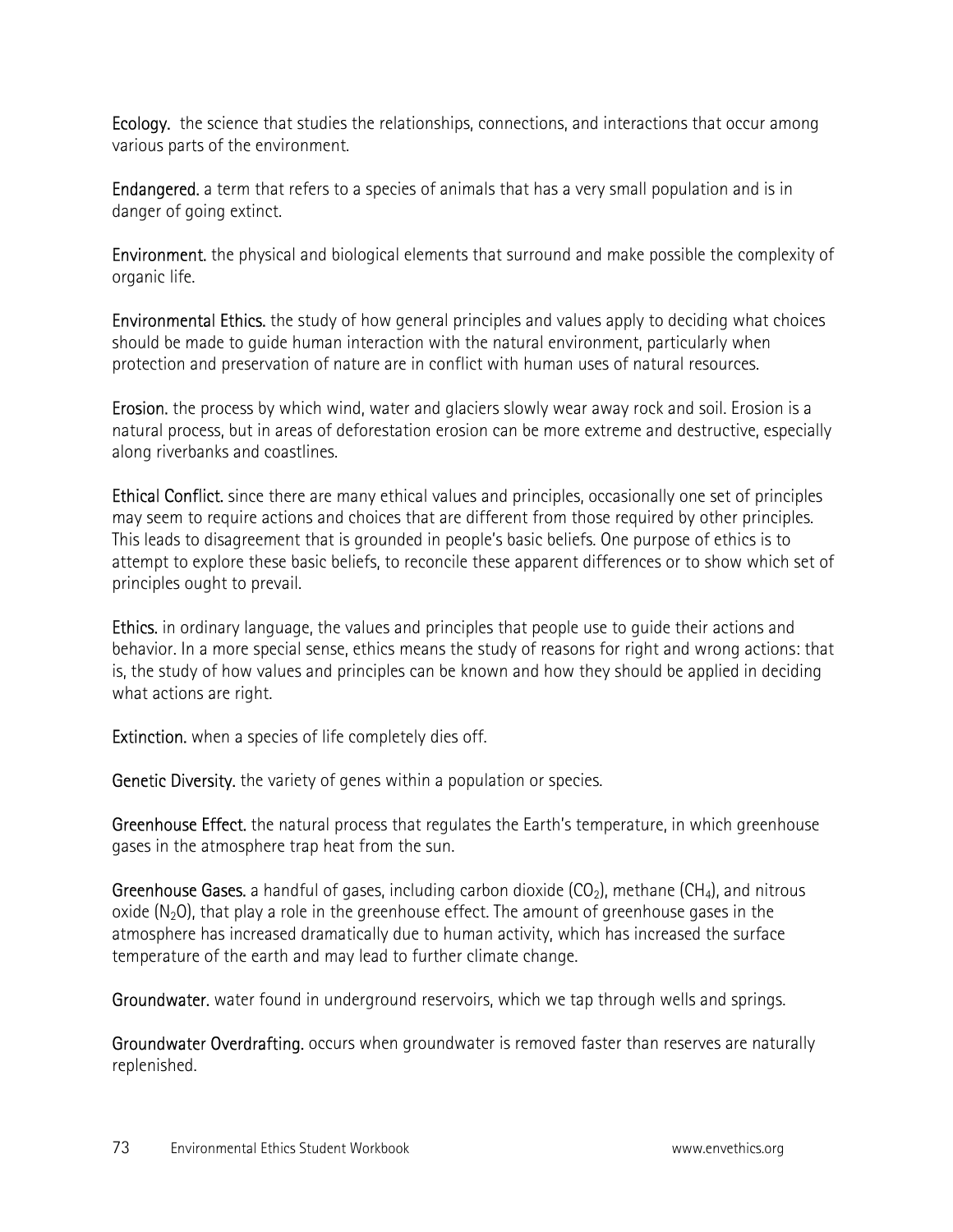Hydrologic Cycle. the natural process by which water changes state and moves through the environment. The cycle includes evaporation, when water changes from a liquid to a gas and enters the atmosphere; condensation, when water changes from a gas to a liquid and falls from the sky as rain; freezing, when liquid water turns to ice; and melting, when ice turns back to liquid water.

Invertebrates. the large category of animals that do not have internal skeletons made of bone, but rather have a shell, or exoskeleton, or no firm structure or protective layer. Invertebrates include insects, spiders, worms, and snails.

**Justice.** the ethical principle that concerns the ways in which the goods of society are distributed to the participants in that society in a fair way: that is, in relation to their achievements, needs and contributions. Intergenerational Justice refers to the ways in which one generation ought to foresee and provide for the needs of other generations that will follow it and whom they will not personally ever know.

Keystone Species. certain plants or animals that play an important role in their ecosystem, whose decline can have disproportionate negative impacts on the environment and other species.

Mangroves. a type of forest found along the coast in tropical areas. Mangroves have a high tolerance of salt and fresh water, and control coastal erosion and protect coastal communities from adverse weather.

Mineral Resources. non-living resources that have accumulated through natural processes and are often found underground, including metals and gems.

Mining. the process of extracting minerals from underground, which often entails negative environmental and social impacts.

Over-fishing. removing for human consumption more fish, or other ocean and freshwater resources, than can be naturally replaced through reproduction. Over time, over-fishing decreases the population of a species, pushing it towards extinction. This also has negative consequences for the human communities that depend upon the species for their food or livelihood.

**Ozone Hole.** a decrease in ozone  $(0<sub>3</sub>)$  in the high atmosphere caused by human pollution. The ozone layer protects the Earth's surface from dangerous ultra-violet (UV) radiation from the sun, and the thinning of this layer over the North and South poles has resulted in a "hole" through which more cancer-causing UV rays reach the planet.

Plankton. tiny organisms found in oceans and freshwater that float with the currents and are the foundation of the food web for marine and freshwater ecosystems. Phytoplankton refers to all the plant-like plankton which create their food from the sun's energy, and zooplankton are the animallike plankton that feed primarily on phytoplankton, and themselves are food for larger organisms, such as small fish and whales.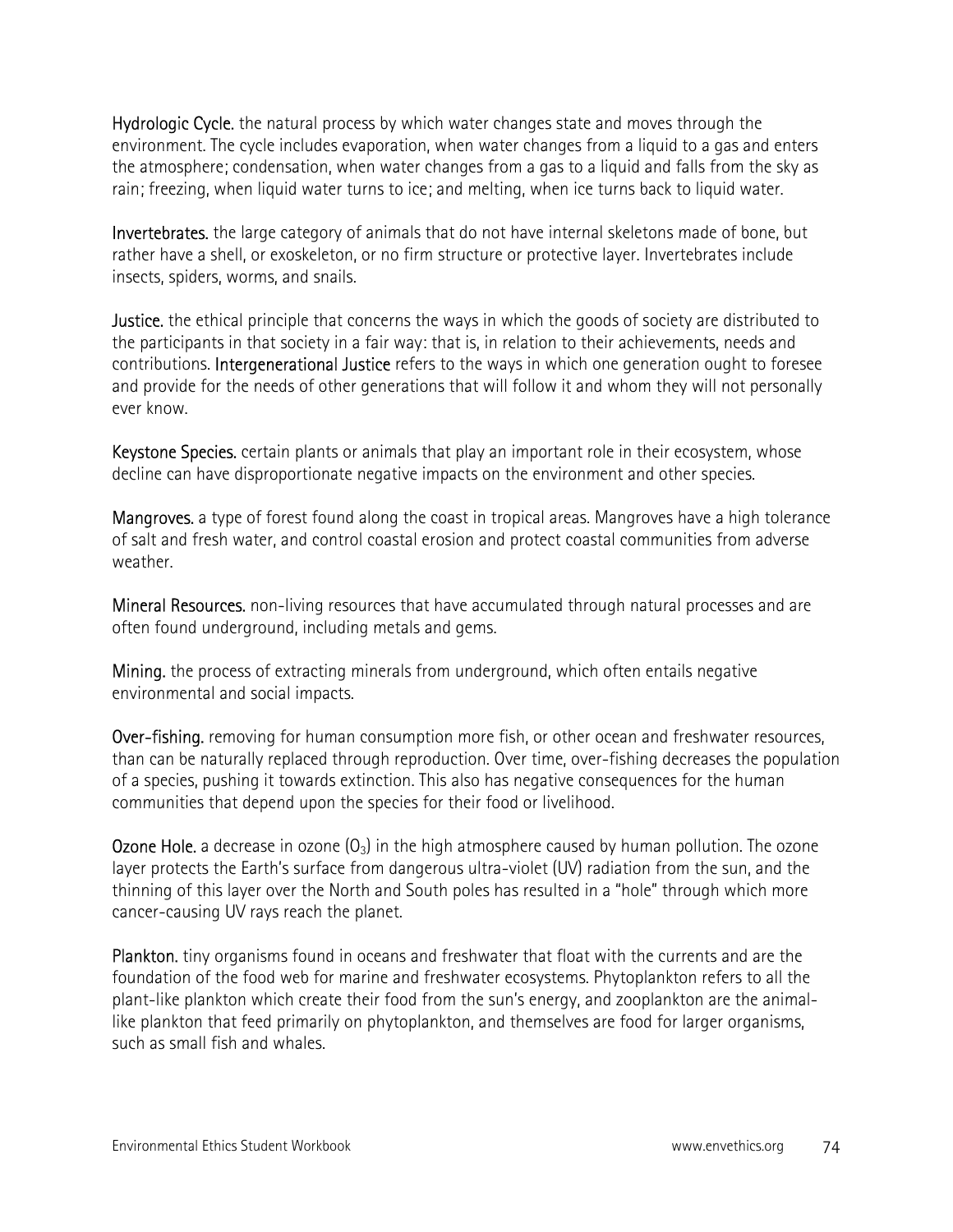Pollution. the wastes and side-effects of human industry and transportation systems that are released into the air and water and contaminate these resources, often with negative impacts on the health of humans and ecosystems.

Rain Forest. a type of forest found in areas with high precipitation and moisture levels. Tropical rain forests house a continuous canopy of leafy, evergreen trees and a large percentage of the world's biodiversity. Tropical rain forests, which are primarily found in developing countries, are threatened by deforestation due to the rapid conversion to farm and pastureland. Temperate rain forests are found in the Pacific Northwest and Southeast Alaska, where one finds some of the last old-growth stands of trees in North America.

Responsibility. the various duties and obligations that accompany certain roles, such as parents, teachers, citizens and, in a broader sense, as human beings living in a community. Responsibility can be based on Duty or on Utility or on Justice, as well as other moral principles. Responsibility also refers to the ability to act in a voluntary way and to be accountable for one's actions.

Smog. poor air quality in urban areas that results from either the combination of smoke and fog, or the chemical interaction of a soup of pollution emitted by cars and power plants reacting to ultraviolet radiation from the sun.

Tailings. the by-products of mining and processing minerals, often highly toxic, which pollute water bodies around mining sites.

**Temperate Forest.** a type of forest found in regions that experience four seasons of relatively mild weather and high rainfall. Temperate forests spread across much of the contiguous United States, and house a mix of leafy deciduous trees, which lose their leaves in fall and winter, and conifers, which have evergreen needles year-round.

Topsoil. the fertile surface layer of soil, which is made up of a high-level of organic material, and is threatened by erosion in areas of disturbance. Most of the roots of plants are found in the rich topsoil. Farmers also depend upon a healthy layer of topsoil in which to plant their crops.

Understory, the lower level of a forest, between the canopy and ground, where one finds small trees and shrubs.

Utilitarianism. one form of ethical theory that maintains that a choice or action is right only insofar as it aims at **achieving utility**. This theory is expressed in the Principle of Utility: "An action is ethical insofar as it contributes to the greater good or happiness of the greater number of people." In a broader sense, Utilitarianism means choosing to act in ways that improve human well-being and happiness.

Utility. in ordinary language, usefulness, the ability of something to serve some purpose. In ethics, the final goal or objective that people seek to obtain by their actions, usually called the "Good" and usually thought of as a happy or satisfied life.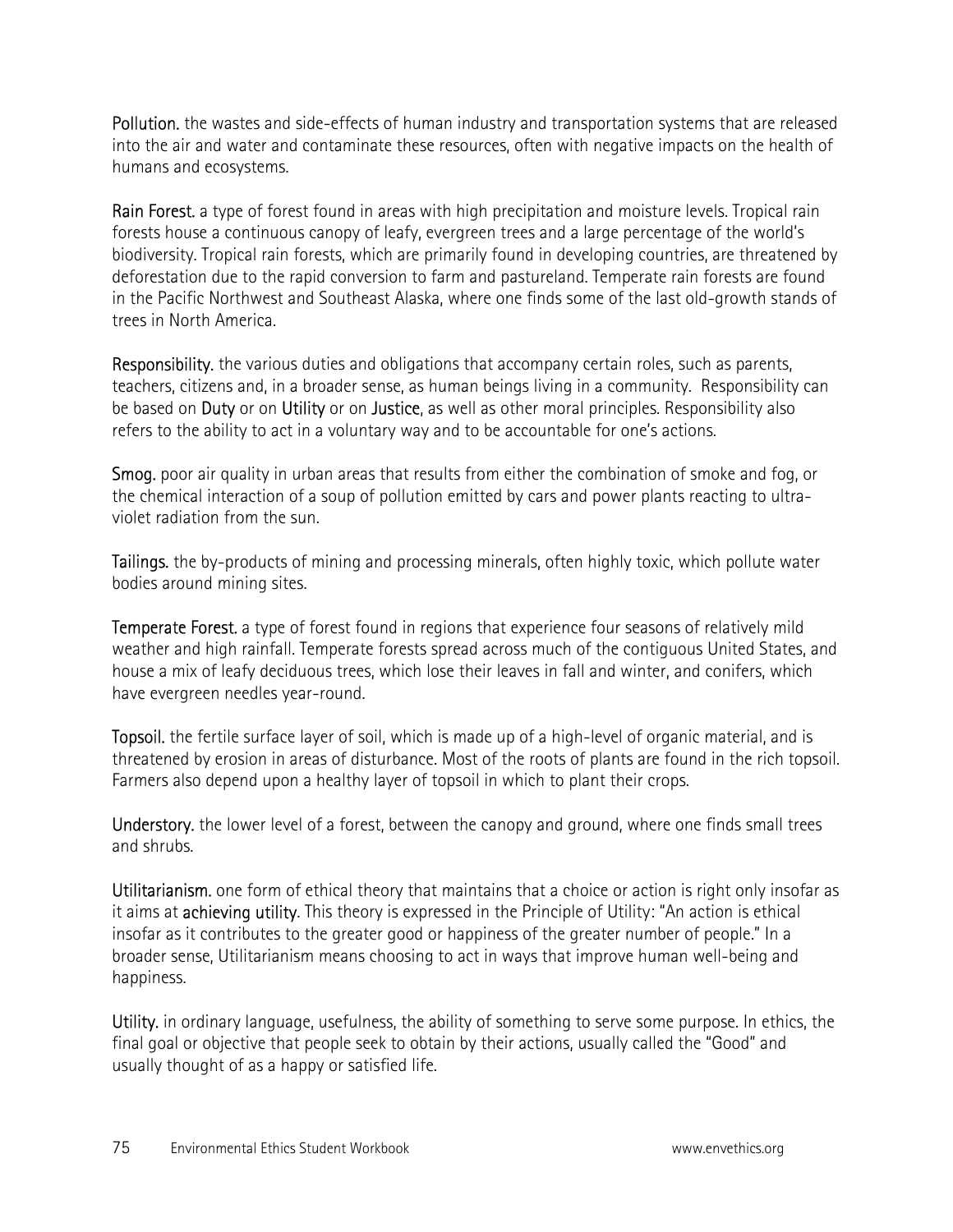Value. that which makes something attractive or desirable, the object of appreciation. Value is usually distinguished as either Intrinsic or Instrumental. Intrinsic Value means that something is good in itself, not only for what it can achieve; Instrumental means that something has value only in relation to what it can achieve. So, money has only instrumental value; happiness is an intrinsic value because it is good in itself. Existence value, as used in this course, means the same as Intrinsic value, that is, valuable in itself and not for what it can produce. Use value, as used in this course, means the same as Instrumental value.

Watershed. a geographic area that shares the same water resources due to the features of the landscape, which is best illustrated by a valley in which all the streams and rivers flow downhill and into a larger body of water. Any activities that pollute or otherwise impact the water resource upstream affect those living downstream, connecting people in a watershed community.